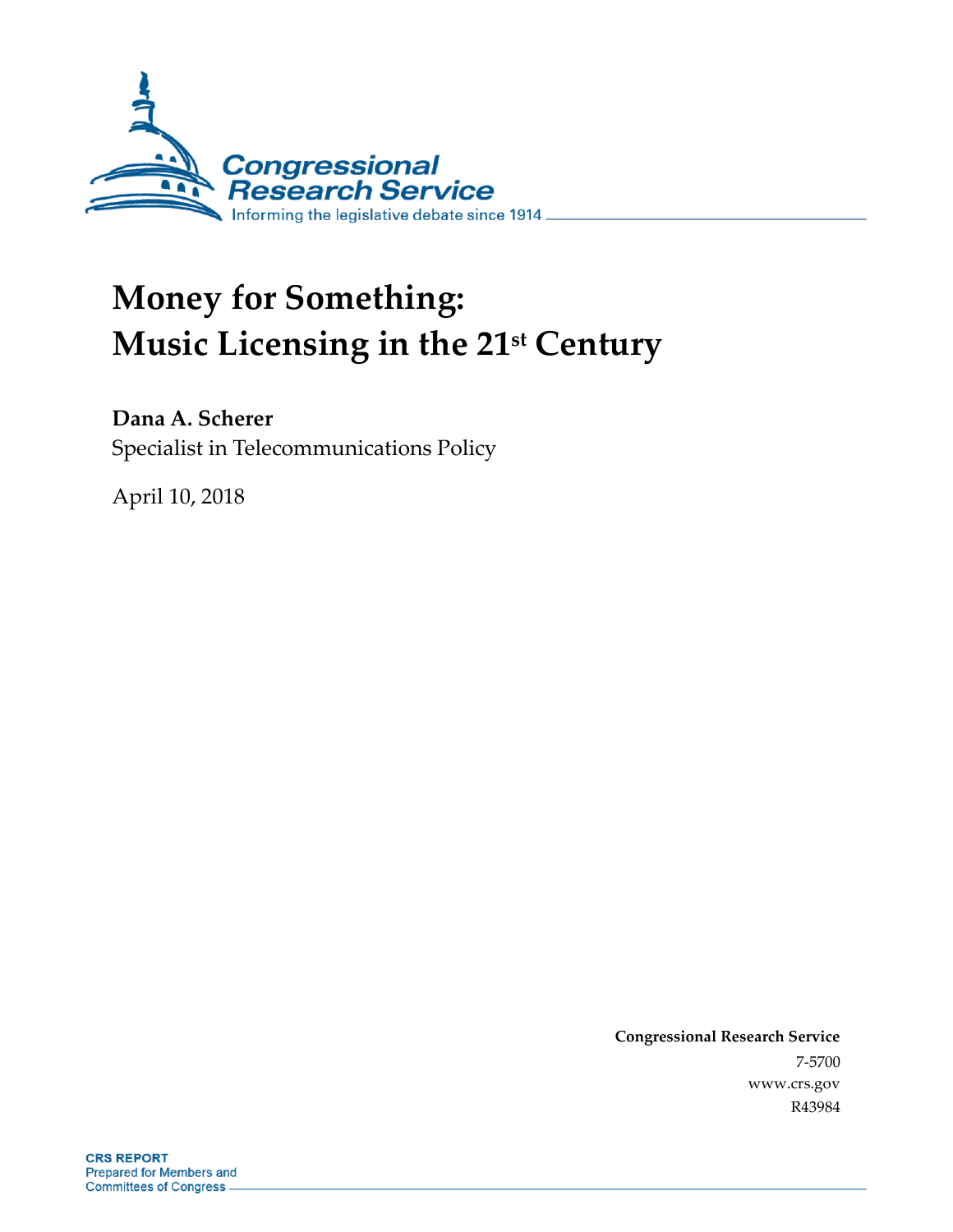## **Summary**

Songwriters and recording artists are legally permitted to get paid for (1) reproductions and public performances of the notes and lyrics they create (the musical works), as well as (2) reproductions, distributions, and certain digital performances of the recorded sound of their voices combined with instruments (the sound recordings). The amount they get paid, as well as their control over their music, depends on market forces, contracts among a variety of private-sector entities, and laws governing copyright and competition policy.

Congress first enacted laws governing music licensing in 1909, when music was primarily distributed through physical media such as sheet music and phonograph records. At the time, some Members of Congress expressed concerns that absent a statutory requirement to make musical works widely available, licensees could use exclusive access to musical works to thwart competition. The U.S. Department of Justice (DOJ) expressed similar concerns in the 1940s, when it entered into consent decrees requiring music publishers to license their musical works to radio broadcast stations.

As technological changes made it possible to reproduce sound recordings on tape cassettes in the late 1960s and in the form of digital computer files in the 1990s, Congress extended exclusive reproduction and performance rights to sound recordings as well. Many of the laws resulted from compromises between those who own the rights to music and those who license those rights from copyright holders. In some cases, the government sets the rates for music licensing, and the ratesetting standards that it uses reflect those compromises among interested parties.

As consumers have purchased fewer albums over the last 20 years, overall spending on music has declined. Nevertheless, as streaming services that incorporate attributes of both radio and physical media have entered the market, consumer spending has increased during the last two years. In 2016, for the first time ever, streaming and other digital music services represented the majority of the recorded music industry's revenues. As these services have proliferated and the number of songs released has increased, it has become more difficult to ensure that the various copyright holders are paid for their musical works and their sound recordings. Performers, songwriters, producers, and others have complained that in some cases current copyright laws make it difficult to earn enough money to support their livelihoods and create new music. In addition, several songwriters and publishers have sued music streaming services, claiming that the services have streamed their songs while making little effort to locate and pay the rights holders.

Several bills related to music licensing are pending in the  $115<sup>th</sup>$  Congress. Among the goals of these various bills is to make it easier for licensees to locate and pay music rights holders, to reduce the licensees' risk of being sued for unauthorized uses of songs, to make it less expensive for rights holders to sue for minor claims of infringement, and to revise the criteria the government uses to set royalty rates.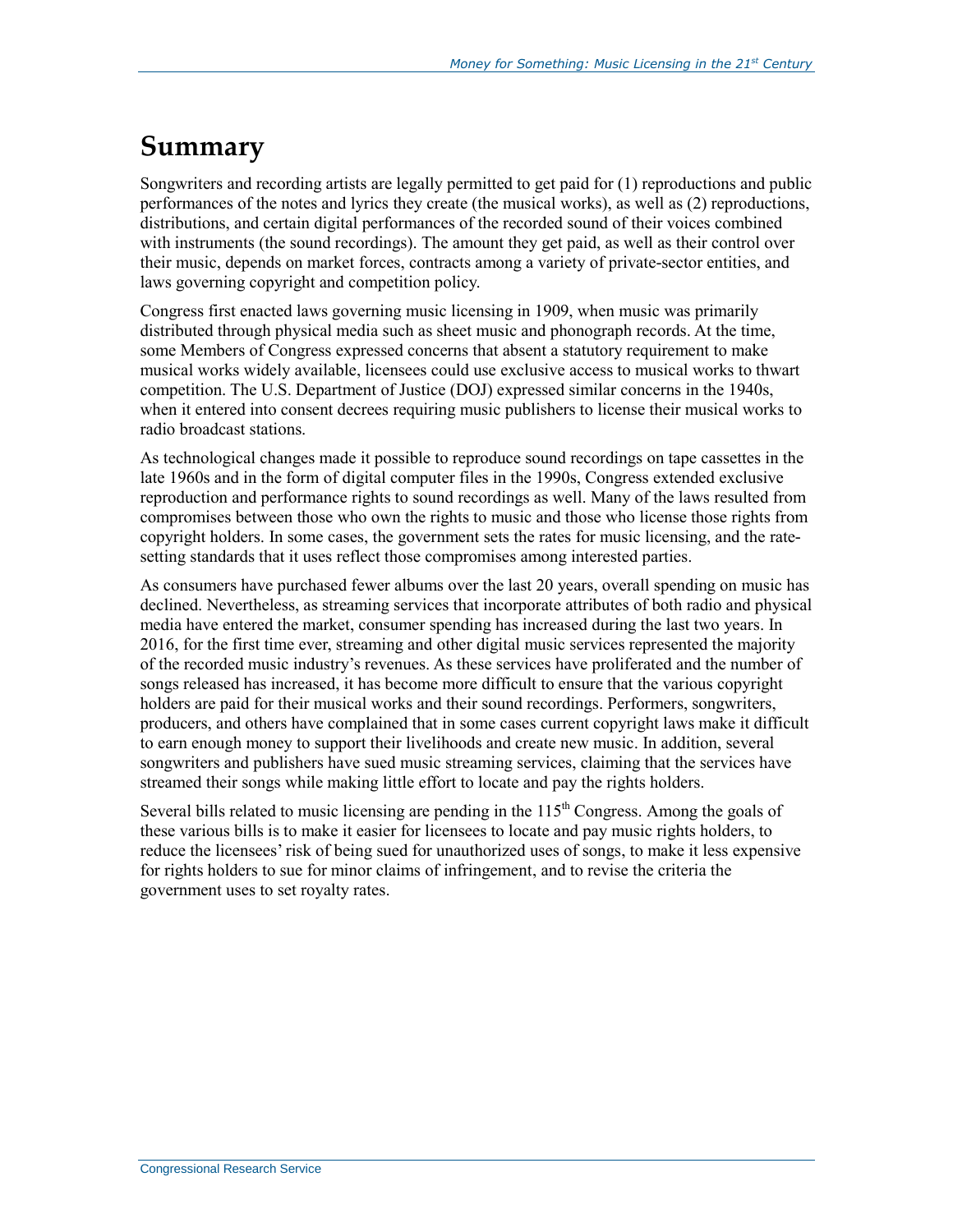## **Contents**

## **Figures**

### **Tables**

|  |  |  |  | Table 1. Royalty Rates Payable to Record Labels for Public Performance Rights  22 |
|--|--|--|--|-----------------------------------------------------------------------------------|
|  |  |  |  |                                                                                   |

### **Contacts**

|--|--|--|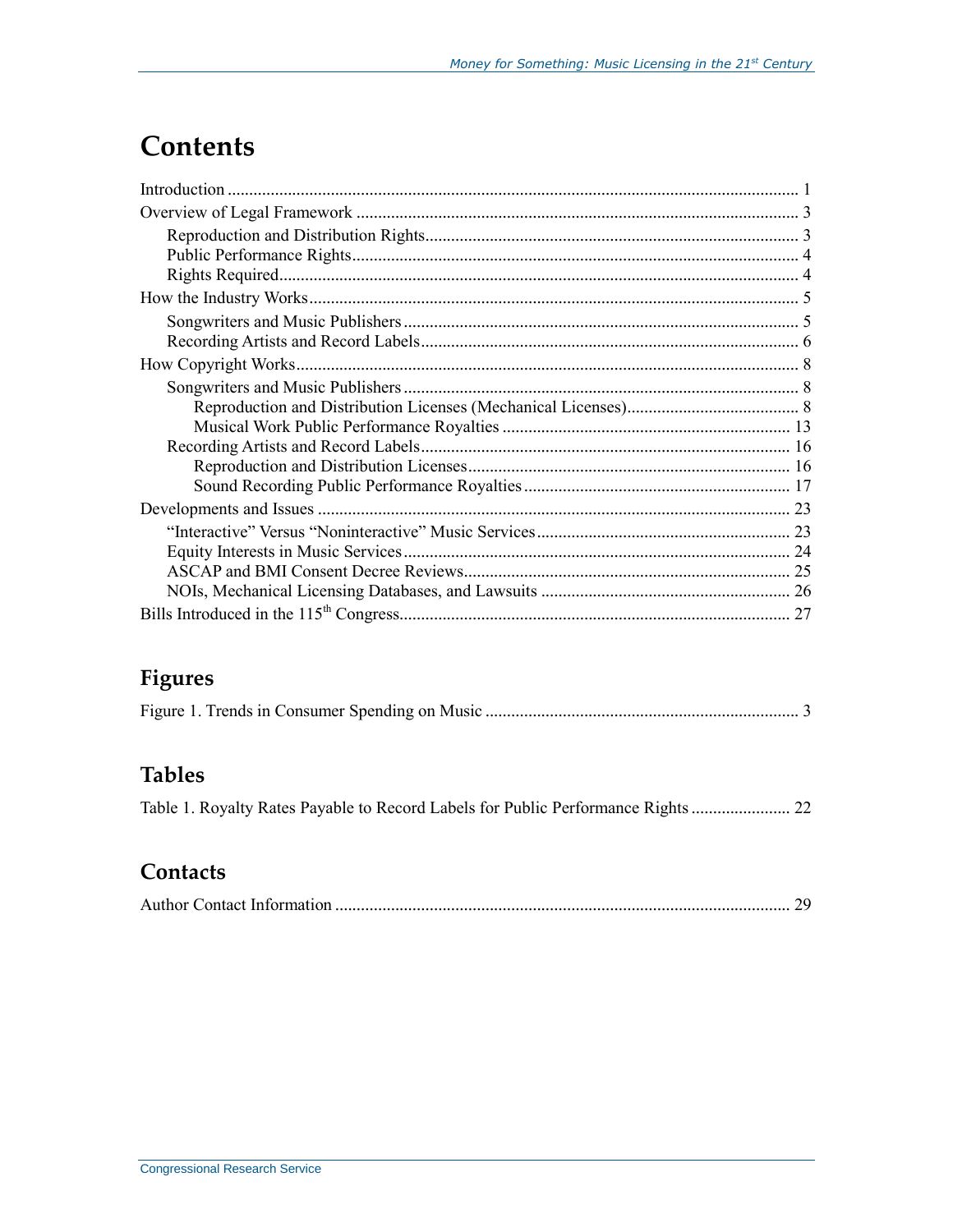## **Introduction**

Songwriters are legally permitted to get paid for reproductions and public performances<sup>1</sup> of the notes and lyrics they create (the musical works). Recording artists are legally permitted to get paid for reproductions, distributions, and certain digital performances of the recorded sound of their voices combined with instruments in some sort of medium, such as a digital file, record, or compact disc (the sound recordings).

Yet these copyright holders do not have total control over their music. For example, although Taylor Swift and her record label, Big Machine, withdrew her music from the music streaming service Spotify in 2014,<sup>2</sup> a cover version of her album 1989 recorded by the artist Ryan Adams could be heard on the service.<sup>3</sup> Copyright law allows Mr. Adams to perform, reproduce, and distribute Ms. Swift's musical works under certain conditions as long as he pays Ms. Swift a royalty. <sup>4</sup> Thus, as a singer who owns the rights to her sound recordings, Ms. Swift can withdraw her own recorded music from Spotify, but as a songwriter who owns the rights to her musical works, she cannot dictate how the music service uses other recorded versions of her musical works.

The amount Ms. Swift gets paid for both her musical works and her sound recordings depends on market forces, contracts among a variety of private-sector entities, and federal laws governing copyright and competition policy. Congress wrote these laws, by and large, at a time when consumers primarily accessed music via radio broadcasts or physical media, such as sheet music and phonograph records, and when each medium offered consumers a distinct degree of control over which songs they could hear next.

With the emergence of music distribution on the internet, Congress updated some copyright laws in the 1990s. It attempted to strike a balance between combating unauthorized use of copyrighted content—a practice some refer to as "piracy"—and protecting the revenue sources of the various participants in the music industry. It applied one set of copyright provisions to digital services it viewed as akin to radio broadcasts, and another set of laws to digital services it viewed as akin to physical media. Since that time, however, music distribution has continued to evolve. In addition to streaming radio broadcasts ("webcasting") and downloading recorded albums or songs,

<sup>&</sup>lt;sup>1</sup> A "public performance" right is the right to play music on the radio, through a streaming service, in concerts, or anywhere else music is heard publicly. Donald S. Passman, *All You Need to Know About the Music Business*, 9th ed. (New York: Simon and Schuster, 2015), p. 227. (Passman). See also 17 U.S.C. §101 ("The right of public performance means the exhibition, rendition, or playing of a copyrighted work, either directly or by means of any device or process") and §106 (granting copyright holders exclusive rights to control, among other things, the public performance of their copyrighted works).

<sup>2</sup> Steve Knopper, "Taylor Swift Pulled Music from Spotify for 'Superfan Who Wants to Invest,' Says Rep," *Rolling Stone*, November 8, 2014, http://www.rollingstone.com/music/news/taylor-swift-scott-borchetta-spotify-20141108. Reportedly, Spotify and Ms. Swift reached an impasse when Spotify wanted to include her music on its free, advertising-supported service as well as its subscription service. Ms. Swift later made her sound recordings available on Spotify. Micah Singleton, "The Armistice Between Taylor Swift and Spotify is Good for Everyone," *The Verge*, June 9, 2017, https://www.theverge.com/2017/6/9/15766804/taylor-swift-spotify-streaming-umg-catalog.

<sup>3</sup> Nate Scott, "Ryan Adams' '1989' is the Taylor Swift Dad-Rock Album We've Been Waiting For," *USA Today*, November 15, 2015, http://ftw.usatoday.com/2015/09/ryan-adams-1989-stream-taylor-swift-spotify-mp3.

<sup>4</sup> 17 U.S.C. §115. See also Adam Barnonsky, "Publishing Administration: Recording Covers and Mechanical Licenses," *Symphonic Distribution*, http://symphonicdistribution.com/recording-covers-mechanical-licenses/ #.VqJPhlI3nxY. The musical notes and lyrics being covered must have already been recorded and distributed by the copyright owner, and the cover may not contain major changes to the underlying musical work.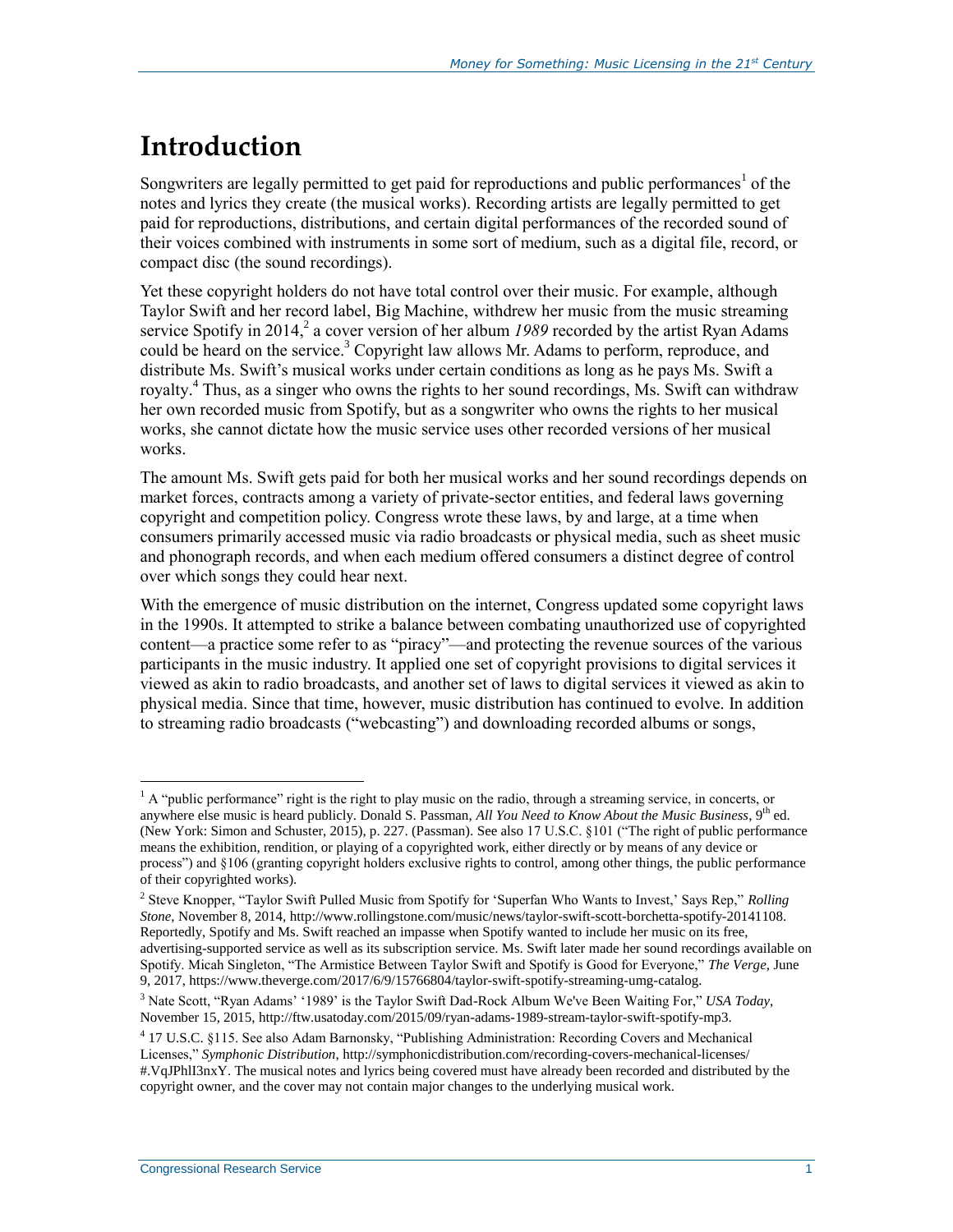consumers can stream individual songs on demand via music streaming services. The result, as the U.S. Copyright Office has noted, has been a "blurring of the traditional lines of exploitation."<sup>5</sup>

**[Figure 1](#page-5-0)** illustrates the evolution of music consumption over the last 40 years. In 1999, recording industry revenues reached their peak of \$21.3 billion. That same year, the free Napster peer-topeer file-sharing service was introduced.<sup>6</sup>

In 2003, after negotiating licensing agreements with all of the major record labels, Apple launched the iTunes Music Store to provide consumers a legal option for purchasing individual songs online.<sup>7</sup> The year 2012 marked the first time the recording industry earned more from retail sales of digital downloads (\$3.2 billion) than from physical media such as compact discs, cassettes, and vinyl records (\$3.0 billion). <sup>8</sup> Apple had approximately a 65% market share of digital music downloads.<sup>9</sup>

After peaking in 2012, however, sales from digital downloads began to decline, as streaming services such as Spotify, which entered the U.S. market in 2011, became more popular.<sup>10</sup> Facing a mounting threat to its iTunes store, Apple launched its own subscription streaming music service, Apple Music, in  $2015$ <sup>11</sup>

The popularity of these two subscription music services has significantly altered music consumption patterns. According to the Recording Industry Association of America (RIAA), the proportion of total U.S. recording industry retail spending coming from webcasting, satellite digital audio radio services and cable services (digital subscriptions), and streaming music services increased from about 9% in 2011 (out of \$7.6 billion total) to about 67% in 2017 (out of \$8.5 billion total). After 11 consecutive years of declining revenues, consumer spending on music was flat between 2014 and 2015, grew 10% between 2015 and 2016, and grew 14% between 2016 and 2017.<sup>12</sup> Nevertheless, annual spending on music by U.S. consumers, adjusted for inflation, is still nearly two-thirds below its 1999 peak. <sup>13</sup> These changing consumption patterns affect how much performers, songwriters, record companies, and music publishers get paid for the rights to their music.

<sup>5</sup> Maria A. Pallante, Register of Copyrights and Director et al., *Copyright and the Music Marketplace*, U.S. Copyright Office, February 2015, http://copyright.gov/docs/musiclicensingstudy/ (2015 U.S. Copyright Office Report), p. 25.

<sup>6</sup> Appellate courts subsequently ruled that Napster's service violated copyright laws. *A&M Records, Inc. v. Napster, Inc.*, 114 F. Supp. 2d 896 (N.D. Cal. 2000), affirmed 239 F.3d 1004 (9<sup>th</sup> Cir. 2001). Following a court order, Napster shut down its service in 2001. Richard Nieva, "Ashes to Ashes, Peer to Peer: An Oral History of Napster," *Fortune*, September 5, 2013, http://fortune.com/2013/09/05/ashes-to-ashes-peer-to-peer-an-oral-history-of-napster/.

<sup>7</sup> Walter Isaacson, *Steve Jobs* (New York: Simon & Schuster, 2011), pp. 394-403. In addition, Apple CEO Steve Jobs negotiated with nearly two dozen major artists who had the rights to personally control the digital distribution of their music.

<sup>8</sup> CRS analysis of Recording Industry Association of America database. Figures are adjusted for inflation in 2017 dollars.

<sup>9</sup> Glenn Peoples, "iTunes Tenth Anniversary: Leading from the Front," *Billboard*, April 23, 2013,

http://www.billboard.com/biz/articles/news/1559893/itunes-10th-anniversary-leading-from-the-front.

<sup>&</sup>lt;sup>10</sup> Record labels earned \$3.1 billion in revenues from digital downloads in 2013, compared with \$3.2 billion in 2012. Figures adjusted for inflation in 2017 dollars (RIAA database).

<sup>11</sup> Alex Webb, "Hey, Siri, How Will Apple Keep Up with Google and Amazon?" *Bloomberg,* June 10, 2016, https://www.bloomberg.com/news/articles/2016-06-10/hey-siri-how-is-apple-going-to-keep-up-with-google-andamazon.

<sup>12</sup> Joshua P. Friedlander, *News and Notes on 2017 RIAA Shipment and Revenue Statistics*, RIAA, March 22, 2018, http://www.riaa.com/wp-content/uploads/2017/03/RIAA-2016-Year-End-News-Notes.pdf. At the wholesale level, record labels generated \$5.9 billion of revenue in 2017.

<sup>&</sup>lt;sup>13</sup> CRS analysis of RIAA database.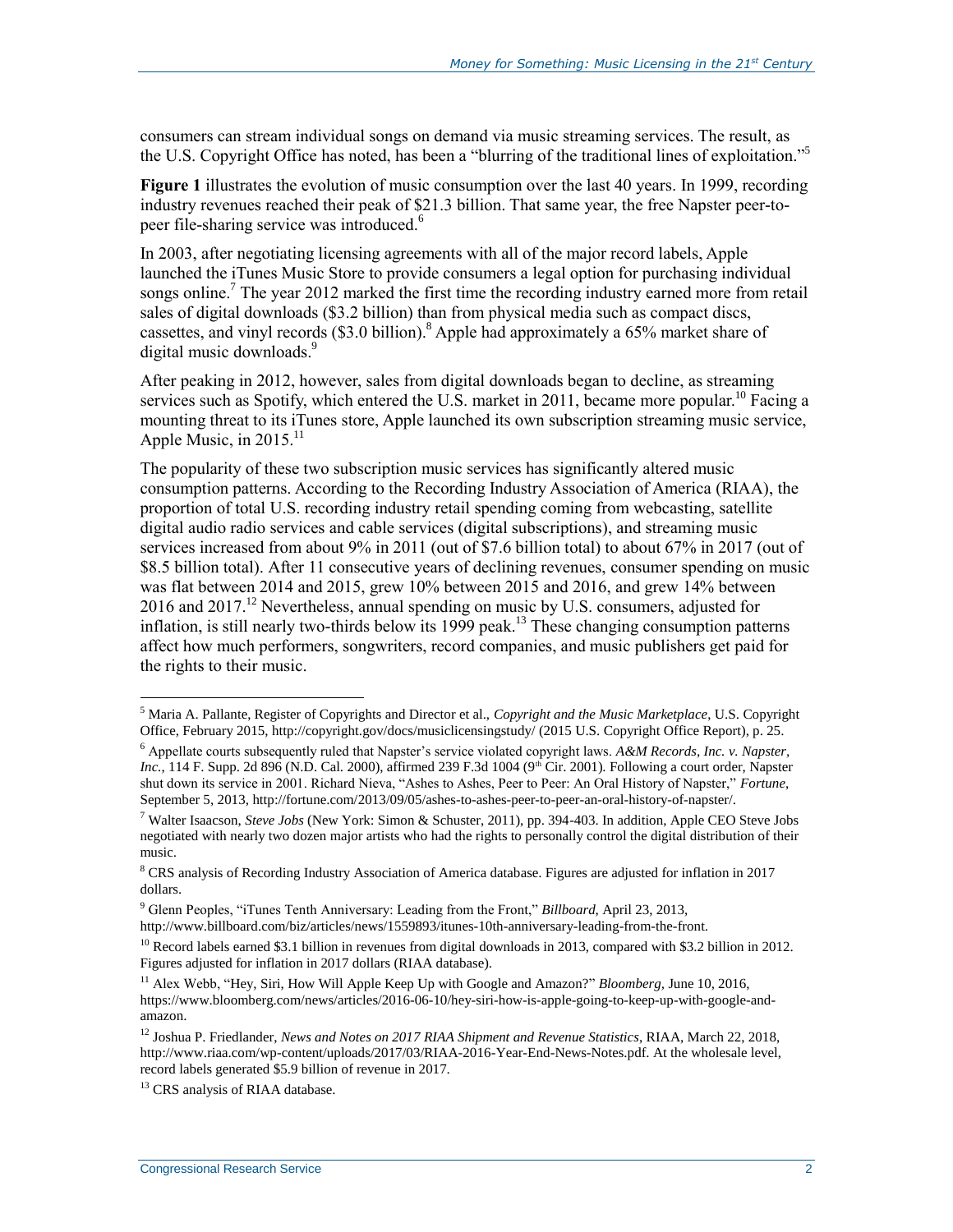<span id="page-5-0"></span>

**Figure 1. Trends in Consumer Spending on Music**

**Source:** CRS analysis of Recording Industry Association of America Shipment Database.

**Notes:** Inflation adjustments based on U.S. Bureau of Labor Statistics Consumer Price Index. Figures do not include consumer spending on live concerts. Revenues from digital subscriptions and streaming include wholesale revenues earned by record labels and artists from licensing, rather than retail consumer spending.

## **Overview of Legal Framework**

Under copyright law, creators of musical works and artists who record musical works have certain legal rights. They typically license those rights to third parties, which, subject to contracts, may exercise the rights on behalf of the composer, songwriter, or performer.

### **Reproduction and Distribution Rights**

Owners of musical works and owners of certain sound recordings possess, and may authorize others to exploit, several exclusive rights under the Copyright Act, including the following:<sup>14</sup>

- $\bullet$  the right to reproduce the work (e.g., make multiple copies of sheet music or digital files) (17 U.S.C. §106(1))
- $\bullet$  the right to distribute copies of the work to the public by sale or rental (17 U.S.C.)  $$106(3))$

In the context of music publishing, the combination of reproduction and distribution rights is known as a "mechanical right."<sup>15</sup> This term dates back to the 1909 Copyright Act, when Congress required manufacturers of piano rolls and records to pay music publishing companies for the right to mechanically reproduce musical compositions.<sup>16</sup> As a result, music publishers began issuing

 $\overline{a}$ <sup>14</sup> 2015 U.S. Copyright Office Report. Additional exclusive rights, a detailed description of which is beyond the scope of this report, include the right to create derivative works (e.g., a new work based on an existing composition)  $(17)$ U.S.C. §106(2)) and the right to display the work publicly (e.g., by posting lyrics on a website) (17 U.S.C. §106(5)).

<sup>15</sup> *Petition of Pandora Media, Inc. Related to U.S. v. ASCAP*, 6 F. Supp. 3d 317, 367 (2014).

<sup>16</sup> 1909 Copyright Act, Act of March 19, 1909, Ch. 320, 35 Stat. 1075 (1909 Copyright Act).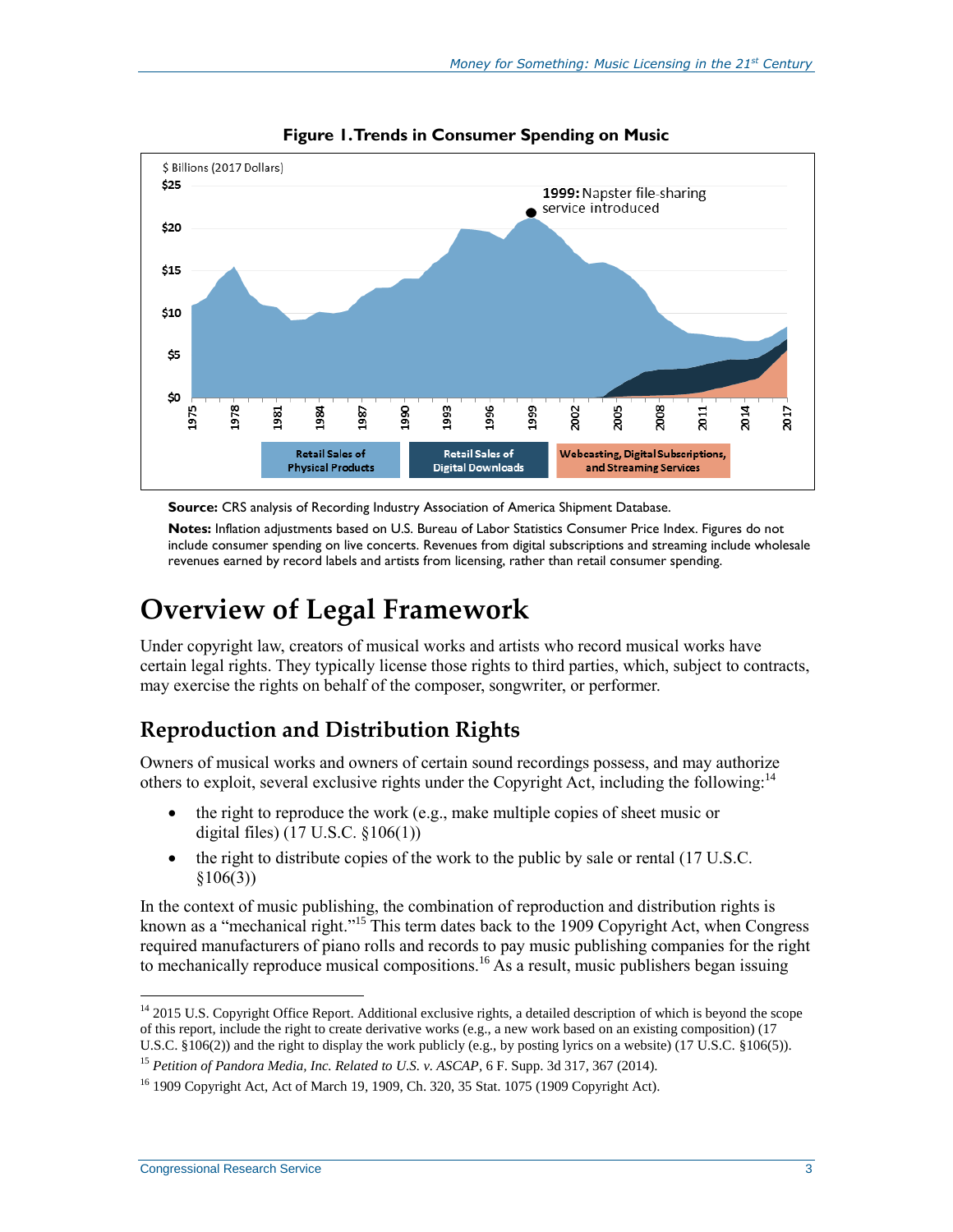mechanical licenses to, and collecting mechanical royalties from, piano-roll and record manufacturers.<sup>17</sup> While the means of reproducing music have gone through numerous changes since, including the production of vinyl records, cassette tapes, compact discs (CDs), and digital copies of songs, the term "mechanical rights" has stuck.<sup>18</sup>

For sound recordings, federal copyright protection of reproduction and distribution rights applies only to recordings originally made permanent, or "fixed,"<sup>19</sup> after February 15, 1972.<sup>20</sup> Works that were fixed prior to this date are protected, if at all, pursuant to a patchwork of state laws and court cases until February 15, 2067, $^{21}$  but some music services have voluntarily negotiated agreements to pay royalties for use of sound recordings fixed prior to  $1972$ <sup>22</sup>

### **Public Performance Rights**

The Copyright Act also gives owners of musical works and owners of sound recordings the right to "perform" works publicly  $(17 \text{ U.S.C. } §106(4)$  and  $17 \text{ U.S.C. } §106(6)$ , respectively). However, for sound recordings, this right applies only to digital audio transmissions. Examples of digital audio transmission services include webcasting, digital subscription services (the SiriusXM satellite digital radio service and the Music Choice cable network), and music streaming services such as Pandora and Spotify. As with sound recording reproduction and distribution rights, sound recording public performance rights under federal copyright laws are granted only to recordings fixed after February 15, 1972.<sup>23</sup>

### **Rights Required**

Who pays whom, as well as who can sue whom for copyright infringement, depends in part on the mode of listening to music. Consumers of compact discs purchase the rights to listen to each song on the disc as often as they wish (in a private setting). Rights owners of sound recordings (record labels) pay music publishers for the right to record and distribute the publishers' musical works in a physical format (such as a CD, vinyl record, or digital download).<sup>24</sup> Retail outlets that

<sup>&</sup>lt;sup>17</sup> Kevin Zimmerman, "Songwriter 101: Understanding Mechanical Royalties," Broadcast Music, Inc., blog, March 28, 2005, https://www.bmi.com/news/entry/Understanding\_MechanicalRoyalties.

<sup>&</sup>lt;sup>18</sup> Al Kohn and Bob Kohn, *Kohn on Music Licensing*, 4<sup>th</sup> ed. (New York: Aspen Law & Business, 2010), p. 7. (Kohn).

<sup>&</sup>lt;sup>19</sup> A fixed work is one "in a tangible medium of expression when its embodiment in a copy or phonorecord, by or under the authority of the author, is sufficiently permanent or stable to permit it to be perceived, reproduced, or otherwise communicated for a period of more than transitory duration." 17 U.S.C. §101. Fixation is one of the many terms of art that the Copyright Act employs with meanings that differ from ordinary usage in everyday language.

 $20$  17 U.S.C. §301(c).

<sup>&</sup>lt;sup>21</sup> For an extensive discussion of lawsuits and state laws related to pre-1972 sound recordings, see CRS Report RL33631, *Copyright Licensing in Music Distribution, Reproduction, and Public Performance*, by Brian T. Yeh.

 $^{22}$  In 2015, RIAA reached agreements on behalf of record labels with Pandora Media, Inc. (which operates the Pandora online music service) and Sirius XM Holdings, Inc. (which operates the SiriusXM satellite service) with respect to fees for the services' uses of pre-1972 sound recordings.

 $23$  17 U.S.C. §301(c). State laws apply until February 15, 2067.

<sup>24</sup> Ari Herstand, "Why You Haven't Been Getting Your iTunes Match Mechanical Royalties," *Digital Music News*, October 14, 2014, http://www.digitalmusicnews.com/2014/10/09/havent-getting-itunes-match-mechanical-royalties/. These types of downloads are known as "permanent digital downloads." The record labels utilize their own reproduction and distribution licenses for sound recordings. Chris Cooke, "Trends: Music Licensing—Explained at Last! (A Free Read)," *Complete Music Update*, May 29, 2015, http://www.completemusicupdate.com/article/trendsmusic-licensing-explained-at-last/.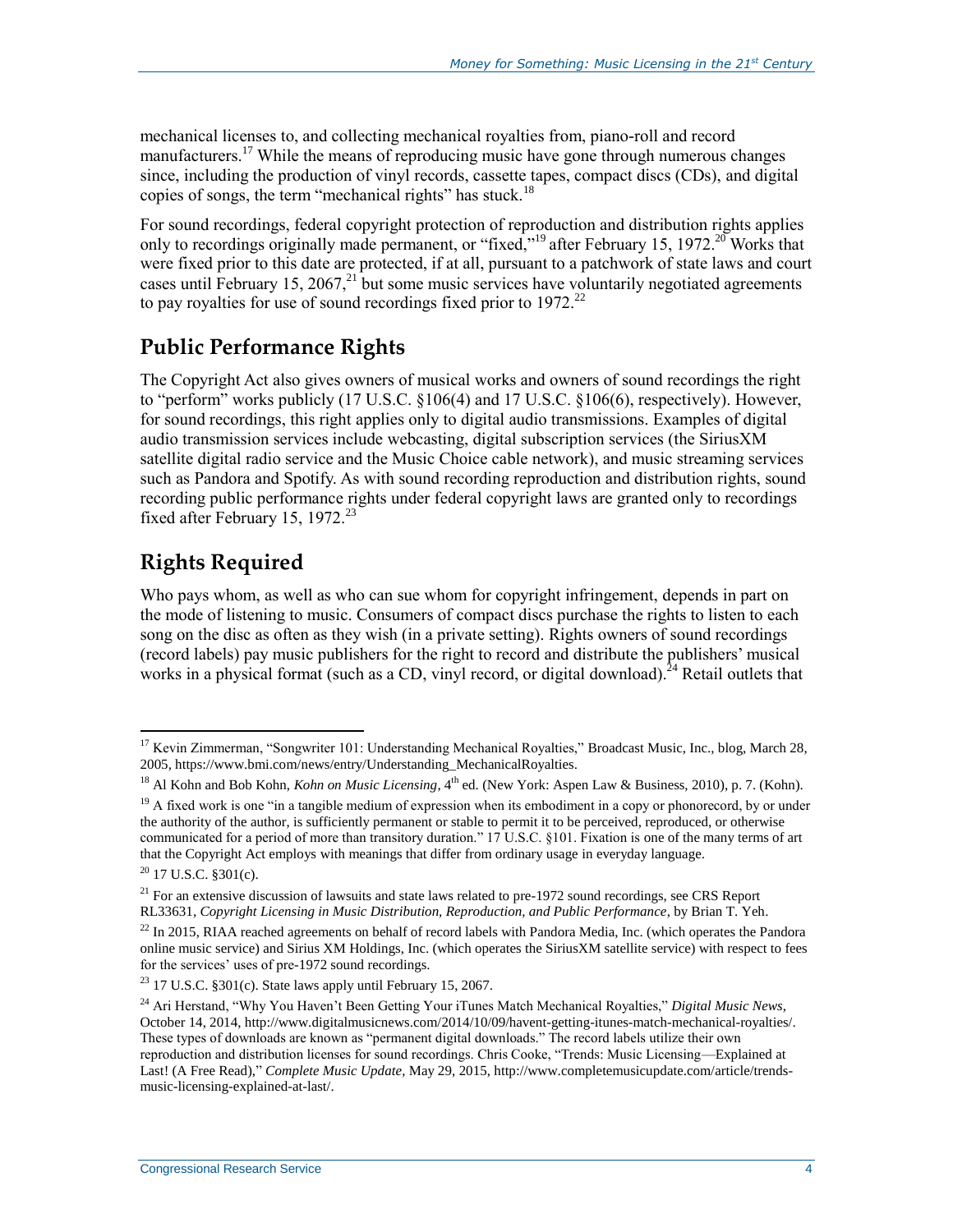sell digital files or physical copies of sound recordings pay the distribution subsidiaries of major record labels, which act as wholesalers. 25

Radio listeners have less control over when and where they listen to a song than they would if they purchased the song outright. The Copyright Act does not require broadcast radio stations to pay public performance royalties to record labels and artists, but it does require them to pay public performance royalties to music publishers and songwriters for notes and lyrics in broadcast music. As described below in ["Broadcast Radio Exception,](#page-20-0)" Congress appears to have concluded in 1995 that the promotional value of broadcast radio airplay outweighs any revenue lost by record labels and artists.

Digital services must pay record labels as well as music publishers for public performance rights. Both traditional broadcast radio stations and music streaming services that limit the ability of users to choose which songs they hear next (noninteractive services) make temporary copies of songs in the normal course of transmitting music to listeners.<sup>26</sup> The rights to make these temporary copies, known as "ephemeral recordings," fall under 17 U.S.C. Section 112.(For more on ephemeral recordings, see ["Reproduction and Distribution Licenses.](#page-18-0)")

Users of an "on demand," or "interactive," music streaming service can listen to songs upon request, an experience similar in some ways to playing a CD and in other ways to listening to a radio broadcast. To enable multiple listeners to select songs, the services download digital files to consumers' devices. These digital reproductions are known as "conditional downloads," because consumers' ability to listen to them upon request is conditioned upon remaining subscribers to the interactive services.<sup>27</sup> The services pay royalties to music publishers/songwriters for the right to reproduce and distribute the musical works and royalties to record labels/artists for the right to reproduce and distribute sound recordings.<sup>28</sup>

## **How the Industry Works**

The music industry comprises three distinct categories of interests: (1) songwriters and music publishers; (2) recording artists and record labels; and (3) the music licensees who obtain the right to reproduce, distribute, or publicly perform music. Some entities may fall into multiple categories.

### <span id="page-7-0"></span>**Songwriters and Music Publishers**

Many songwriters, lyricists, and composers (referred to collectively as "songwriters" in this report) work with music publishers.<sup>29</sup> On behalf of songwriters, music publishers promote songs to record labels and others who use music.<sup>30</sup> They are also responsible for licensing the intellectual property of their clients and ensuring that royalties are collected. Under agreements

<sup>25</sup> Passman, pp. 67-68.

 $^{26}$  Marshall A. Leaffer, "Ch. 8.07 Limitations to the Reproduction and Adaptation Rights: Ephemeral Recordings, §112," in *Understanding Copyright Law*, 9th ed. (New Providence, NJ: Matthew Bender & Company, Inc., 2014), pp. 317-318.

 $27$  Passman, p. 147.

<sup>28</sup> 17 U.S.C. §106. See also Royalty Exchange, *Mechanical and Performance Royalties: What's the Difference*, https://www.royaltyexchange.com/learn/mechanical-and-performance-royalties-whats-the-difference/; Harry Fox Agency, "Frequently Asked Questions: Digital Definitions," https://www.harryfox.com/find\_out/faq.php.

<sup>29</sup> Passman, pp. 235-240.

<sup>30</sup> National Music Publishers Association, "Music Publishing 101," http://nmpa.org/about/.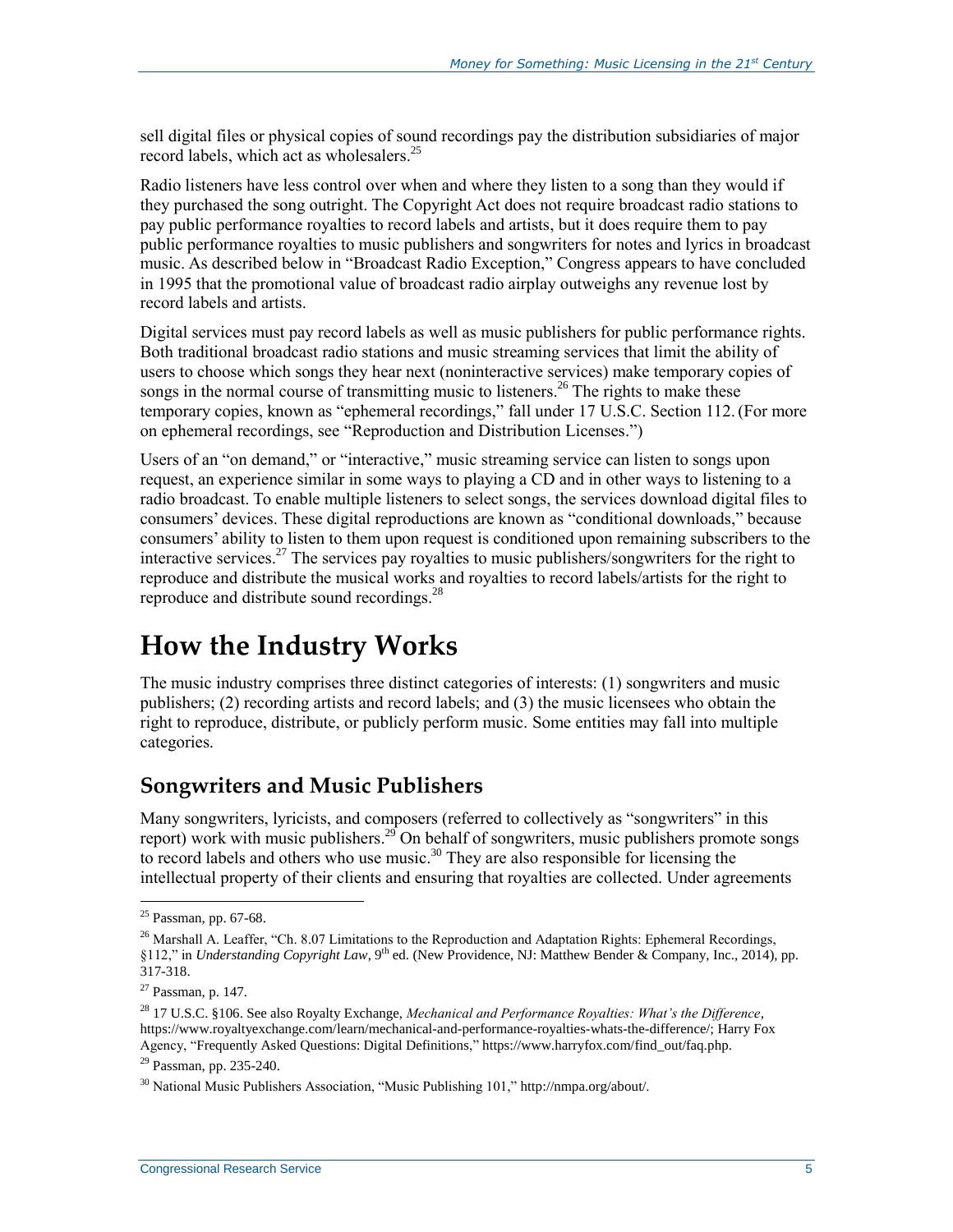between a songwriter and a publisher, the publisher may pay an advance to the songwriter against future royalty collections to help finance the songwriter's compositions. In exchange, the songwriter assigns a portion of the copyright in the compositions he or she writes during the term of the contract. The publisher's role is to monitor, promote, and generate revenue from the use of music in formats that require mechanical licensing rights, including sheet music, compact discs, digital downloads, ringtones, interactive streaming services, and broadcast radio. Publishers often contract with performing rights organizations to license and collect payment for public performances on their behalf. (See ["ASCAP and BMI Consent Decree Reviews.](#page-27-0)")

Songwriters and publishers derive royalty income at each step, but may need to share this income with subpublishers and coauthors. For songwriters who are entering the music industry, the contract terms are generally standardized, with about a 50-50 division of income between the publisher and songwriter. Some songs have multiple songwriters, each with his or her own publisher, complicating the division of money.<sup>31</sup>

Music publishers fall into four general categories:<sup>32</sup>

- 1. **Major Publishers.** The three major publishing firms account for about 53.2% of U.S. music publishing revenue: (1) Sony/ATV Music Publishing (25.5%), (2) Universal Music Publishing Group (22.4%), and (3) Warner Music Group  $(5.3\%)$ <sup>33</sup>
- 2. **Major Affiliates.** These independent publishing companies handle the creative aspects of songwriting management (matching writers with performing artists and record labels and helping them fine-tune their skills), while affiliating with a major publisher to handle the administration of royalties.
- 3. **Independent Publishers.** These firms administer their own catalogs of music, and are not affiliated with major publishers.
- 4. **Writer-Publishers.** Some songwriters control their own publishing rights. Examples are well-established songwriters who do not need help marketing their songs to performers and record labels, and songwriters who perform their own works. Writer-publishers may hire individuals, in lieu of companies, to administer their royalties.

### **Recording Artists and Record Labels**

Record labels are responsible for finding musical talent, recording their work, and promoting the artists and their work. In addition, the parent companies of the three largest record labels (known as "majors") reproduce and distribute physical copies of sound recordings (compact discs and vinyl records) as well as electronic copies (MP3 files).<sup>34</sup> The major labels have large distribution

<sup>31</sup> Ed Christman, "How 'Shake It Off' Ruled the Publishing Industry's Fourth Quarter in 2014," *Billboard*, February 20, 2015, http://www.billboard.com/articles/business/6480028/taylor-swift-shake-it-off-publishing-industry-fourthquarter-2014.

<sup>32</sup> Passman, pp. 239-240.

<sup>33</sup> Anthony Gambardella, *Music Publishing in the US—Getting a Remix: Diversified Digital Media Outlets May Open Up New Revenue Streams*, IBISWorld Industry Report 51223, August 2017, p. 26.

<sup>&</sup>lt;sup>34</sup> MP3 is an audio-compression format for the internet. It stands for Motion Picture Experts Group Layer-3. Harry Newton, *Newton's Telecom Dictionary*, ed. Steve Schoen, 26<sup>th</sup> ed. (New York: Flatiron Publishing, 2011), pp. 764-765.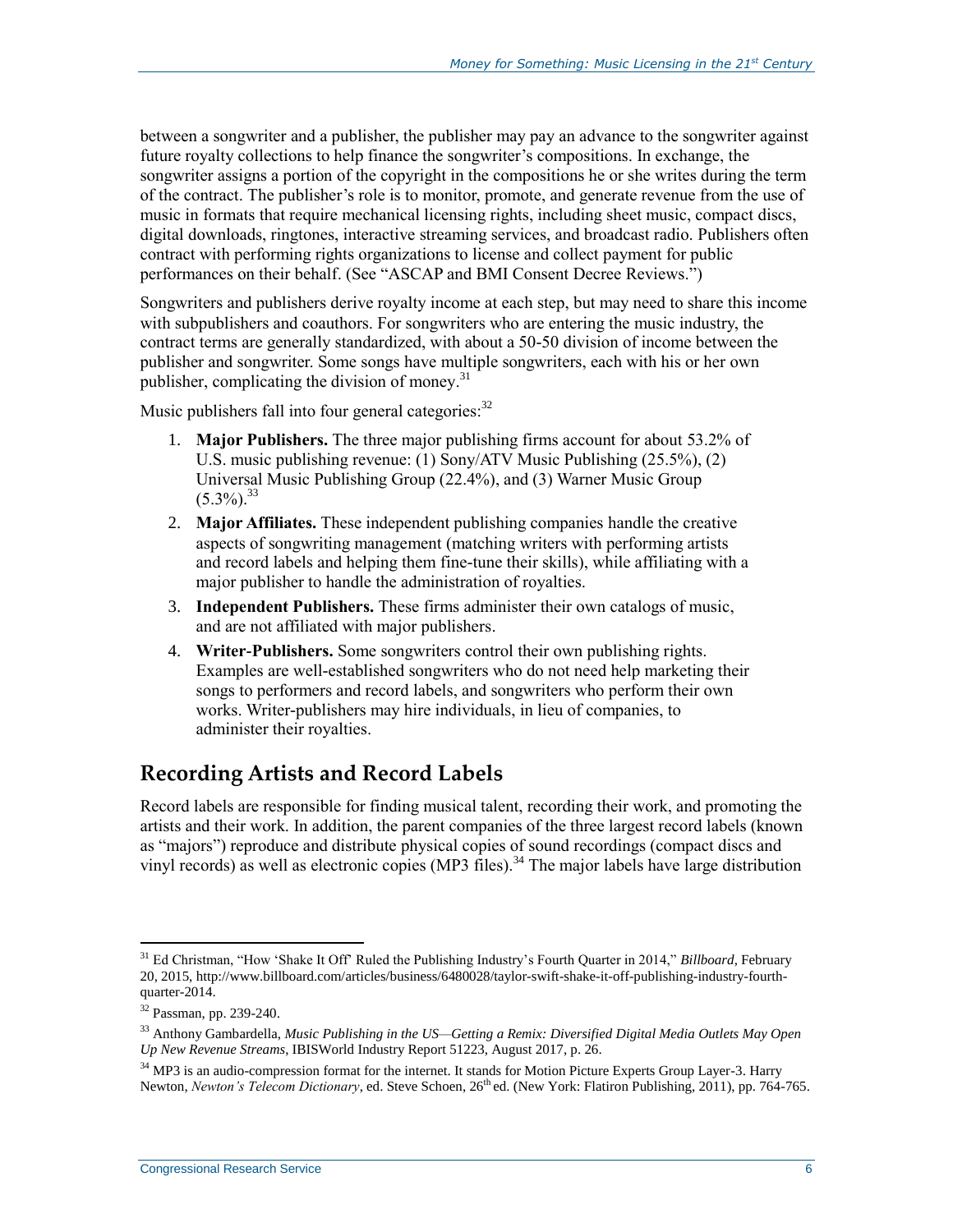networks. Traditionally, these networks moved physical recordings from manufacturing plants into retail outlets.<sup>35</sup>

The distribution role of record labels is changing. Although the decline in consumption of physical recordings has alleviated the need to operate warehouses, the labels perform many functions with respect to selling digital copies of songs. Such functions include adding data to each recording to identify the parties entitled to royalties and keeping track of payments. In addition, they negotiate with the streaming services for the rights to use the sound recordings and monitor the sales and streaming of songs.

Similar to songwriters, recording artists may contract with a record label or retain their copyrights and distribute their own sound recordings. Recording contracts generally require recording artists to transfer their copyrights to the record label for defined periods of time and defined geographic regions.<sup>36</sup> In return, the recording artist receives a share of royalties from sales and licenses of the sound recording. Record companies also finance recordings of music, advance funds to artists to cover expenses, and attempt to guide the artists' careers.<sup>37</sup> Major stars who have proven their earning potential may be able to negotiate full ownership of copyrights to future sound recordings.<sup>38</sup>

Recording artists also work with independent producers to select and record material.<sup>39</sup> Independent producers and independent labels often work with artists as subcontractors for major record companies under a variety of financial arrangements.<sup>40</sup> Technological innovations have enabled producers to "play with" and reimagine songs written by others, leading to a blurring of the lines between producers and composers. $41$  (For information about proposed legislation addressing how producers get compensated for their work, see ["Bills Introduced in the 115th](#page-29-0) [Congress.](#page-29-0)")

The three major record labels earned about 65% of the industry's U.S. revenue: (1) Sony Corporation (14.4%), (2) Universal Music Group (29.4%), and (3) Warner Music Group

 $\overline{a}$ 

<sup>40</sup> For detailed descriptions of financial arrangements, see Vogel, pp. 280-281.

<sup>35</sup> Passman, pp. 67-70.

<sup>&</sup>lt;sup>36</sup> The question of whether or not recordings artists are "employees" of the labels, under the "work for hire" doctrine, and thereby sign over the rights to their music to the labels for 95 years after initial release, instead of 35 years, has been the topic of considerable congressional debate. To the extent that sound recordings fall outside of the "work for hire" framework, recordings artists may terminate the assignment of their copyrights to the record labels. Melville B. Nimmer and David Nimmer, "Ch. 5.3 Works Made for Hire," in *Nimmer on Copyright: A Treatise on the Law of Literary, Musical, and Artistic Property, and the Protection of Ideas*, vol. 1 (New York: Matthew Bender & Company, Inc., 2015). (Nimmer). See also Jon Pareles, "Musicians Take Copyright Issue to Congress," *New York Times*, May 25, 2000, http://www.nytimes.com/2000/05/25/movies/musicians-take-copyright-issue-to-congress.html.

<sup>&</sup>lt;sup>37</sup> Harold L. Vogel, *Entertainment Industry Economics: A Guide for Financial Analysis*, 9<sup>th</sup> ed. (New York: Cambridge University Press, 2014), p. 280. (Vogel)

<sup>&</sup>lt;sup>38</sup> Ed Christman and Andrew Hampp, "What Will Upcoming Contract Negotiations Mean for Taylor Swift, Usher and Justin Timberlake?" *Billboard*, November 21, 2014, http://www.billboard.com/articles/business/6327443/taylor-swiftusher-justin-timberlake-label-contract-negotiations. Among newer acts, agreements with record labels to share revenue from touring, merchandise, and other fees are common.

<sup>&</sup>lt;sup>39</sup> For example, Madonna, for her album *Rebel Heart*, worked with multiple producers. In describing the recording process, Madonna said, "I didn't know exactly what I signed on for, so a simple process became a very complex process. Everyone I worked with ... has also agreed to work with 5,000 other people. I just had to get in where I could fit in." Jon Pareles, "Madonna on 'Rebel Heart,' Her Fall, and More," *New York Times*, March 5, 2015, http://www.nytimes.com/2015/03/06/arts/music/madonna-talks-about-rebel-heart-her-fall-and-more.html.

<sup>41</sup> See, for example, Taige Jensen et al., "Bieber, Diplo and Skrillex Make a Hit," *New York Times*, August 25, 2015, http://www.nytimes.com/video/arts/music/100000003872410/bieber-diplo-and-skrillex-make-a-hit.html. The producers of "Where Are U Now," recorded by Justin Bieber, also received writing credits.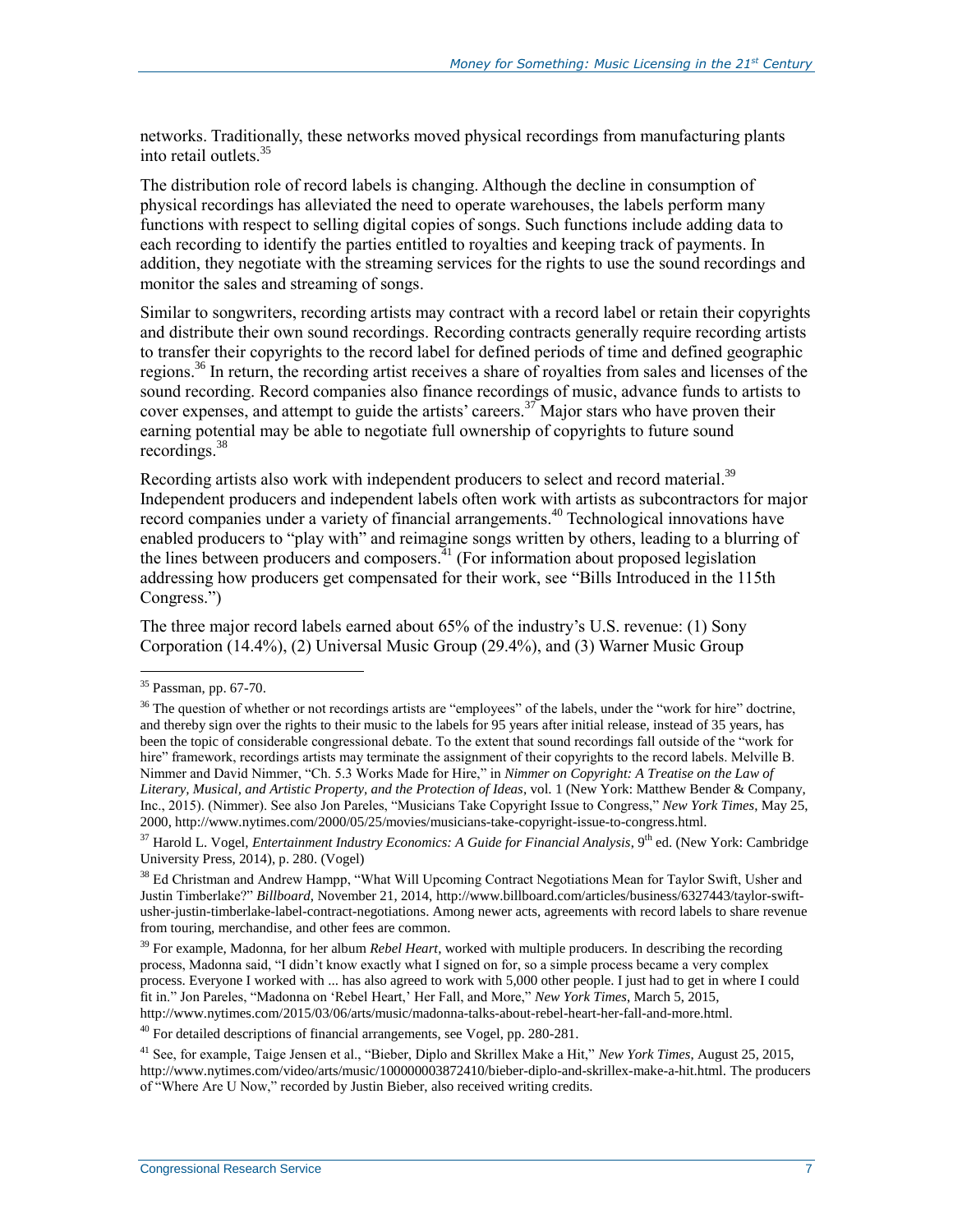$(21.2\%)$ <sup>42</sup> Each of these labels shares a corporate parent with one of the major music publishers described in ["Songwriters and Music Publishers"](#page-7-0) (Sony Corporation, Vivendi SA, and Access Industries, respectively). The publishing and recording divisions of parent companies may not necessarily both publish and record the same song.

While there are many smaller record labels specializing in genres such as country or jazz, few are truly independent, because they often rely on major record labels for the distribution of sound recordings.<sup>43</sup> For example, Ms. Swift has a recording contract with an independent record label,<br>Big Machine Becords, which in turn has a distribution acrosment with Universal Music Group <sup>44</sup> Big Machine Records, which in turn has a distribution agreement with Universal Music Group.

One recording artist who retains his copyrights and successfully distributes his own music, without signing a contract with the record label, is Chance the Rapper. Generally, instead of selling his music, Chance gives it away for free and earns money from touring and selling merchandise.<sup>45</sup> The music streaming service Apple Music reportedly paid him \$500,000 in exchange for being the exclusive outlet for his streaming-only album, *Coloring Book*. <sup>46</sup> In May 2016, it became the first streaming-only album to rank among the 10 most popular U.S. albums during a week, as ranked by the trade publication *Billboard*. 47

## **How Copyright Works**

### **Songwriters and Music Publishers**

#### <span id="page-10-0"></span>**Reproduction and Distribution Licenses (Mechanical Licenses)**

With the 1909 Copyright Act, Congress specifically recognized the exclusive right of the copyright owner to make mechanical reproductions of music.<sup>48</sup> The 1909 Copyright Act applied to musical works published and copyrighted *after* the law went into effect.

A mechanical license is a license that permits (1) the audio-only reproduction of music in copies that may be heard with the aid of "mechanical" devices such as a player piano, a phonograph record, a CD player, or a smartphone, among other devices; and (2) the distribution of such copies to the public for private use.<sup>49</sup>

<sup>42</sup> Anthony Gambardella, *Major Music Label Production in the U.S., Changing Its Tune: The Industry Is Adjusting Its Structure to Combat the Threat of Music Piracy*, IBISWorld Industry Report 51222, August 2017, p. 26.

 $43$  Vogel, p. 281. See also Passman, pp. 68-69.

<sup>&</sup>lt;sup>44</sup> Chris Willman, "Big Machine's Scott Borchetta on Taylor Swift, the Fight Against Free and Remaining 'Bold and Disruptive' on 10-Year Anniversary," *Billboard*, October 26, 2015, http://www.billboard.com/articles/business/ 6738578/scott-borchetta-big-machine-10-year-anniversary-interview.

<sup>&</sup>lt;sup>45</sup> Abigail Hess, "How this Grammy-Winning Artist Made It Big by Giving His Work Away," CNBC, February 13, 2017, http://www.cnbc.com/2017/02/13/grammy-winning-artist-made-it-big-while-giving-his-work-away-forfree.html.

<sup>46</sup> Joe Coscarelli, "Chance the Rapper Says His Apple Music Deal Was Worth \$500,000," *New York Times*, March 17, 2017, https://www.nytimes.com/2017/03/17/arts/music/chance-the-rapper-apple-deal.html.

<sup>&</sup>lt;sup>47</sup> Keith Caulfield, "Chance the Rapper's 'Coloring Book' is First Streaming-Exclusive Album to Chart on the Billboard 200," *Billboard*, May 22, 2016, http://www.billboard.com/articles/columns/chart-beat/7378361/chance-therapper-coloring-book-first-streaming-exclusive.

<sup>48</sup> Act of March 4, 1909. See also 35 Stat. 1075. U.S. Congress, House Committee on Patents, *To Amend and Consolidate the Acts Respecting Copyright*, committee print,  $60^{th}$  Cong., 2<sup>nd</sup> sess., February 22, 1909, Rep. 2222, pp. 6-8.

<sup>49</sup> Kohn, p. 719.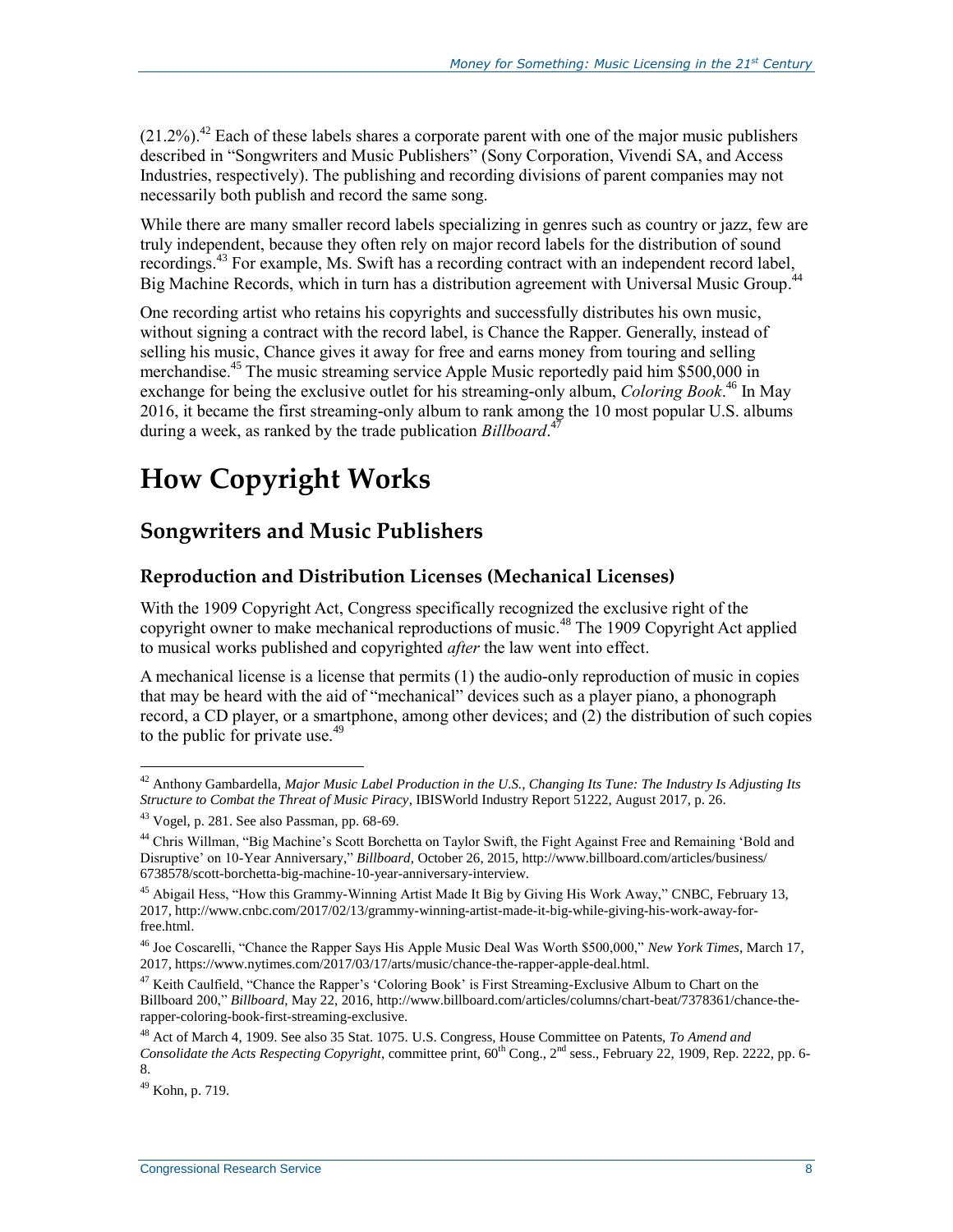When Congress considered the 1909 Copyright Act, some Members expressed concern about allegations that a large player-piano manufacturer, the Aeolian Company, was seeking to create a monopoly by buying up exclusive rights from music publishers.<sup>50</sup> Aeolian's piano rolls did not work with the player pianos of Aeolian's competitors. Therefore, in order to be able to listen to most popular music, consumers would have to purchase Aeolian player pianos.

To address this concern about a potential monopoly, Congress established the first compulsory license in U.S. copyright law.<sup>51</sup> A music publisher/songwriter may withhold the right to reproduce a musical work altogether. However, once a sound recording (or player-piano roll) is distributed to the public, a publisher/songwriter must allow others to make similar use of it upon payment of a specified royalty.<sup>52</sup> Thus, in 2015, when Ryan Adams recorded a cover version of Taylor Swift's album *1989*, Mr. Adams and his record label Pax-Americana Recording Company did not need to seek her permission. Instead, they paid her the rate set by the government for a compulsory mechanical license.<sup>53</sup>

The 1909 Copyright Act set the royalty rate at \$0.02 per "part manufactured."<sup>54</sup> The rate remained in place for nearly 70 years.<sup>55</sup> Technological changes during the first half of the  $20<sup>th</sup>$  century enabled record manufacturers to extend the amount of music on each side of a record from 5 minutes<sup>56</sup> to more than 20 minutes,<sup>57</sup> the number of songs per record increased, and record labels began paying mechanical royalty rates on a "per song" basis rather than per "part manufactured." 58

Congress revisited the mechanical license in the Copyright Act of 1976, codifying the compulsory license as 17 U.S.C. Section 115. Congress specified that the rates would be payable for each

 $\overline{a}$ 

 $54$  Copyright Act of 1909, P.L. 60-349, §1(e), 35 Stat. 1075, 1075-76. In a 1906 hearing, a representative of a piano roll manufacturer that competed with Aeolian proposed the rate of \$0.02 as "some criterion to go by." U.S. Congress, Committees on Patents, Senate and House of Representatives, Conjointly, *To Amend and Consolidate the Acts Respecting Copyright*, Hearings on S. 6330 and H.R. 19853, 107<sup>th</sup> Cong., 1<sup>st</sup> sess., December 10, 1906 (Washington: GPO, 1906), pp. 298, 319.

<sup>50</sup> U.S. Congress, House Committee on Patents, *To Amend and Consolidate the Acts Respecting Copyright*, committee print,  $60^{th}$  Cong.,  $2^{nd}$  sess., February 22, 1900, Rep. 2222, pp. 7-8. See also Kohn, p. 733.

<sup>51</sup> 2015 U.S. Copyright Office Report, p. 26.

<sup>52</sup> According to the treatise *Nimmer on Copyright*, although Congress did not specifically grant a compulsory license to "make and distribute phonorecords" until 1976, the intent of Section 1(e) of the 1909 Copyright Act was the same. Nimmer, "Ch. 8.4 Limitations on the Reproduction Right—the Mechanical Compulsory License of Non-Dramatic Musical Works."

<sup>53</sup> Josh Dickey, "How Ryan Adams Was Allowed to Legally Cover an Entire Taylor Swift Album," *Mashable*, September 15, 2015, https://mashable.com/2015/09/22/ryan-adams-taylor-swift-album/#BwIIfmDrsPqp. Taylor Swift supported the endeavor. The GQ Editors, "Taylor Swift Gets Interviewed by Ryan Adams," *GQ*, October 15, 2015, https://www.gq.com/story/taylor-swift-ryan-adams-1989-interview.

<sup>&</sup>lt;sup>55</sup> It changed in 1978, with the effective date of the Copyright Act of 1976. The report from the House Judiciary Committee stated, "While upon initial review it might be assumed that the rate established in 1909 would not be reasonable at the present time, the committee believes that an increase in the mechanical royalty must be justified on the basis of economic conditions and not on the mere passage of 67 years." U.S. Congress, House Committee on the Judiciary, *Copyright Law Revision*, committee print, 94th Cong., 2nd sess., September 3, 1976, p. 111. (1976 House Judiciary Committee Report).

<sup>56</sup> Yale University, Irving S. Gilmore Music Library, "The History of 78 RPM Recordings," http://web.library.yale.edu/ cataloging/music/historyof78rpms.

<sup>57</sup> Scott Hill, "June 21, 1948: Columbia's Microgroove LP Makes Albums Sound Good," *Wired*, June 20, 2010, https://www.wired.com/2010/06/0621first-lp-released/.

<sup>58</sup> Frederick F. Greenman Jr., and Alvin Deutsch, "The Copyright Royalty Tribunal and the Statutory Mechanical Royalty: History and Prospect," *Cardozo Arts & Entertainment Law Journal*, vol. 1, no. 1 (1982), pp. 1, 12, n. 50.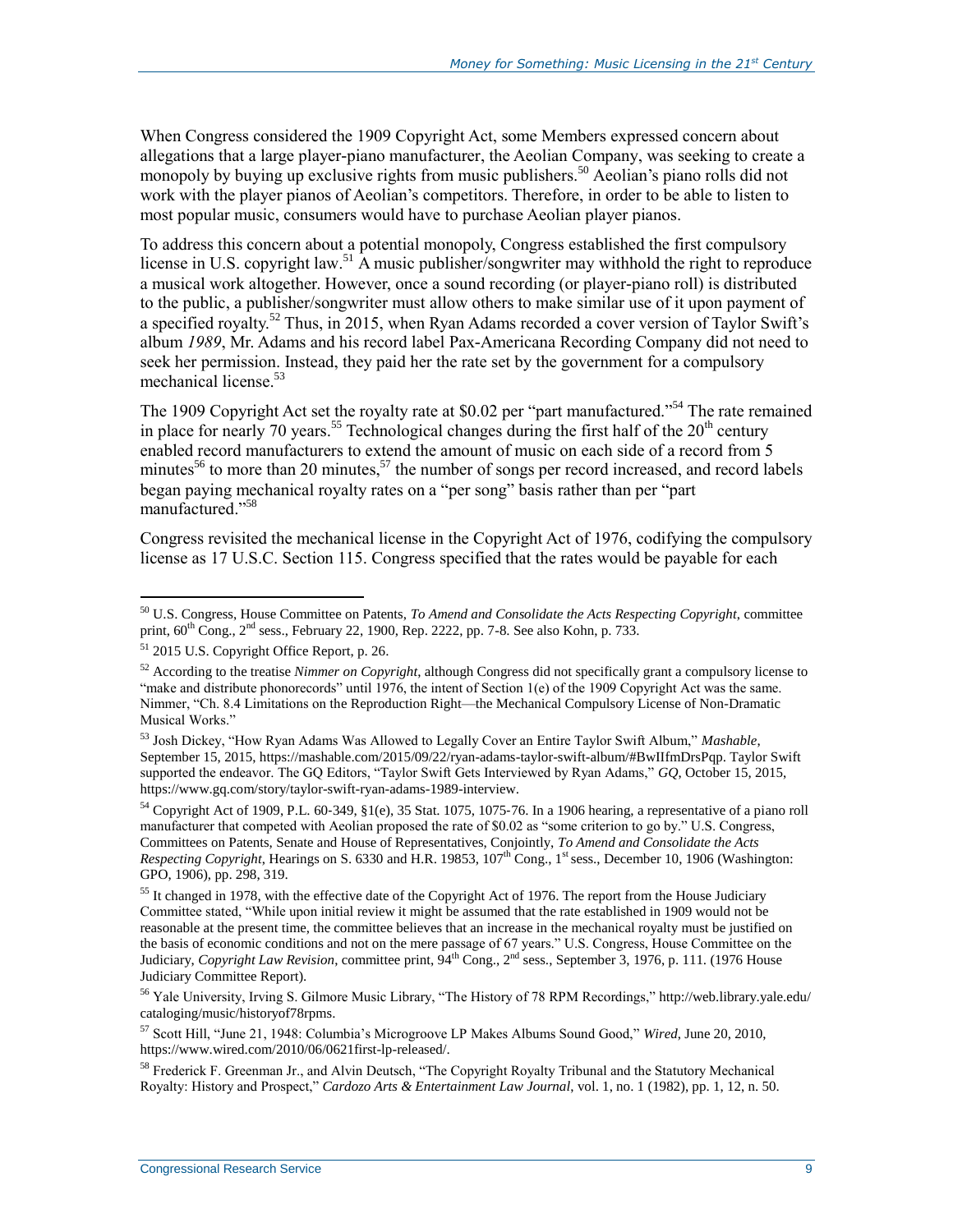record made *and distributed* [emphasis added], rather than each record manufactured.<sup>59</sup> The 1976 Copyright Act defines the term "phonorecord" to refer to audio-only recordings.<sup>60</sup> Since then, Congress has amended the law several times and changed the statutory rate-setting process.

#### <span id="page-12-0"></span>*Notice of Intention (NOI)*

The 1976 Copyright Act also set forth procedures, codified in regulations promulgated by the head of the U.S. Copyright Office, the Register of Copyrights, for licensees of music to obtain mechanical licenses. The licensee must serve a notice of intention (NOI) to license the music on the copyright owner, or, if the copyright owner's address is unknown, the Copyright Office. <sup>61</sup> The licensee must file the NOI within 30 days of making the new recording or before distributing it. Licensees that cannot locate copyright owners set aside a pool of money owed until they can locate and pay the owners. $62$ 

The 1976 Copyright Act made it easier for copyright owners to sue in the following two respects:

- 1. It removed any limitation on liability and provided that a potential licensee who fails to provide the required NOI is ineligible for a compulsory license. If the potential licensee fails to obtain a negotiated license, its making and distribution of records of musical works constitutes infringement under 17 U.S.C. Section 501 and is subject to remedies provided by Sections 502-506.<sup>63</sup>
- 2. It removed the requirement that copyright holders file a "notice of use" in the Copyright Office in order to recover against an unauthorized record manufacturer.<sup>64</sup> Instead, a copyright holder's failure to identify itself to the Copyright Office precludes the holder only from receiving royalties under a compulsory license.<sup>65</sup> Thus, under current law, there may be no public record of the fact that the copyright owner made and distributed a copyrighted work and thereby triggered the NOI requirements.<sup>66</sup>

In contrast to the performance rights licenses, reproduction and distribution licenses are not issued on a blanket basis.<sup>67</sup> As discussed in ["Developments and Issues,](#page-25-0)" NOIs and the Copyright Office's present database of musical works have led to controversy between rights holders and licensees.

<sup>&</sup>lt;sup>59</sup> P.L. 94-553 (17 U.S.C. §115(c)(2)). According to the report of the House Judiciary Committee, "... it is unjustified to require a compulsory licensee to pay licenses fees on records which merely go into inventory." 1976 House Judiciary Committee Report, p. 110.

<sup>60</sup> Copyright Act of 1976, P.L. 94-553, §101. 17 U.S.C. §101.

 $61$  17 U.S.C. §115(b)(1).

 $62$  Stuart Dredge, "Spotify Songwriter Lawsuits: What, Why and What Happens Next?" Music Ally blog, January 25, 2016, https://www.bmi.com/news/entry/Understanding\_MechanicalRoyalties.

 $^{63}$  U.S. Congress, Senate Committee on the Judiciary, *Copyright Law Revision*, report to accompany S. 22,  $94<sup>th</sup>$  Cong., 1 st sess., November 20, 1975, S. Rept. 94-473 (Washington: GPO, 1975), p. 90.

 $64$  Ibid. Nimmer, "Ch. 8.04(G)(3) The Effect of Failure of Notification by Both the Copyright Owner and Putative Licensee."

 $65$  17 U.S.C. §115(c)(1).

 $66$  Nimmer, "Ch. 8.04(G)(2)(a) Notification by the Copyright Holder," n. 142.

<sup>&</sup>lt;sup>67</sup> Richard D. Rose, "Connecting the Dots: Navigating the Laws and Licensing Requirements of the Internet Music Revolution," *IDEA—the Journal of Law and Technology*, vol. 42, no. 3 (2002), pp. 313, 337.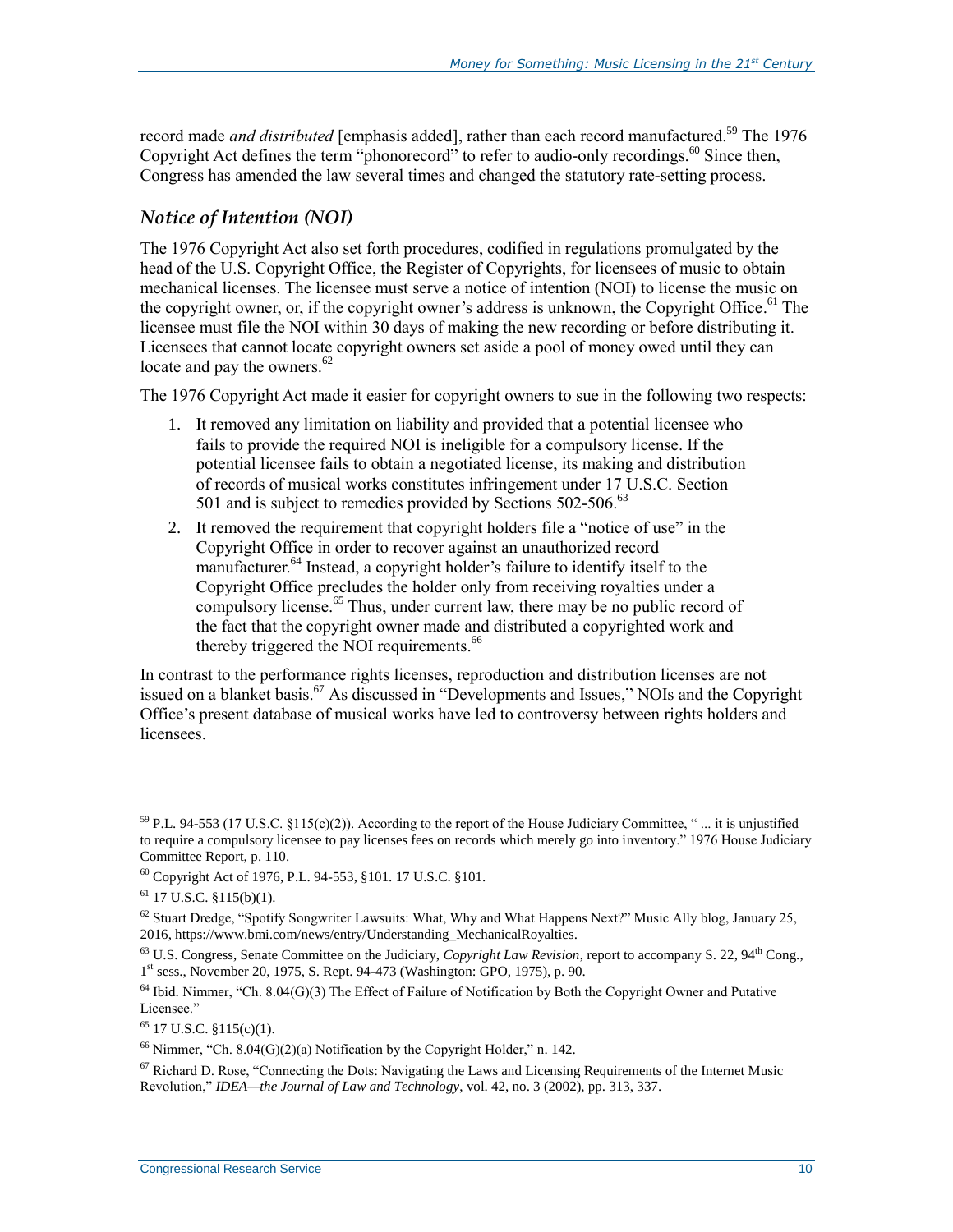### *Copyright Royalty Board and Ratesetting*

In their 1982 article reviewing the history of the mechanical royalty, Frederick F. Greenman Jr. and Alvin Deutsch state that the idea of adjusting the statutory mechanical royalty rate periodically stemmed from a suggestion by a representative of the National Music Publishers Association (NMPA) in a 1967 hearing, who added that such adjustments should reflect the "accepted standards of statutory ratemaking."<sup>68</sup> In testimony in 1975, then Register of Copyrights Barbara Ringer suggested that the complexity of administering the proposed compulsory licenses in addition to the mechanical license could be simplified by establishing a separate royalty tribunal, which would use standards established by Congress to set royalty rates.<sup>69</sup>

Congress created such a tribunal, consisting of five commissioners appointed by the President, in the 1976 Copyright Act.<sup>70</sup> It also set forth in 17 U.S.C. Section 801(b)(1) four policy objectives for the tribunal to consider when determining the rates for mechanical licenses. These objectives include

- 1. maximizing the availability of public works to the public,
- 2. affording copyright owners a fair return on their creative works and copyright users a fair income under existing economic conditions,
- 3. reflecting the relative contributions of the copyright owners and users in making products available to the public, and
- 4. minimizing any disruptive impact on the structure of the industries involved and on generally prevailing industry practices. $<sup>71</sup>$ </sup>

After replacing the tribunal with an arbitration panel in 1993,<sup>72</sup> Congress established the Copyright Royalty Board (CRB) in 2004. <sup>73</sup> The CRB, composed of three administrative judges appointed by the Librarian of Congress, sets mechanical and certain other licensing rates (described in ["Noninteractive Services"](#page-19-0)) every five years.<sup>74</sup> While copyright owners and users are free to negotiate voluntary licenses that depart from the statutory rates and terms, the CRB‐set rate effectively acts as a ceiling for what an owner may charge.<sup>75</sup>

<sup>68</sup> Frederick F. Greenman Jr. and Alvin Deutsch, "The Copyright Royalty Tribunal and the Statutory Mechanical Royalty: History and Prospect," *Cardozo Entertainment and Law Journal*, vol. 1, no. 1 (1982), pp. 1, 21-22. (Greenman and Deutsch). See also Testimony of Executive Secretary of National Music Publishers Association Leonard Feist, in U.S. Congress, Senate Committee on the Judiciary, Subcommittee on Patents, Trademarks, and Copyrights, *Copyright Law Revision*, hearing on S. 597, 90<sup>th</sup> Cong., 1<sup>st</sup> sess., H.Rept. 2512, Part 2, March 20, 1967, (Washington, DC: GPO, 1967), pp. 373, 377.

 $^{69}$  Testimony of Register of Copyrights Barbara Ringer, in U.S. Congress, House Committee on the Judiciary, Subcommittee on Courts, Civil Liberties, and the Administration of Justice, *Copyright Law Revision*, hearing on H.R. 2223, 94<sup>th</sup> Cong., 1<sup>st</sup> sess., H. Rept. 521-33, Part 3, December 4, 1975 (Washington, DC: GPO, 1976), pp. 1901, 1914.  $70$  P.L. 94-553,  $88801 - 810$ .

 $71$  17 U.S.C. §801(b)(1).

<sup>72</sup> Copyright Royalty Tribunal Reform Act of 1993, P.L. 103-198.

<sup>73</sup> 17 U.S.C. §§801-805; Copyright Royalty and Distribution Reform Act of 2004, P.L. 108-419.

<sup>74</sup> 17 U.S.C. §§801(b)(1) and 804(b)(4).

<sup>&</sup>lt;sup>75</sup> According to the CRB, "virtually no one uses section 115 to license reproductions of musical works, yet the parties in this proceeding are willing to expend considerable time and expense to litigate its royalty rates and terms. The Judges are, therefore, seemingly tasked with setting rates and terms for a useless license. The testimony in this proceeding makes clear, however, that despite its disuse, the section 115 license exerts a ghost-in-the-attic like effect on all those who live below it." Copyright Royalty Board, Library of Congress, "Mechanical and Digital Phonorecord Delivery Rate Determination Proceeding," 74 *Federal Register* 4510, 4513, January, 26, 2009.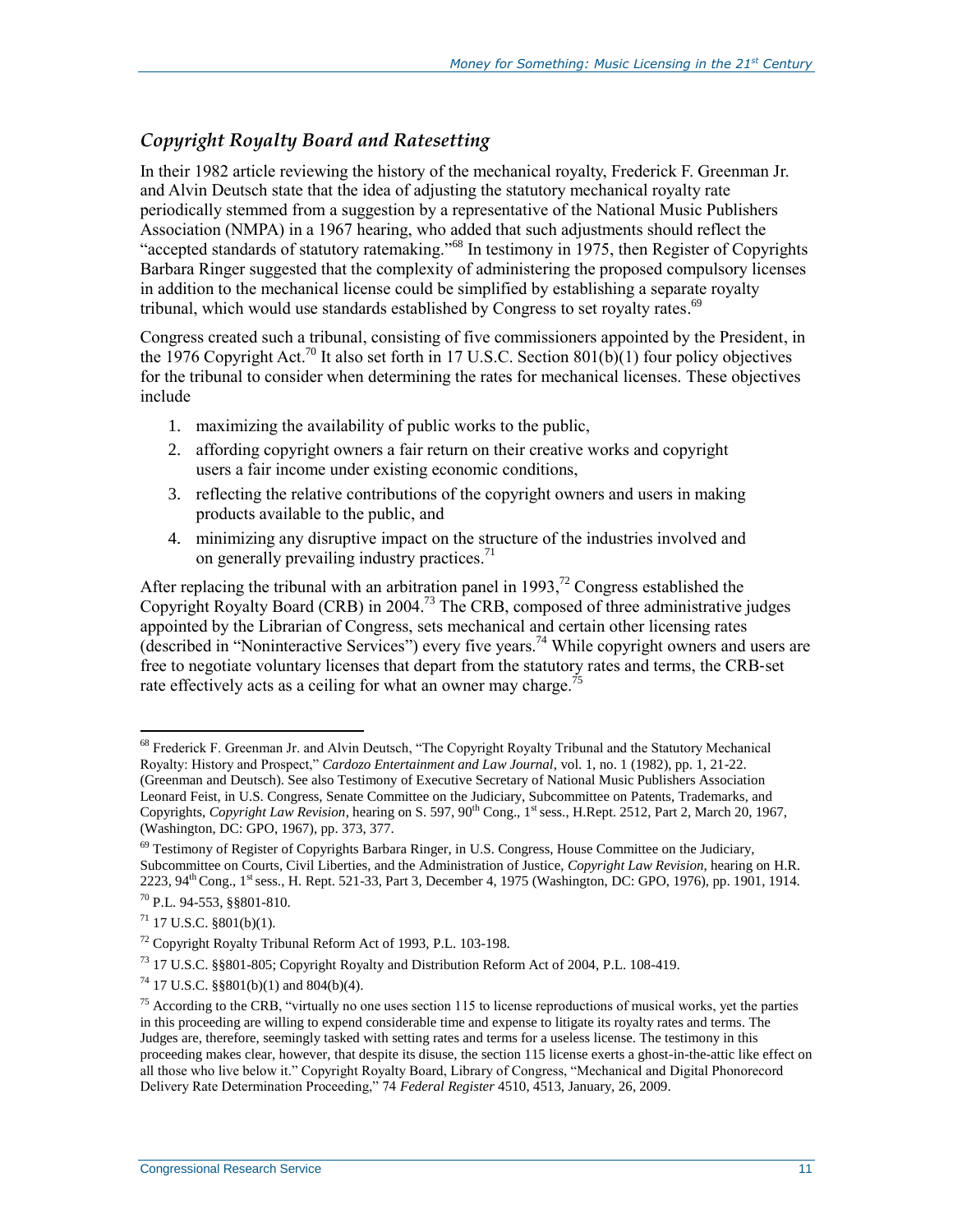### *Digital Copies and Streaming Services*

In 1995, Congress passed the Digital Performance Right in Sound Recordings Act (DPRA).<sup>76</sup> Among other provisions, this act amended 17 U.S.C. Section 115 to expressly cover the reproduction and distribution of musical works by digital transmission (digital phonorecord deliveries, or DPDs).<sup>77</sup> Congress directed that rates and terms for DPDs should distinguish between "(i) digital phonorecord deliveries where the reproduction or distribution of a phonorecord is incidental to the transmission which constitutes the digital phonorecord delivery, and (ii) digital phonorecord deliveries in general.<sup> $.78$ </sup> This distinction prompted an extensive debate about what constitutes an "incidental DPD." For several years, the Copyright Office deferred moving forward on a rulemaking, urging that Congress resolve the matter. In July 2008, the Copyright Office proposed new rules, determining that "[while] it seems unlikely that Congress will resolve these issues in the foreseeable future ... the Office believes resolution is crucial in order for the music industry to survive in the  $21<sup>st</sup>$  Century.<sup>79</sup>

#### *CRB Rates*

In September 2008, after nearly seven years of administrative hearings and litigation, groups representing music publishers, the recording industry, songwriters, and music streaming services reached a landmark agreement regarding the applicability of mechanical licenses to streaming.<sup>80</sup> Music publishers had feared that as consumers shifted from purchasing music to streaming music on-demand, the revenues they received from mechanical royalties would decline.<sup>81</sup> Based on the agreement, in the form of draft regulations to the CRB, music streaming services would pay publishers a percentage of their revenues for interactive streams and limited downloads. In addition, pursuant to the agreement, noninteractive, audio-only streaming services (e.g., Pandora) would not need to obtain mechanical licenses. The CRB adopted a modified version of this agreement in 2009, to apply through  $2012$ .<sup>82</sup>

In 2012, groups representing music publishers, the recording industry, songwriters, and online music services reached a new agreement, subject to formal approval by the CRB, setting mechanical royalty rates and standards for five additional categories of music streaming services. $83$  The CRB subsequently adopted the terms of the agreement to cover rates from 2013 through  $2017.^{84}$ 

<sup>76</sup> P.L. 104-39.

<sup>77</sup> U.S. Congress, Senate Committee on the Judiciary, *Digital Performance Right in Sound Recordings Act of 1995*, committee print,  $104<sup>th</sup>$  Cong.,  $1<sup>st</sup>$  sess., August 4, 1995, S.Rept.  $104-128$  (Washington: GPO, 1995), p. 10.

 $78$  17 U.S.C. §115(c)(3)(D).

<sup>79</sup> 2008 NPRM, p. 40806.

<sup>80</sup> National Music Publishers' Association, "Major Music Industry Groups Announce Breakthrough Agreement," press release, September 23, 2008, https://secure.harryfox.com/public/userfiles/file/PressReleases/RateAgreement9-23- 08.pdf.

<sup>81</sup> Kohn, pp. 754-755.

 $82$  Copyright Royalty Board, Library of Congress, "Mechanical and Digital Phonorecord Delivery Rate Determination Proceeding; Review of Copyright Royalty Judges Determination; Final Rule and Notice," 74 *Federal Register* 4510, January 26, 2009. Copyright Royalty Board, Library of Congress, "Mechanical and Digital Phonorecord Delivery Rate Determination Proceeding; Final Rule," 74 *Federal Register* 6832, February 11, 2009.

<sup>&</sup>lt;sup>83</sup> National Music Publishers' Association, "Major Music Industry Groups Reach Historic Agreement on Royalty Rates and Standards," press release, April 11, 2012, http://nmpa.org/press\_release/major-music-industry-groups-reachhistoric-agreement-on-royalty-rates-and-standards/.

<sup>&</sup>lt;sup>84</sup> Copyright Royalty Board, Library of Congress, "Adjustment of Determination of Compulsory License Rates for (continued...)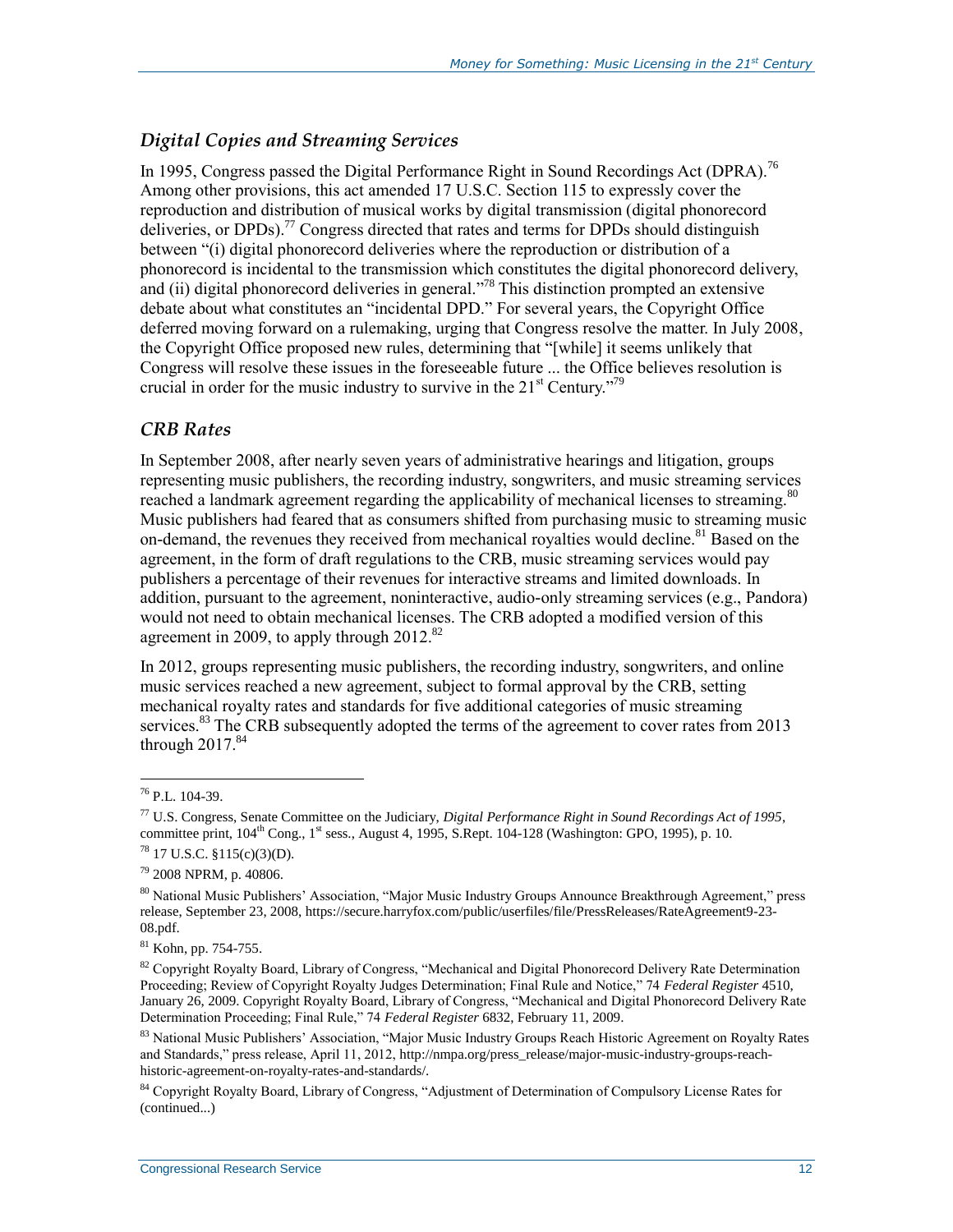In January 2018, the CRB issued its initial determination of mechanical royalty rates and terms for the  $2018-2022$  period.<sup>85</sup> For physical phonorecord deliveries (e.g., compact discs and vinyl records) and permanent digital downloads, licensees pay a flat rate (e.g., either 9.1 cents per song or 1.75 cents per minute of playing time or fraction thereof, whichever amount is larger). $86$ 

For interactive streaming, the rates are based on a set of formulas, taking into account the music service's revenues or total costs of licensing content (including the cost of licensing sound recording). Using the formulas, the services calculate the pool of money available for distribution to publishers for mechanical royalty payments. The amount of money each publisher receives for each song is based on another set of formulas. The rate formulas also set minimum per-subscriber payments, depending on the category of interactive music service. During free trial periods (e.g., during a three-month trial subscription to Apple Music), the mechanical royalty rate is zero.

#### *Harry Fox Agency and Music Reports, Inc.*

In the United States, music publishers collect mechanical royalties from recorded music companies and streaming services via third-party administrators. The two major administrators are the Harry Fox Agency, a nonexclusive licensing agent, and Music Reports, Inc. After charging an administrative fee, these agencies distribute the mechanical royalties to the publishers, which in turn distribute them to songwriters. In September 2015, the performing rights organization Society of European Stage Authors and Composers (SESAC) acquired the Harry Fox Agency from the National Music Publishers Association trade organization.<sup>87</sup> (For a description of SESAC and other performing rights organizations, see ["Musical Work Public Performance](#page-15-0)  [Royalties.](#page-15-0)") Music publishers may also issue and administer mechanical licenses themselves.<sup>88</sup>

### <span id="page-15-0"></span>**Musical Work Public Performance Royalties**

Depending on who collects public performance royalties on behalf of publishers and songwriters, the rates are either subject to oversight by the U.S. District Court for the Southern District of New York or are based on marketplace negotiations between the publishers and licensees.

Congress granted songwriters the exclusive right to publicly perform their works in 1897.<sup>89</sup> Thus, in order to legally publicly perform songwriters' works, establishments that featured orchestras and bands, operas, concerts, and musical comedies needed to obtain permission from songwriters and/or publishers.<sup>90</sup> While this right represented a way for copyright owners to profit from their

l

<sup>(...</sup>continued)

Mechanical and Digital Phonorecords," 78 *Federal Register* 67938, November 13, 2013.

<sup>85</sup> Copyright Royalty Board, Library of Congress, *Determination of Royalty Rates and Terms for Making and Distributing Phonorecords (Phonorecords III)*, March 19, 2018, https://www.crb.gov/. The determination is subject to statutory review by the Register of Copyrights. In addition, the judges have under advisement motions for rehearing and clarification of the initial determination.

<sup>86</sup> For ringtones, the rate is \$0.24.

 $87$  The purchase enabled SESAC to become the first organization to handle both performing and mechanical licenses, giving it an advantage over rivals BMI and ASCAP. Nate Rau, "SESAC Shows the Way for Music Licensing, Music Row Land Use," *The Tennessean*, August 14, 2015, http://www.tennessean.com/story/entertainment/music/2015/08/14/ sesac-shows-way-music-licensing-music-row-land-use/31742119/.

<sup>88</sup> 2015 Copyright Office Report, p. 21.

<sup>89</sup> Act of March 3, 1897, Ch. 392, 29 Stat. 694. Congress declined to grant exclusive performance rights when it first amended copyright law to expressly protect musical works in 1831, because it considered performances as promotional vehicles to spur sales of sheet music. 2015 U.S. Copyright Office Report, p. 17.

<sup>90</sup> Marcus Cohn, "Music, Radio Broadcasters and the Sherman Act," *Georgetown Law Journal*, vol. 29, no. 4 (January (continued...)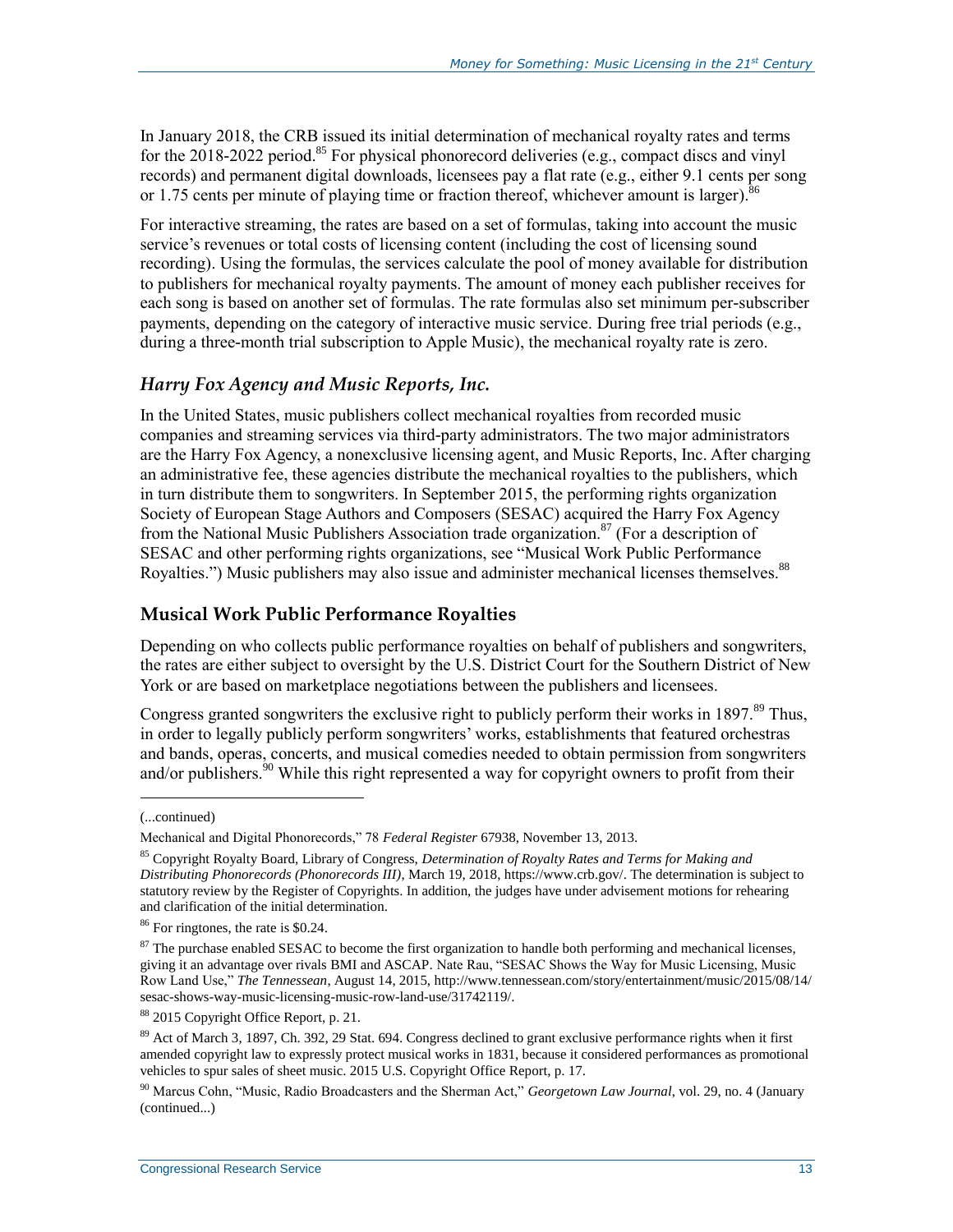musical works, the sheer number and fleeting nature of public performances made it impossible for copyright owners to individually negotiate with each user for every use or to detect every case of infringement.<sup>91</sup>

To address the logistical issue of how to license and collect payment for public performances in a wide range of settings, several composers formed the American Society of Composers, Authors and Publishers (ASCAP) in 1914.<sup>92</sup> ASCAP is known as a performance rights organization (PRO). Songwriters and publishers assign PROs the public performance rights secured by copyright law; the PROs in turn issue public performance licenses on behalf of songwriters and publishers. <sup>93</sup> Most commonly, licensees obtain a blanket license, which allows the licensee to publicly perform any of the musical works in a PRO's catalog for a flat fee or a percentage of total revenues. After charging an administrative fee, PROs split the public performance royalties they collect among the publishers and songwriters.

In 1930, an immigrant musician founded a competing PRO, SESAC (originally called the Society of European Stage Authors and Composers), to help European publishers and writers collect royalties from U.S. licensees.<sup>94</sup> As broadcast radio grew more popular in the United States, SESAC expanded its representation to include U.S. composers as well.

Growth in radio, as well as declining sales in sheet music and other traditional revenue sources for publishers, also prompted action from  $ASCAP<sup>95</sup>$  In 1932, ASCAP negotiated a public performance license with radio broadcasters that, for the first time, established rates based on a percentage of each station's advertising revenues.<sup>96</sup> To strengthen their bargaining power vis-à-vis ASCAP, broadcasters in 1939 founded and financed a third PRO, Broadcast Music, Inc. (BMI), with the goal of attracting new composers as members and securing copyrights of new songs.  $97 \text{ In}$ addition, BMI successfully convinced publishers previously affiliated with ASCAP to switch.<sup>98</sup> (A fourth PRO, Global Music Rights [GMR], was established in 2013.)

ASCAP and BMI originally acquired the exclusive right to negotiate on behalf of their members (music publishers and songwriters) and forbade members from entering into direct licensing agreements.<sup>99</sup> Both offered music services only blanket licenses covering all songs in their respective catalogs. When the five-year licensing agreement between ASCAP and radio stations affiliated with the CBS and NBC radio networks expired in December 1940, three-quarters of the

l

<sup>(...</sup>continued)

<sup>1941),</sup> pp. 407, 410. (Cohn). The author wrote a major portion of the article as a thesis while earning his LLM at Harvard Law School. After working at the Federal Communications Commission in the 1940s, he subsequently became a founder of the law firm Cohn and Marks. Cohn & Marks LLP, http://www.cohnmarks.com/broadcast.htm.

<sup>91</sup> *Broadcast Music, Inc., et al. v. Columbia Broadcasting System, Inc., et al.*, 441 U.S. 1, 4-5 (1979); see also *Alden-Rochelle, Inc., et al. v. American Society of Composers, Authors and Publishers et al.*, F. Supp. 888, 891 (S.D.N.Y. 1948).

<sup>&</sup>lt;sup>92</sup> Cohn, pp. 410-411; Library of Congress, "Great War & Jazz Age (1914-1928)," http://www.americaslibrary.gov/jb/ jazz/jb\_jazz\_ascap\_1.html.

<sup>93 2015</sup> Copyright Office Report, p. 33.

<sup>94</sup> "Billboard Spotlight: SESAC," *Billboard*, November 6, 1976, p. C-20.

 $95$  Cohn, p. 414.

<sup>&</sup>lt;sup>96</sup> Kohn, pp. 14-15.

<sup>97</sup> Cohn, p. 420.

<sup>98</sup> Cohn, p. 421, n. 79.

 $99$  The following is a summary of the 2015 Copyright Office Report, pp. 35-42.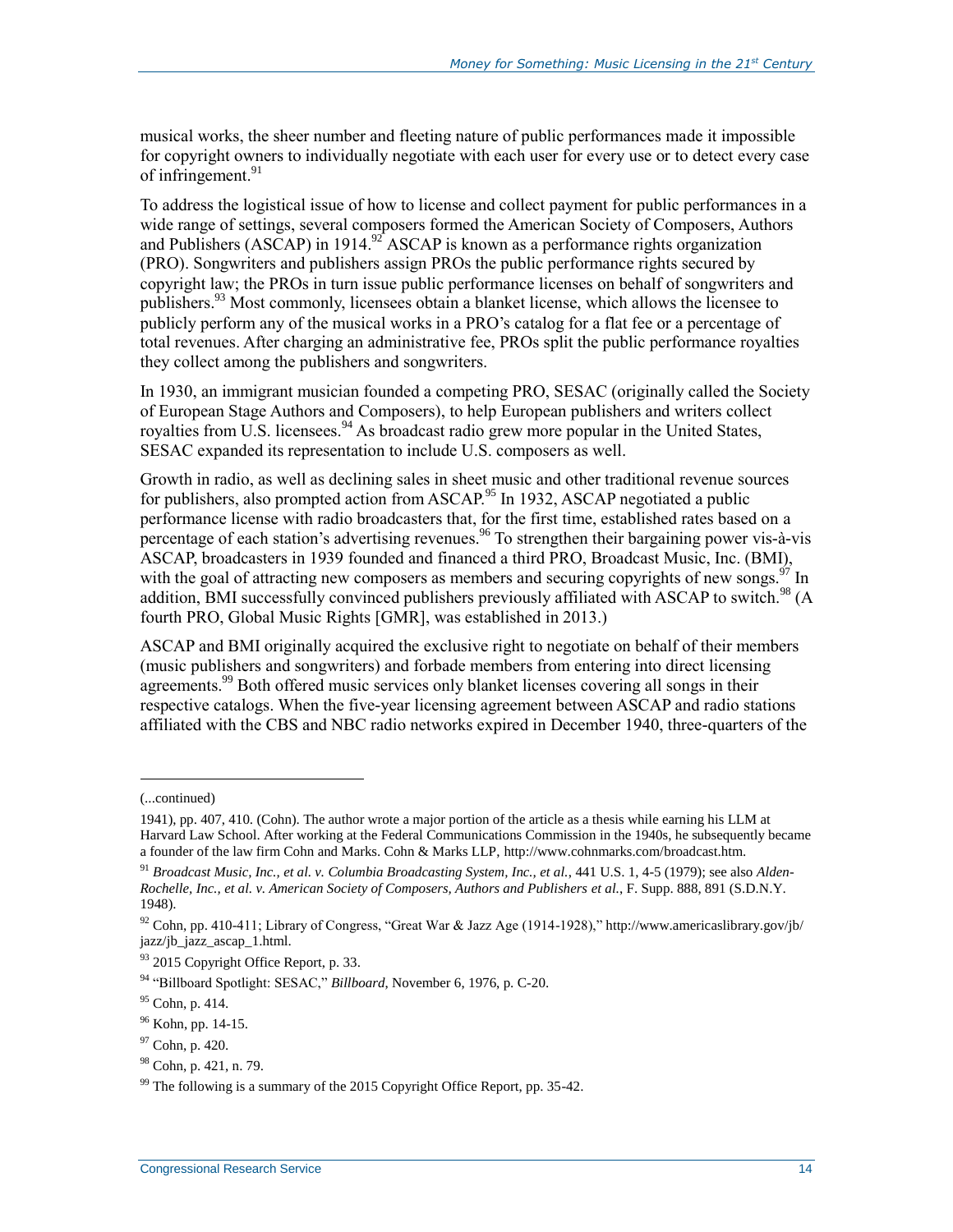800 radio stations then in existence adopted a policy prohibiting the broadcast of songs by composers affiliated with ASCAP due to disagreement over royalty rates.<sup>100</sup>

### <span id="page-17-0"></span>*DOJ Consent Decrees*

The dispute between the broadcast stations and the PROs led the U.S. Department of Justice (DOJ) to investigate whether the PROs were violating antitrust laws.<sup>101</sup> To avert an antitrust lawsuit threatened by DOJ, BMI agreed to enter a consent decree in 1941.<sup>102</sup> After DOJ filed an antitrust lawsuit against ASCAP, ASCAP also agreed to enter a consent decree in 1941.<sup>103</sup>

Although the ASCAP and BMI consent decrees are not identical, they share many of the same features. Among those features are requirements that the PROs may acquire only nonexclusive rights to license members' public performance rights; must grant a license to any user that applies on terms that do not discriminate against similarly situated licensees; and must accept any songwriter or music publisher that applies to be a member, as long as the writer or publisher meets certain minimum standards. ASCAP and BMI are also required to offer alternative licenses to the blanket license. Prospective licensees that are unable to agree to a royalty rate with ASCAP or BMI may seek a determination of a reasonable license fee from one of two federal district court judges in the Southern District of New York.

In contrast to the mechanical right, the public performance of musical works is not bound by compulsory licensing under the Copyright Act. While the rates charged by ASCAP and BMI are subject to oversight by the federal district court judges, pursuant to their respective consent decrees, the rates charged by SESAC and GMR are based on marketplace negotiations.

When approving of rates charged by ASCAP and BMI, the federal district court must determine that the PROs have demonstrated that the rates are "reasonable."<sup>104</sup> According to the U.S. Court of Appeals for the Second Circuit, the federal district court must also consider that ASCAP and BMI exercise "disproportionate power over the market for music rights."<sup>105</sup>

Current law, 17 U.S.C. Section 114(i), prohibits the judges from considering rates paid by digital services to record labels and artists for public performances of sound recordings when setting or adjusting public performance rates payable to music publishers and songwriters. This provision was included when Congress created a public performance right for sound recordings transmitted by digital services with the 1995 passage of the DPRA. (See ["Sound Recording Public](#page-19-1)  [Performance Royalties.](#page-19-1)")<sup>106</sup> According to a report of the House Judiciary Committee, Congress sought to "dispel the fear that license fees for sound recordings may adversely affect music performance royalties." <sup>107</sup> *Billboard* magazine described the concern among writers and

<sup>100</sup> Cohn, p. 407; "Radio Puts Ban on 1,500,000 Songs Tonight," *New York Herald Tribune*, December 31, 1941.

<sup>101</sup> "U.S. Will Sue ASCAP, BMI, N.B.C., C.B.S.," *New York Herald Tribune*, December 27, 1940. The Assistant Attorney General claimed that through BMI, the broadcast radio networks had adopted policies similar to those of ASCAP, with the goal of eliminating competition and creating a monopoly over the supply of pubic performance rights to musical compositions.

<sup>102</sup> "BMI Averts Suit by Consent Decree," *New York Times*, January 28, 1941, p. 22.

<sup>103</sup> "ASCAP Accepts Consent Decree, Clearing Path for Radio Peace," *New York Herald Tribune*, February 20, 1941, pp. 1, 10.

<sup>104</sup> ASCAP Consent Decree §IX; BMI Consent Decree §XIV.

<sup>105</sup> BMI v. DMX, 683 F. 3d 32, 45 (2d Cir. 2012).

<sup>&</sup>lt;sup>106</sup> The DPRA used the §801(b)(1) standard exclusively to set sound recording public performance royalty rates.

<sup>107</sup> U.S. Congress, House Committee on the Judiciary, *Digital Performance Right in Sound Recordings Act of 1995*, report to accompany H.R. 1506, 104<sup>th</sup> Cong., 1<sup>st</sup> sess., October 11, 1995, H.Rept. 104-274 (Washington: GPO, 1995), (continued...)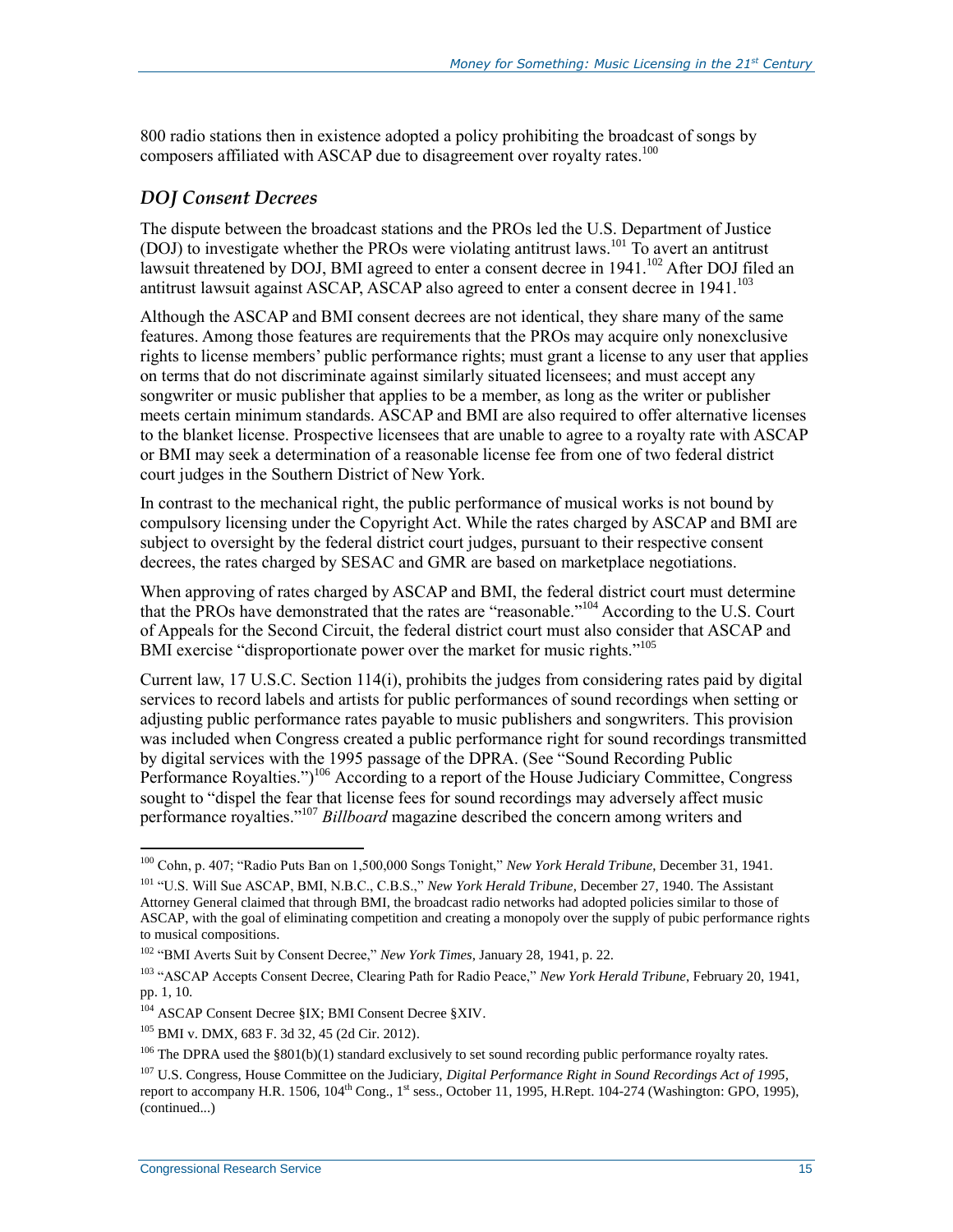publishers as the "pie theory": once digital services began to pay a public performance licensing fee for sound recordings, they might claim that they have less money available to pay for public performances of musical works.<sup>108</sup>

Since entering into these consent decrees, DOJ has periodically reviewed their operation and effectiveness. The ASCAP consent decree was last amended in 2001, and the BMI consent decree was last amended in 1994. As described in ["ASCAP and BMI Consent Decree Reviews,](#page-27-0)" DOJ completed a review of the consent decrees in 2016. In 2017, the Second Circuit Court of Appeals upheld BMI's challenge to DOJ's interpretation of the consent decrees.

### **Recording Artists and Record Labels**

#### <span id="page-18-0"></span>**Reproduction and Distribution Licenses**

Congress first created copyright laws that specifically applied to sound recordings with enactment of the 1971 Sound Recording Act, P.L. 92-140. The prevalence of audiotapes and audiotape recorders in the 1960s made it easier for the public to create and sell unauthorized duplications of sound recordings.<sup>109</sup> According to the House Judiciary Committee report, the best solution for combating the trend was to amend federal copyright laws.<sup>110</sup>

The 1971 Sound Recording Act applied to sound recordings fixed on or after February 15, 1972. The following year, the U.S. Supreme Court held that neither federal copyright law nor the Constitution preempted California's record piracy law, as it applied to pre-1972 sound recordings.<sup>111</sup> Subsequently, several states passed their own antipiracy laws. In 1975, in a hearing leading up to passage of the 1976 Copyright Act, the U.S. Department of Justice recommended that federal copyright laws exclude pre-1972 sound recordings to preserve the antipiracy laws then in effect.<sup>112</sup> The House Judiciary Committee also noted that absent such exclusion, many works would have automatically come into the "public domain." A work of authorship is in the "public domain" if it is no longer under copyright protection and therefore may be used freely without the permission of the former copyright owner.

The 1976 Copyright Revision Act preempted state laws that provided rights equivalent to copyright, but exempted the pre-1972 works from federal protection.<sup>113</sup> States may continue to protect pre-1972 sound recordings until 2067, at which time all state protection is to be preempted by federal law and pre-1972 sound recordings are to enter the public domain.

Recognizing that noninteractive digital services may need to make ephemeral server reproductions of sound recordings, in 1998 Congress established a related license under Section

<sup>(...</sup>continued)

p. 24.

<sup>108</sup> Peter L. Felcher, "Performance Right Protects Songwriters," *Billboard*, August 12, 1995, p. 6.

<sup>109</sup> Maria A. Pallante, Register of Copyrights and Director of the U.:S. Copyright Office, *Federal Copyright Protection for Pre-1972 Sound Recordings*, U.S. Copyright Office, December 2011, https://www.copyright.gov/docs/sound/ (2011 U.S. Copyright Office Report), pp. 10-11.

<sup>110</sup> U.S. Congress, House Committee on the Judiciary, *Prohibiting Piracy of Sound Recordings*, report to accompany S. 646, 92<sup>nd</sup> Cong., 1<sup>st</sup> sess., September 22, 1971, H. Rept. 92-487 (Washington: GPO, 1971), pp. 9-10.

<sup>111</sup> *Goldstein v. California*, 412 U.S. 546 (1973).

<sup>112</sup> U.S. Congress, House Committee on the Judiciary, *Copyright Law Revision*, committee print, prepared by Government Publishing Office, 94<sup>th</sup> Cong., 2<sup>nd</sup> sess., September 3, 1976, 94-1476 (Washington: GPO, 1976), p. 133. <sup>113</sup> The federal laws took effect in 1978. 1976 Copyright Act, §301 (17 U.S.C. §301).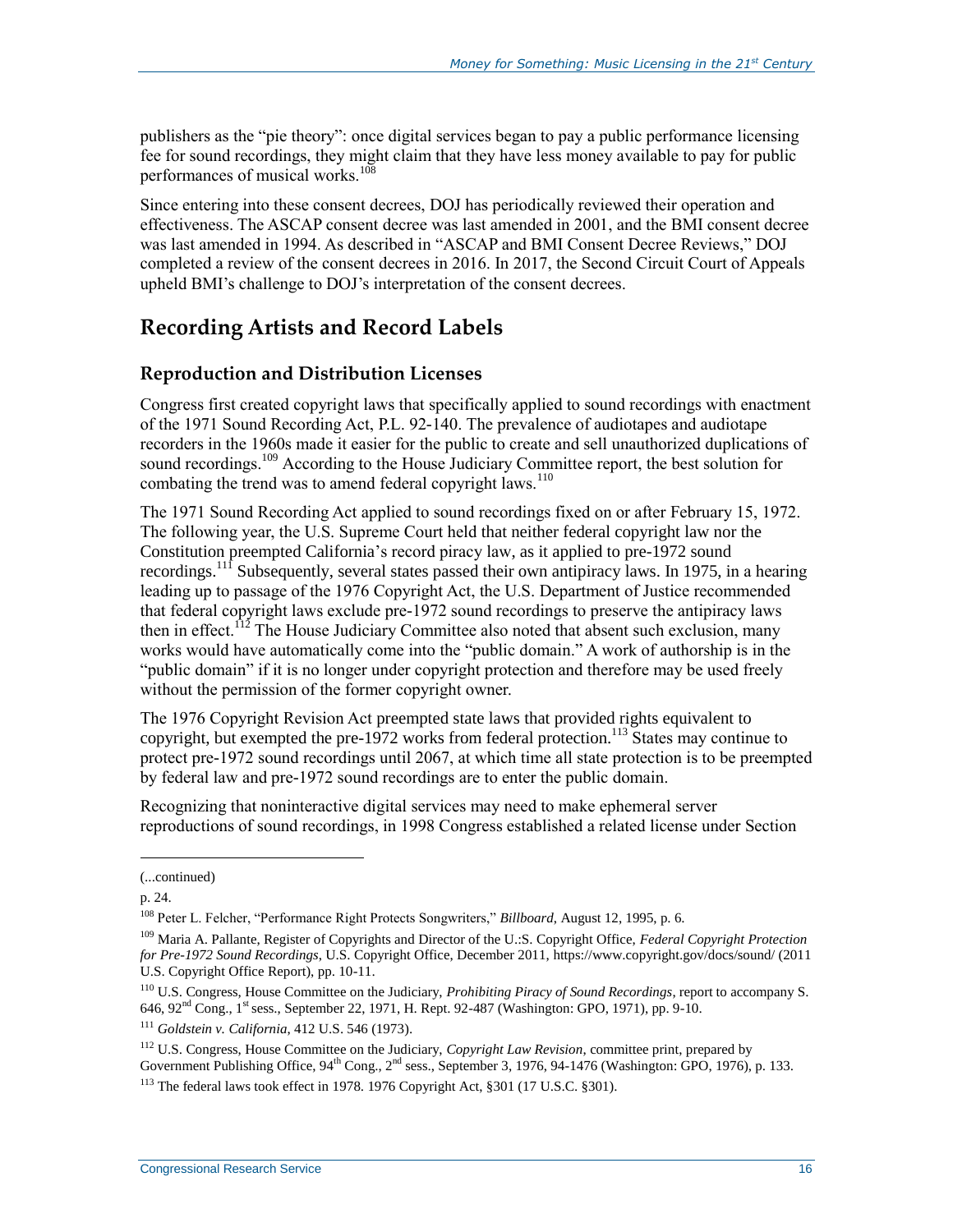112 of the Copyright Act specifically to authorize the creation of these copies. The rules governing licenses for temporary reproductions of sound recordings are somewhat analogous to those governing incidental reproduction and distribution of musical works described in Section  $115(c)(3)(c)(i)$ .<sup>114</sup> The rates and terms of the Section 112 license are established by the CRB. Through SoundExchange, described below in ["Sound Recording Public Performance Royalties,](#page-19-1)" copyright owners of sound recordings (usually the record labels) receive Section 112 fees. Recording artists who do not own the copyrights, however, do not. 115

### <span id="page-19-1"></span>**Sound Recording Public Performance Royalties**

#### <span id="page-19-0"></span>*Noninteractive Services*

Until the 1990s, the Copyright Act did not afford public performance rights to record labels and recording artists for their sound recordings. Record labels and artists primarily earned income from retail sales of physical products such as CDs. With the inception and public use of the internet in the early 1990s, the recording industry once again became concerned that existing copyright law was insufficient to protect the industry from music piracy.<sup>116</sup> Two amendments to the Copyright Act, the Digital Performance Right in Sound Recordings Act (DPRA) in 1995 and the Digital Millennium Copyright Act (DMCA) in 1998, addressed this concern. 117

In the DPRA, Congress granted record labels and recording artists an exclusive public performance right for their sound recordings, but limited this right to certain digital audio services. The DPRA also created a compulsory license that compelled copyright owners to license sound recordings for certain subscription services (e.g., Music Choice's music channels available to cable television subscribers).<sup>118</sup> According to *Billboard* magazine, music publishers and writers were apprehensive that if record companies had the ability to withhold licenses of sound recordings from multiple outlets, they could effectively thwart the ability of publishers and writers to earn their own public performance royalties.<sup>119</sup> The provision thus represented a compromise between trade groups representing music publishers and record labels.<sup>120</sup>

Within two years after the DRPA's enactment, the Recording Industry Association of America and nonsubscription, advertising-supported, noninteractive streaming service providers debated whether or not  $(1)$  the compulsory license applied to those services, and  $(2)$  whether the services were obligated to pay public performance royalties for sound recordings.<sup>121</sup> After RIAA and a group representing digital music services, Digital Music Association, reached a compromise, Congress adopted the DMCA.

<sup>114</sup> 17 U.S.C. §112(e)(1); U.S. Congress, House Committee on the Judiciary, *Digital Millennium Copyright Act*, committee print,  $106^{th}$  Cong.,  $2^{nd}$  sess., October 8, 1998, H.Rept. 105-796, pp. 89-90.

<sup>115</sup> Copyright Office, Library of Congress, "Review of Copyright Royalty Judges Determination, Notice," 73 *Federal Register* 9143, 9146, February 19, 2008. This is in contrast to 17 U.S.C. §114(g), which specifically allocates 45% of performance royalties to recording artists, even when they are not the copyright holders.

<sup>116</sup> *Arista Records, LLC v. Launch Media, Inc.*, 578 F.3d 148, 153 (2d Cir. 2009), cert. denied, 559 U.S. 929 (2010). ("Launch Media").

<sup>&</sup>lt;sup>117</sup> Nimmer, "Ch. 8.21 Digital Performance."

 $118$  P.L. 104-39, §3(2).

<sup>119</sup> Peter Felcher, "Public Performance Right Protects Songwriters," *Billboard*, August 12, 1995, p. 6.

<sup>120</sup> Bill Holland, "Agreement Paves Way for Senate Perf. Right Bill," *Billboard*, July 8, 1995, p. 1.

<sup>121</sup> Brett Atwood, "Webcasters Face New Royalty," *Billboard*, May 17, 1997, p. 8.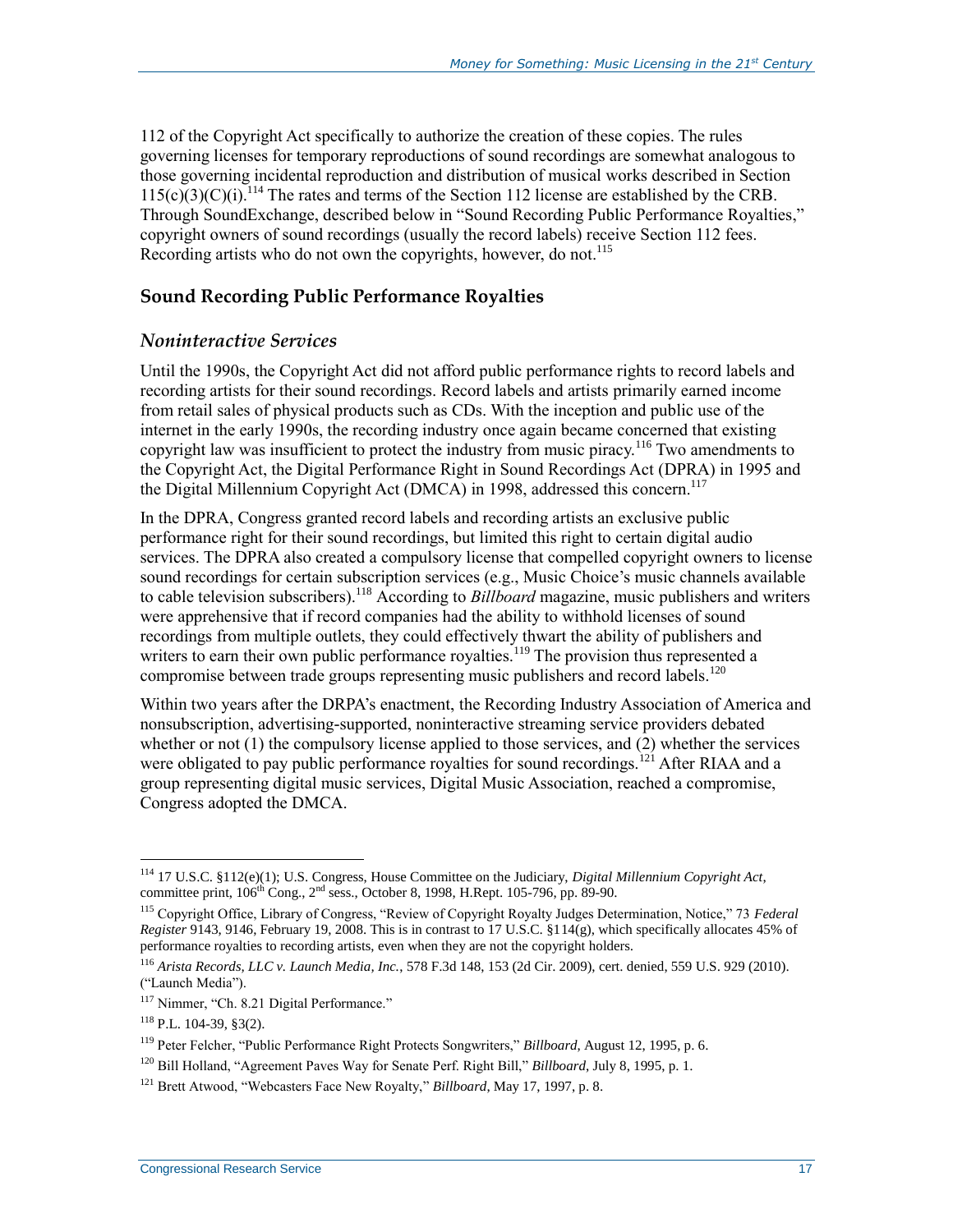The DMCA expanded the statutory licensing provisions in Section 114 to cover noninteractive online music services.<sup>122</sup> It also set up the following bifurcated system of rate-setting standards for the CRB:

- Services that *existed as of July 31, 1998*, prior to the enactment of the DMCA (SiriusXM satellite digital radio service as well as the Music Choice and Muzak subscription services), remained subject to the Section 801(b)(1) standard.
- Webcasters and other noninteractive music streaming services (including both subscription and advertising-supported music streaming services) that entered the music marketplace *after July 31, 1998*, are subject to rates and terms "that most clearly represent the rates and terms that would have been negotiated in the marketplace between a willing buyer and a willing seller."<sup>123</sup>

One key difference between the two rate-setting standards is the Section  $801(b)(1)$  standard's inclusion of the policy goal of "minimizing any disruptive impact on the structure of the industries involved and on generally prevailing industry practices." According to a 2010 report from the Government Accountability Office, this standard led to lower copyright royalty rates in one proceeding, but the overall effect is generally difficult to predict.<sup>124</sup> The conference report stated the purpose of applying the Section 801(b)(1) rate-setting standard services in existence prior to July 31, 1998, was to prevent disruption of the services' existing operations.<sup>125</sup>

#### *Interactive Services*

The DPRA enabled owners of the rights to sound recordings to negotiate directly with interactive music streaming services for public performance rights at marketplace-determined rates. The term "interactive service" covers only services that enable an individual to arrange for the transmission or retransmission of a specific recording.

The Senate Judiciary Committee in 1995 explained that

[C]ertain types of subscription and interactive audio services might adversely affect sales of sound recordings and erode copyright owners' ability to control and be paid for use of their work.... Of all of the new forms of digital transmission services, interactive services are the most likely to have a significant impact on traditional record sales, and therefore pose the greatest threat to the livelihoods of those whose income depends on revenues derived from traditional record sales.<sup>126</sup>

#### <span id="page-20-0"></span>*Broadcast Radio Exception*

Congress does not require broadcast radio stations to obtain public performance licenses from owners of sound recordings. The Senate Judiciary Committee explained in 1995 that it was

<sup>&</sup>lt;sup>122</sup> P.L. 105-304. Sound recording public performance royalty rates for interactive services such as Spotify and Apple Music remain subject to marketplace negotiations.

 $123$  17 U.S.C. §114(f)(2)(B).

<sup>124</sup> U.S. Government Accountability Office, *In a Previous Rate-Setting Proceeding for Some Sound Recordings, the Standard Addressing the Disruptive Impact of the Industries Contributed to a Lower Copyright Royalty Rate, but the Effect of Its Proposed Removal is Unclear*, 10-828R, August 4, 2010, https://www.gao.gov/products/GAO-10-828R.

<sup>125</sup> U.S. Congress, House Committee on the Judiciary, *Digital Millennium Copyright Act*, Conference report to accompany H.R. 2281,  $105^{th}$  Cong.,  $2^{nd}$  sess., October 8, 1998, H.Rept. 105-796 (Washington: GPO, 1998), pp. 80-81.

<sup>126</sup> U.S. Congress, Senate Committee on the Judiciary, *Digital Performance Right in Sound Recordings Act of 1995*, committee print,  $104^{\text{th}}$  Cong.,  $1^{\text{st}}$  sess., August 4, 1995, S.Rept. 104-128, pp. 14-16, 18.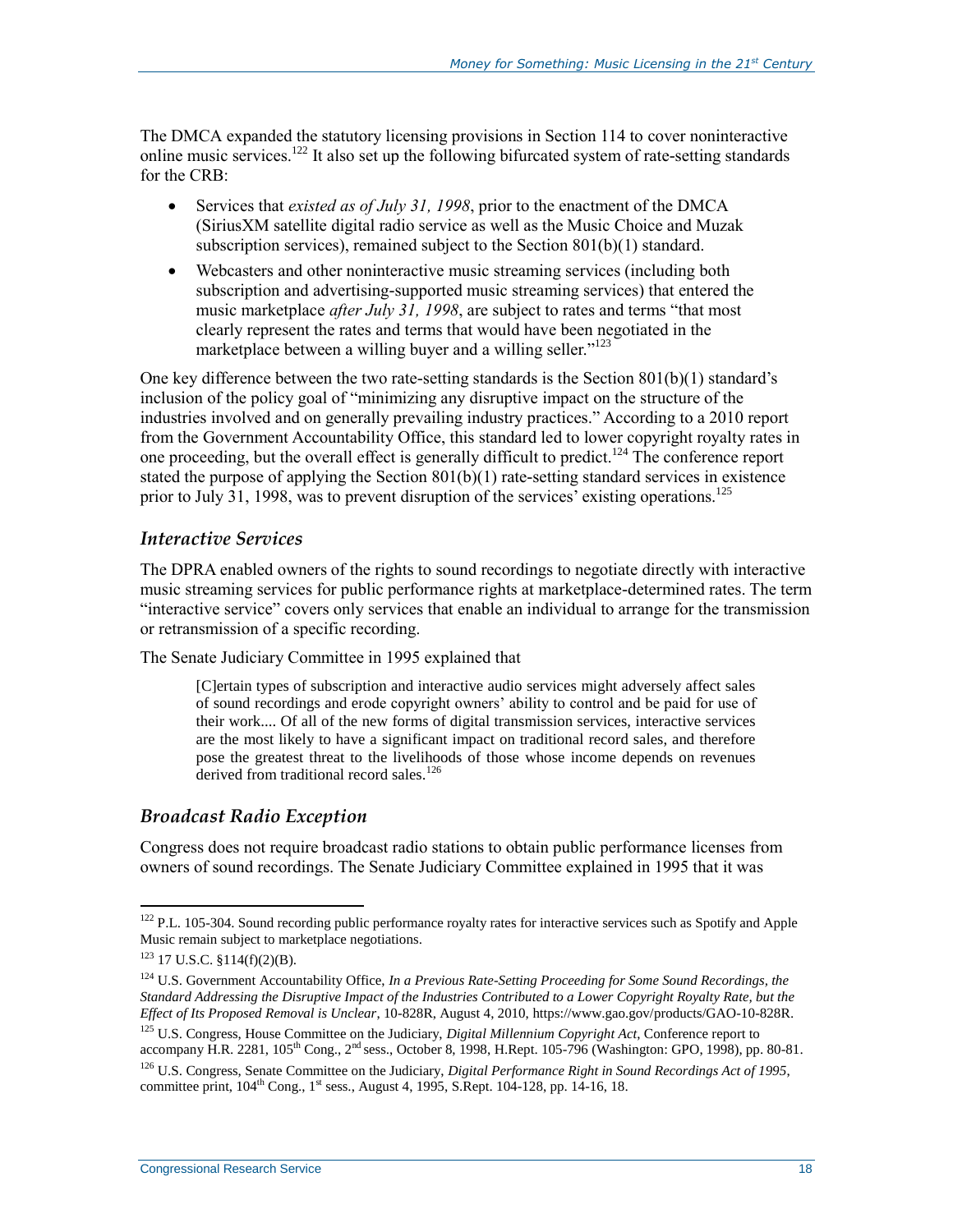attempting to strike a balance among many interested parties. Specifically, the committee stated that

the sale of many sound recordings and the careers of many performers have benefitted considerably from airplay and other promotional activities provided by ... free over-theair broadcast ... [and] the radio industry has grown and prospered with the availability and use of prerecorded music. This legislation should do nothing to change or jeopardize [these industries'] mutually beneficial relationship.<sup>127</sup>

The Senate Judiciary Committee further distinguished broadcast radio from other services by stating that "free over-the-air broadcasts ... provide a mix of entertainment and non-entertainment programming and other public interest activities to local communities to fulfill a condition of the broadcasters' licenses."<sup>128</sup>

### *Copyright Royalty Board Rate Proceedings*

The CRB sets statutory rates through rate determination proceedings.<sup>129</sup> Participants generally include copyright users, copyright holders, and trade or other groups representing their respective interests.<sup>130</sup> The proceedings include an initial three-month period during which parties may engage in voluntary negotiations. In the absence of an agreement during that period, participants submit written statements, conduct discovery, and attempt again to reach a negotiated settlement.

At any time during the rate-setting proceeding, some or all participants may reach agreements regarding what they consider to be appropriate statutory rates. They then submit the proposed rates to the CRB, which in turn publishes the proposed rates to allow potentially affected parties to comment. The CRB may adopt and codify the proposed rates but also has the option to "decline to adopt the agreement as a basis for statutory terms and rates for participants that are not parties to the agreement."<sup>131</sup>

If the parties do not reach an agreement, the CRB generally hears live testimony at an evidentiary hearing, and subsequently issues a determination published in the *Federal Register*. Participants who disagree with the outcome can request a rehearing, which the CRB may choose to grant or deny. In addition, participants may challenge CRB determinations through an appeal filed with the U.S. Court of Appeals for the District of Columbia Circuit.

#### *SoundExchange*

Congress provided antitrust exemptions to statutory licensees and to copyright owners of sound recordings, such as record labels, so that they could designate common agents to negotiate collectively with webcasters, SiriusXM, preexisting subscription services, and noninteractive streaming services over royalty rates for public performance rights.<sup>132</sup> RIAA established

<sup>127</sup> U.S. Congress, Senate Committee on the Judiciary, *Digital Performance Right in Sound Recordings Act of 1995*, committee print,  $104^{\text{th}}$  Cong.,  $1^{\text{st}}$  sess., August 4, 1995, S.Rept. 104-128, pp. 14-15.

 $128$  Ibid., p. 15.

<sup>129</sup> 17 U.S.C. §803.

<sup>130</sup> John Villasenor, *Digital Music Royalties: The Case for a Level Playing Field*, Center for Technology Innovation at Brookings, Washington, DC, August 2012, pp. 5-6, https://www.brookings.edu/research/digital-music-broadcastroyalties-the-case-for-a-level-playing-field/. (Villasenor). The following discussion about rate proceedings is based in part on excerpts from this publication.

<sup>131</sup> 17 U.S.C. §801(b)(7)(A)(ii).

 $132$  17 U.S.C. §§112(e)(2), 114(e)(1), 115(c)(3)(B).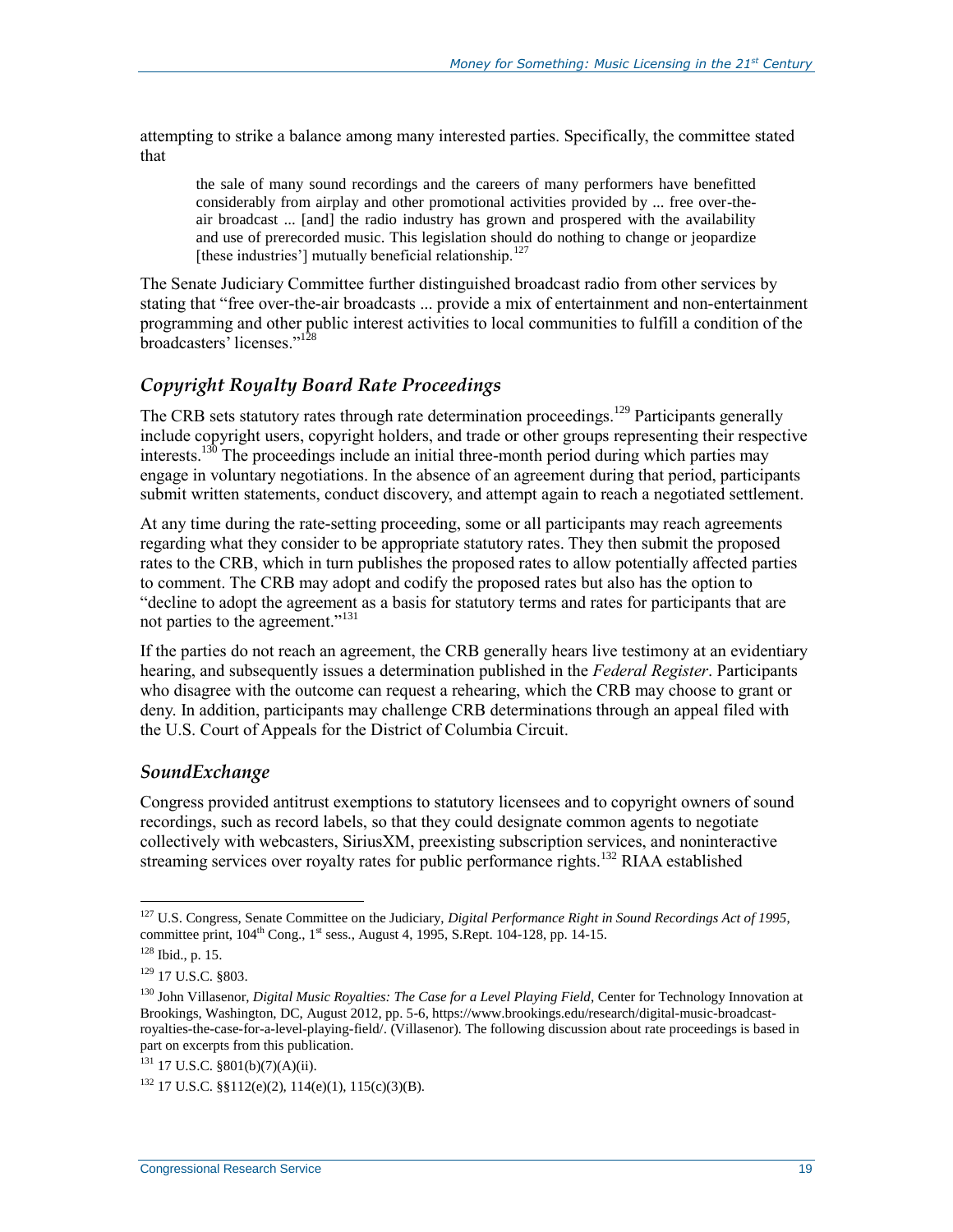SoundExchange as a designated common agent for the record labels in 2000 and spun it off in 2003 as an independent entity. In 2015, SoundExchange reached agreements with public radio stations and college radio stations covering the rates paid to webcast. The CRB approved the agreements and made them binding on all copyright owners and performers, including those that are not SoundExchange members.<sup>133</sup> Prior to distributing royalty payments, SoundExchange deducts costs incurred in carrying out its responsibilities.

#### *Webcaster Settlement Acts*

In general, using the "willing buyer-willing seller" standard, the CRB has adopted "perperformance" rates for public performances of sound recordings by online music services. In contrast, using the Section  $801(b)(1)$  standard, the CRB has adopted percentage-of-revenue rates for public performances of sound recordings by preexisting subscription services (Music Choice and Muzak) and satellite digital audio services (SiriusXM). 134

Following complaints by some music streaming services and webcasters that the per-performance rates ordered by the CRB were excessive, Congress has repeatedly passed legislation (collectively, the "Webcaster Settlement Acts") giving SoundExchange temporary authority to negotiate alternative royalty schemes binding on all copyright owners in lieu of the CRB‐set rates.<sup>135</sup> The agreements enabled the music streaming services to pay royalties based on a percentage of their revenue in lieu of a "per-performance" rate. The most recent agreements reached pursuant to this temporary negotiating authority expired on December 31, 2015.<sup>136</sup>

### *CRB Rates*

 $\overline{a}$ 

In April 2015, the CRB began the hearing phase of its proceeding to set the royalty rates paid by noninteractive music streaming services for the years 2016-2020.<sup>137</sup> In 17 U.S.C. Section  $114(f)(5)(C)$ , the CRB was barred from taking into consideration the provisions of agreements negotiated pursuant to the Webcaster Settlement Acts. During the CRB's rate proceeding, questions arose about the proper interpretation of this provision. Pandora Media, Inc., Clear Channel (now known as iHeartMedia, Inc.), and SoundExchange disagreed over whether the

<sup>&</sup>lt;sup>133</sup> Copyright Royalty Board, Library of Congress, "Digital Performance Right in Sound Recordings and Ephemeral Recordings," 80 *Federal Register* 59588, October 2, 2015. Library of Congress, Copyright Royalty Board, "Digital Performance Right in Sound Recordings and Ephemeral Recordings," 80 *Federal Register* 58201, September 28, 2015. 17 U.S.C. §801(b)(7)(A) codifies the CRB's authority to do so.

<sup>&</sup>lt;sup>134</sup> "A key reason for rejecting the percentage-of-revenue approach was the Panel's determination that a per performance fee is directly tied to the right being licensed. The Panel also found that it was difficult to establish the proper percentage because business models varied widely in the industry, such that some services made extensive music offerings while others made minimal use of the sound recordings. The final reason and perhaps the most critical one for rejecting this model was the fact that many webcasters generate little revenue under their current business models. As the Panel noted, copyright owners should not be 'forced to allow extensive use of their property with little or no compensation.'" Copyright Office, Library of Congress, "Determination of Reasonable Rates, Final Rule and Order," 67 *Federal Register* 45240, 45249, July 8, 2002.

<sup>&</sup>lt;sup>135</sup> P.L. 110-435. Previously, Congress had passed the Small Webcaster Settlement Act of 2002, P.L. 107-321; the Webcaster Settlement Act (WSA) of 2008, P.L. 110-435; and the Webcaster Settlement Act of 2009, P.L. 111-36. The 2009 WSA extended the window of time during which parties were authorized to reach settlements under the 2008 WSA.

<sup>136</sup> 17 U.S.C. §114(f)(5).

<sup>&</sup>lt;sup>137</sup> David Oxenford, "Copyright Royalty Board Begins Hearings on Webcasting Royalty Rates for 2016-2020—When Will We See a Decision?" *Broadcast Law Blog*, April 29, 2015, http://www.broadcastlawblog.com/2015/04/articles/ copyright-royalty-board-begins-hearings-on-webcasting-royalty-rates-for-201-2020-when-will-we-see-a-decision/.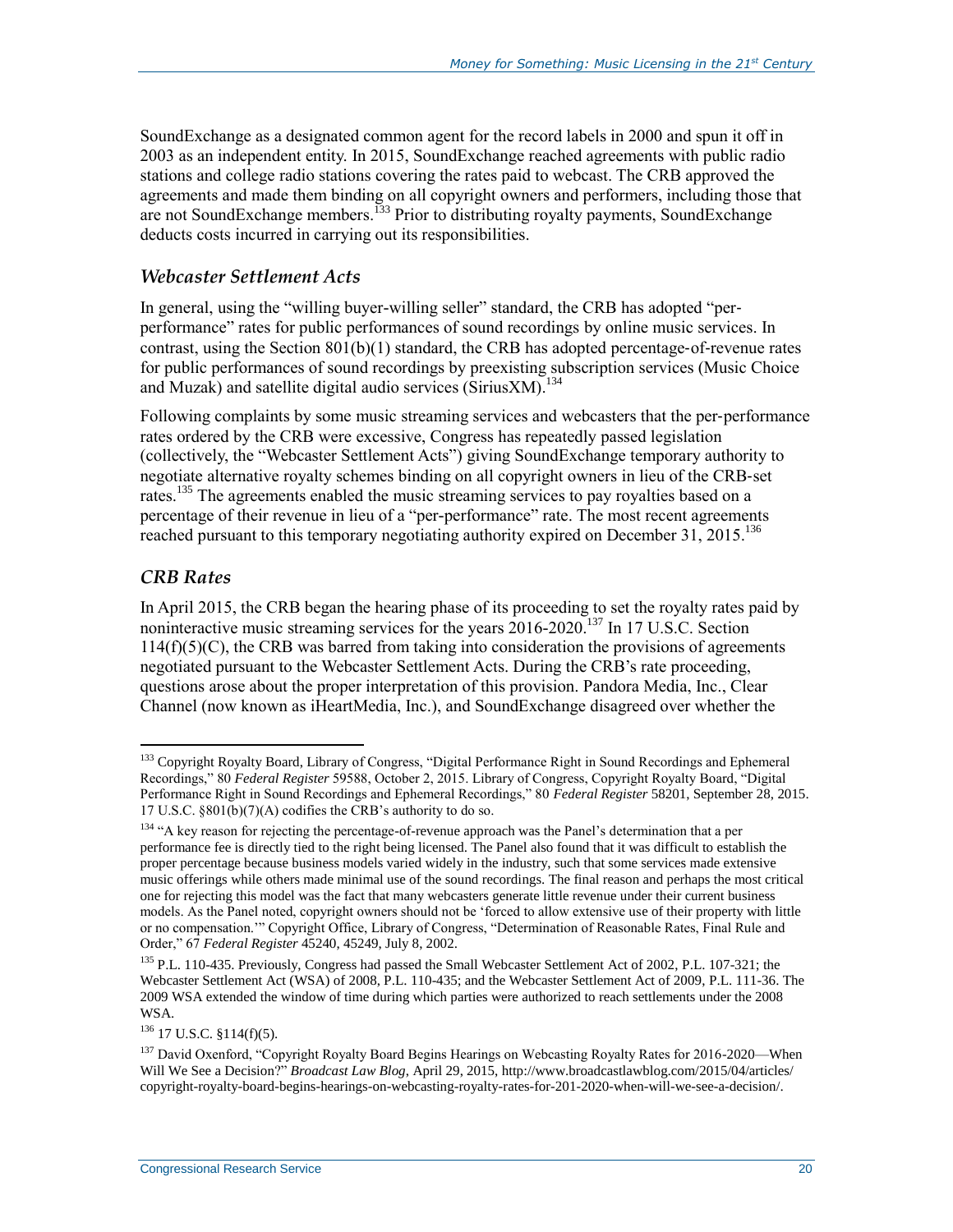direct agreements, which were based in part on the Pureplay settlement, could be introduced as evidence in the CRB rate proceeding. SoundExchange argued that Congress enacted a "very broad rule of exclusion" to prevent the terms of a Webcaster Settlement Act agreement from being used against a settling party in subsequent proceedings. Pandora Media and Clear Channel contended that SoundExchange's interpretation would require disregarding every benchmark agreement proposed by parties, as all agreements are to some degree affected by the prevailing rates and terms negotiated pursuant to the 2009 Webcaster Settlement Act agreement.<sup>138</sup> The CRB determined that these questions were novel material questions of substantive law and, as required by the Copyright Act, referred them to the Register of Copyrights for resolution.<sup>139</sup> In September 2015, the Register ruled that the CRB may consider directly negotiated licenses that incorporate or otherwise reflect provisions in a Webcaster Settlement Act agreement.<sup>140</sup>

On December 16, 2015, the CRB issued its decision regarding rates for the 2016-2020 period.<sup>141</sup> For 2016, streaming services (including those of broadcast radio stations as well as Pandora) must pay \$0.17 per 100 streams on nonsubscription services.<sup>142</sup> In a break from its past practice of setting rate increases in advance, the CRB tied the annual rate increases from 2017 through 2020 to the Consumer Price Index. Rather than setting forth ephemeral recording fees separately, the CRB includes them with the Section 114 royalties. For the 2016-2020 period, the CRB set ephemeral royalties fees at 5% of the total Section 114 royalties paid by streaming services.

On December 14, 2017, the CRB issued its rate decision for preexisting digital subscription services and satellite digital audio radio services covering the 2018-2022 period.<sup>143</sup> [Table 1](#page-24-0) describes how public performance rates vary, depending on the type of music service and when it began operating, and the rate-setting standard used by CRB.

<sup>&</sup>lt;sup>138</sup> Maria A. Pallante, Register of the Copyrights and Director of the U.S. Copyright Office, "Determination of Royalty Rates and Terms for Ephemeral Recordings and Webcasting Digital Performance of Sound Recordings (Web IV)," U.S. Copyright Office, Library of Congress, Memorandum Opinion on Novel Material Questions of Law, September 18, 2015, pp. 5, 8, http://www.loc.gov/crb/web-iv/memorandum-opinion-%20on-novel-material-questions-of-law.pdf. (2015 Copyright Office Web IV Memo).

<sup>139</sup> 17 U.S.C. §802(f)(1)(b). Copyright Royalty Board, "Current Developments," https://www.crb.gov/rate/.

<sup>140</sup> 2015 Copyright Office Web IV Memo, p. 10.

<sup>141</sup> Copyright Royalty Board, *Web IV Determination, Exhibit A*, December 16, 2015, http://www.loc.gov/crb/web-iv/ web-iv-terms.pdf. The CRB subsequently amended the regulatory language codifying the terms of the decision. Copyright Royalty Board, *Web IV Determination, Exhibit A*, December 24, 2015, http://www.loc.gov/crb/web-iv/ amended-web-iv-terms.pdf. See also 37 C.F.R. §380.10.

 $142$  Although the rate is more than the \$0.11 per 100 streams on its free service sought by Pandora, it is less than the \$0.25 per 100 streams or 55% of Pandora's revenue, whichever was greater, sought by SoundExchange. In 2015, pursuant to the agreement it had reached with SoundExchange, Pandora paid the greater of \$0.14 per 100 streams on free service or 25% of its revenue.

<sup>143</sup> Copyright Royalty Board, Library of Congress, *Rates and Terms for Transmissions of Sound Recordings by Preexisting Subscription Services and Preexisting Satellite Digital Audio Radio Services for the Making of Ephemeral Reproductions to Facilitate Those Transmissions, Appendix A*, December 14, 2017, https://www.crb.gov/rate/.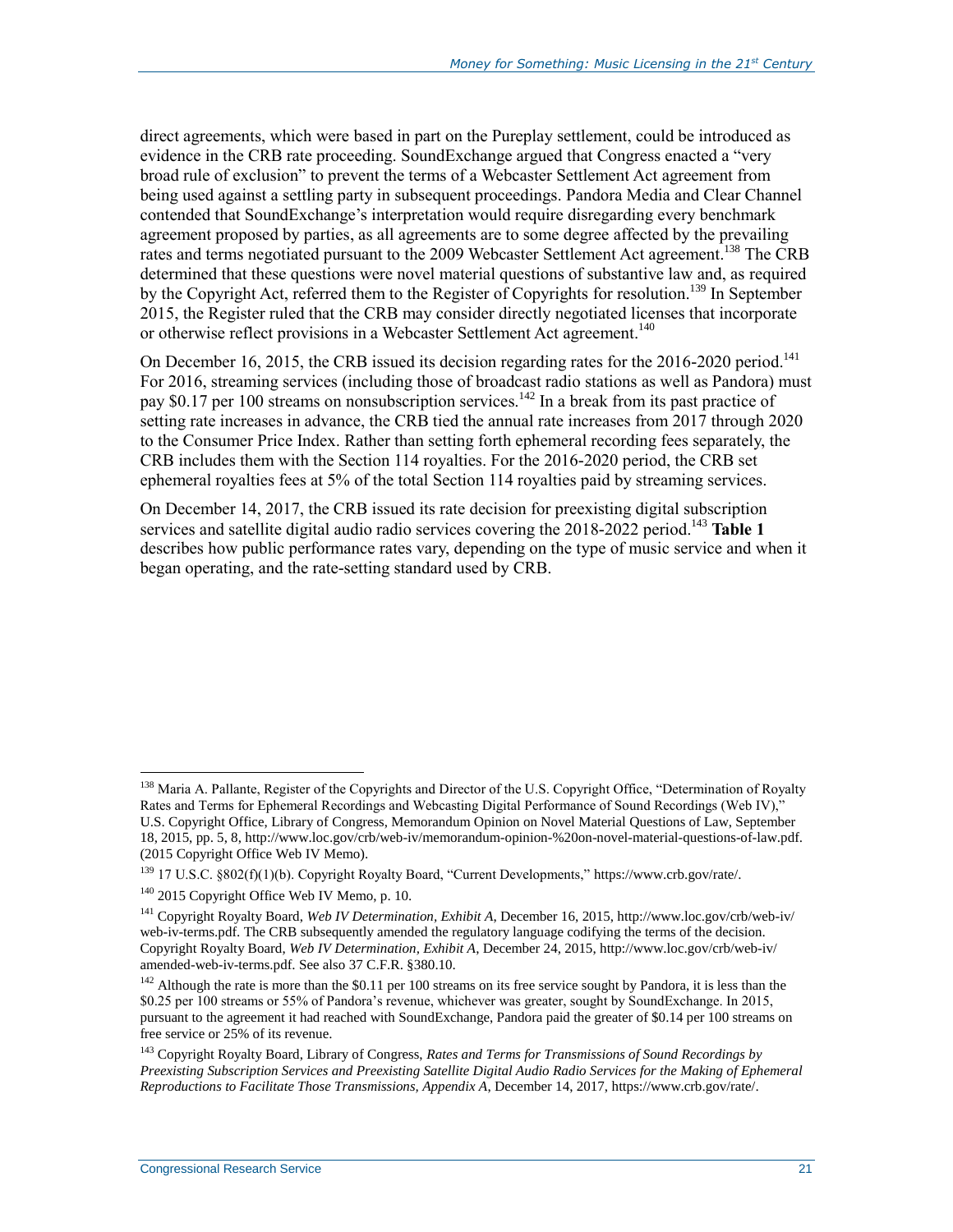| <b>Music Service Type</b>                                                                                                       | % or Flat Fees                                                                                          | <b>Monthly Fees</b>                                                                                                                       | <b>Notes</b>                                                                               |  |
|---------------------------------------------------------------------------------------------------------------------------------|---------------------------------------------------------------------------------------------------------|-------------------------------------------------------------------------------------------------------------------------------------------|--------------------------------------------------------------------------------------------|--|
| Preexisting<br>subscription service as                                                                                          | 7.5% of gross<br>revenues                                                                               | Not applicable                                                                                                                            | Rate set by CRB based on 17 U.S.C.<br>$\S801(b)(1)$ standard.                              |  |
| of July 31, 1998 (Music<br>Choice and Muzak)                                                                                    |                                                                                                         |                                                                                                                                           | Rate effective as of January 1, 2018.                                                      |  |
| Preexisting satellite<br>digital audio radio                                                                                    | 15.5% of gross<br>revenues                                                                              | Not applicable                                                                                                                            | Rate set by CRB based on 17 U.S.C.<br>$\S801(b)(1)$ standard.                              |  |
| service as of July 31,<br>1998 (Sirius XM)                                                                                      |                                                                                                         |                                                                                                                                           | Rate effective as of January 1, 2018.                                                      |  |
| Services providing<br>audio-only digital                                                                                        | Annual minimum fee =<br>\$100,000                                                                       | Services operating with<br>stand-alone contracts:                                                                                         | Rate set by CRB based on willing<br>seller/willing buyer standard.                         |  |
| music programming via<br>residential televisions<br>using cable or satellite<br>television providers in<br>operation after 1998 |                                                                                                         | \$0.019 per subscriber<br>Services operating with<br>bundled contracts with<br>cable or satellite<br>operator: \$0.0317 per<br>subscriber | Rate effective as of January 1, 2018.                                                      |  |
|                                                                                                                                 |                                                                                                         |                                                                                                                                           |                                                                                            |  |
| Commercial<br>webcasters (including                                                                                             | Minimum fee of \$500<br>per channel or station,<br>with maximum<br>aggregate minimum<br>fee of \$50,000 | \$0.0018 per<br>performance for<br>nonsubscription<br>services; \$0.0023 per<br>performance for                                           | Rate set by CRB based on willing<br>seller/willing buyer standard.                         |  |
| broadcasters<br>simulcasting an AM or<br>FM transmission                                                                        |                                                                                                         |                                                                                                                                           | CRB bases royalty fees increases from<br>2017 through 2020 on the Consumer<br>price Index. |  |
| and/or "internet-only"<br>webcasters)                                                                                           | Ephemeral<br>reproduction rates $=$<br>5% of total fee payable                                          | subscription services                                                                                                                     | Rate effective as of January 1, 2018.                                                      |  |

#### <span id="page-24-0"></span>**Table 1. Royalty Rates Payable to Record Labels for Public Performance Rights**

Applies to Selected Digital Noninteractive Music Services

**Sources:** 37 C.F.R. §380.10; Copyright Royalty Board, "Current Developments," https://www.crb.gov/; SoundExchange, "Service Provider: 2018 Rates," https://www.soundexchange.com/service-provider/rates/.

#### *Allocation of Royalty Distributions*

The Copyright Act specifies how royalties collected under Section 114 are to be distributed: 50% goes to the copyright owner of the sound recording, typically a record label; 45% goes to the featured recording artist or artists; 2.5% goes to an agent representing nonfeatured musicians; and 2.5% goes to an agent representing nonfeatured vocalists.<sup>144</sup>

The act does not, however, include record producers in the statutorily defined split of royalties for public performances of sound recordings by noninteractive digital services. As a result, record producers must rely on contracts with one of the parties specified in the statute, often the featured recording artist, in order to receive royalties from digital performances.

<sup>144</sup> 17 U.S.C. §114(g)(2). See also U.S. Congress, House Committee on the Judiciary, *Digital Performance Right in Sound Recordings Act of 1995*, committee print,  $104<sup>th</sup>$  Cong., 1<sup>st</sup> sess., October 11, 1995, 104-274, pp. 23-24. "In the absence of the work made for hire doctrine of the copyright law, record companies ... are joint authors of a sound recording. However, the work made for hire doctrine often applies to sound recordings. Under this doctrine, upon creation of the sound recording, record companies ... are the sole rightsholders. ... The Committee intends the language of section 114(g) to ensure that a fair share of digital sound recordings goes to performers under the terms of their contracts."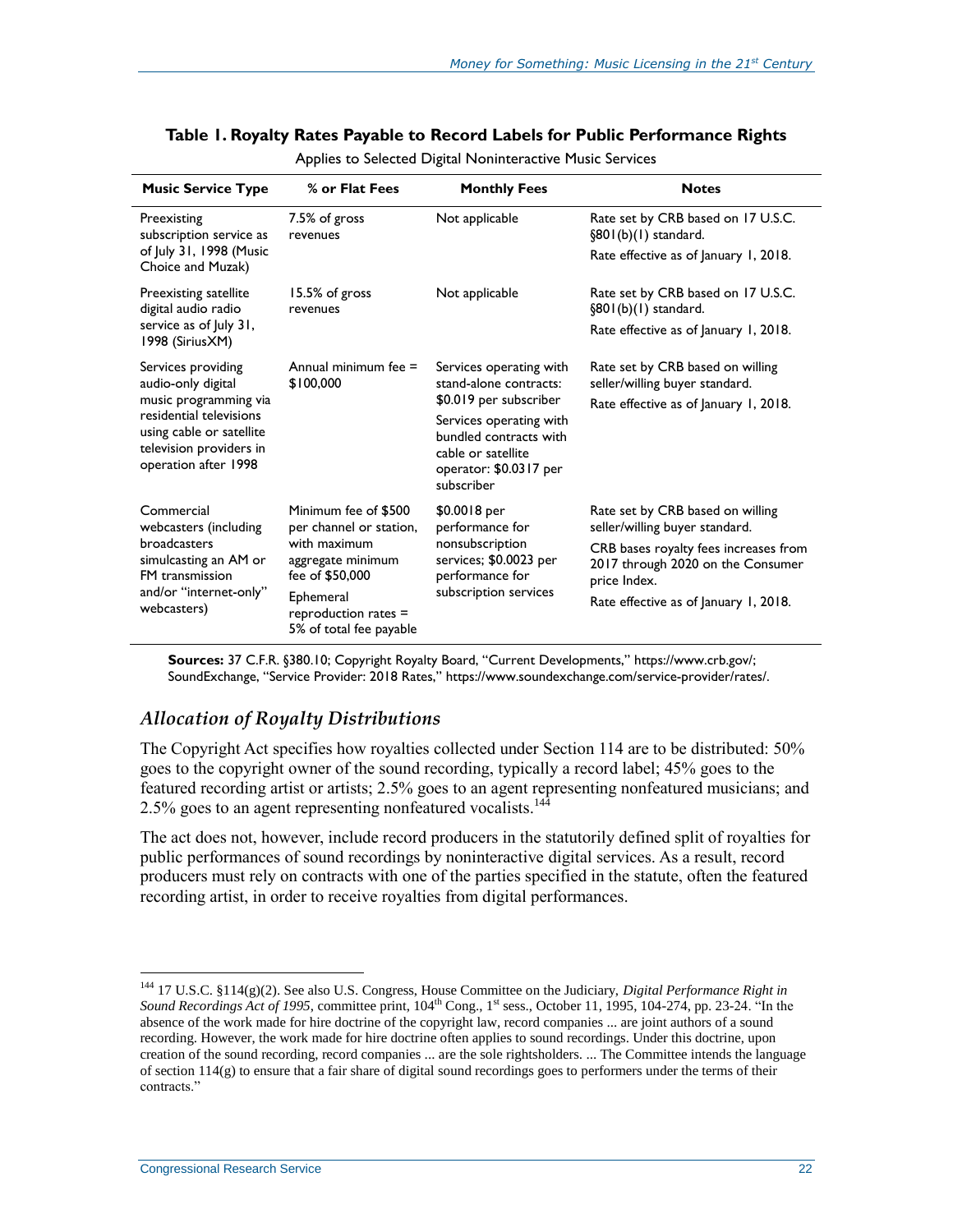## <span id="page-25-0"></span>**Developments and Issues**

### **"Interactive" Versus "Noninteractive" Music Services**

The distinction between interactive and noninteractive services has been a matter of debate.<sup>145</sup> For the purposes of defining the process by which owners of sound recordings can set rates for public performance rights, 17 U.S.C. Section 114 provides that an interactive service is one that enables a member of the public to receive either "a transmission of a program specially created for the recipient," or, "on request, a transmission of a particular sound recording, whether or not as part of a program, which is selected by or on behalf of the recipient."<sup>146</sup> As discussed in ["Reproduction and Distribution Licenses \(Mechanical Licenses\),](#page-10-0)" 17 U.S.C. Section 115 does not distinguish between interactive and noninteractive services for the purposes of specifying when a digital service must obtain mechanical rights from music publishers. The CRB has adopted these distinctions in setting or approving rates for mechanical licenses.<sup>147</sup>

In 2009, the U.S. Court of Appeals for the Second Circuit ruled that a music streaming service that relies on user feedback to play a personalized selection of songs that are within a particular genre or similar to a particular song or artist the user selects is not an "interactive" service.<sup>148</sup> Noting that Congress's original intent in making the distinction was to protect sound recording copyright holders from cannibalization of their record sales, the court's decision rested on the following analysis:

If a user has sufficient control over an interactive service such that she can predict the songs she will hear, much as she would if she owned the music herself and could play each song at will, she will have no need to purchase the music she wishes to hear. Therefore, part and parcel of the concern about a diminution in record sales is the concern that an interactive service provides a degree of predictability—based on choices made by the user—that approximates the predictability the music listener seeks when purchasing music.<sup>149</sup>

The court noted that the LAUNCHcast online radio service offered by the defendant, Launch Media, Inc., which at the time was owned by Yahoo!, Inc., created unique playlists for each of its users.<sup>150</sup> Nevertheless, the court reasoned that uniquely created playlists do not ensure predictability. Therefore, the court determined, LAUNCHcast was a noninteractive service.<sup>151</sup>

In addition, in order to be eligible for compulsory licensing, noninteractive services (other than broadcast radio, SiriusXM, Music Choice, and Muzak) must limit the features they offer

<sup>&</sup>lt;sup>145</sup> 2015 Copyright Office Report, pp. 48-49.

<sup>146</sup> 17 U.S.C. §114(j)(7).

 $147$  The Copyright Office has stated, however, that it "would not dispute a finding [from the CRB] that non-interactive and interactive streams have different economic value, or even that a rate of zero might be appropriate for [digital phonorecord deliveries] made in the course of non-interactive streams." Library of Congress, Copyright Royalty Board, "Adjustment of Determination of Compulsory License Rates for Mechanical and Digital Phonorecords," *78 Federal Register* 63798, 63941, n.14, November 13, 2013.

<sup>148</sup> *Arista Records, LLC v. Launch Media, Inc.*, 578 F.3d 148, 153 (2d Cir. 2009), cert. denied, 559 U.S. 929 (2010).

<sup>149</sup> Ibid., p. 164.

<sup>&</sup>lt;sup>150</sup> LAUNCHcast subsequently ceased operations.

<sup>&</sup>lt;sup>151</sup> Ibid., pp. 161-162, 164. "LAUNCH cast listeners do not even enjoy the limited predictability that once graced the AM airwaves on weekends in America when 'special requests' represented love-struck adolescents' attempts to communicate their feelings to 'that special friend.'"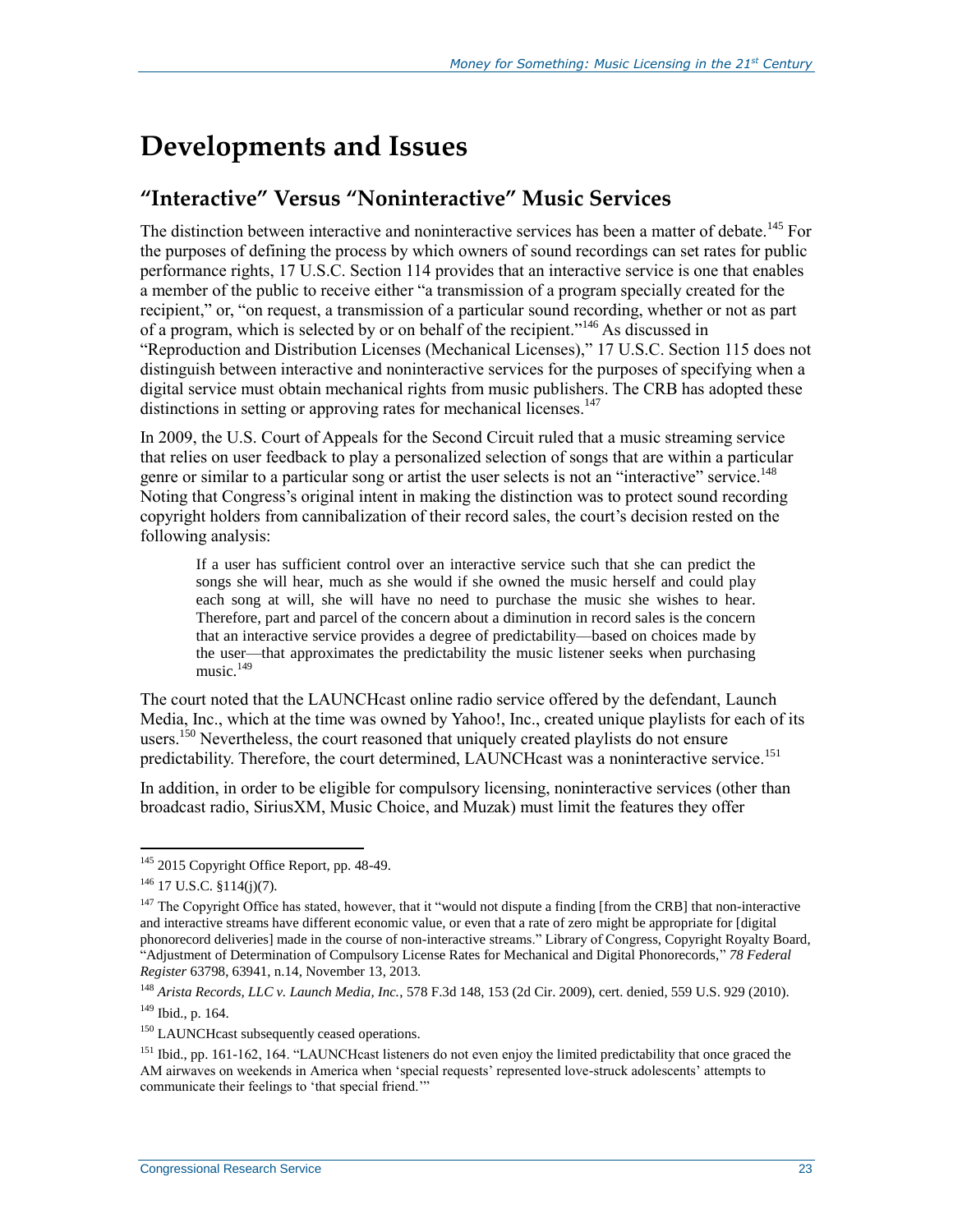consumers, pursuant to the Copyright Act. For example, these services are prohibited from announcing in advance when they will play a specific song, album, or artist. Another example is the "sound recording performance complement," which limits the number of tracks from a single album or by a particular artist that a service may play during a three-hour period.<sup>152</sup>

The *Launch Media* decision affirmed that personalized music streaming services such as Pandora and iHeartRadio could obtain statutory licenses as noninteractive services for their public performances of sound recordings.<sup>153</sup> The CRB-established rates do not currently distinguish between such customized services and other services that simply transmit undifferentiated, radiostyle programming over the internet.

Spotify's services, on the other hand, allow users access to specific albums, songs, and artists on demand. For no charge, consumers can have limited access to songs if they use the site on their personal computers and see or hear an advertisement every few songs. In exchange for paying a monthly fee of about \$10, users can listen to songs without advertisement interruption, use Spotify on mobile devices as well as personal computers, or listen to music offline.

### **Equity Interests in Music Services**

Noncash considerations may be involved in determining the price interactive services pay for access to music. For example, the major labels acquired a reported combined 18% equity stake in Spotify in a transaction that reportedly hinged on their willingness to grant Spotify rights to use spoury in a transaction that reportedly imped on their management of Spotify began trading its shares on the New York Stock Exchange in April 2018, Sony sold a portion of its stake, and announced that it would share a portion of its proceeds with artists and the independent labels whose music Sony distributes.<sup>155</sup>

As described in ["Reproduction and Distribution Licenses \(Mechanical Licenses\),](#page-10-0)" the rates that interactive services pay music publishers are tied to the rates that the services pay record labels for performance rights, which are negotiated in the free market. This means that if a record label's deal includes an equity stake in an interactive digital music service provider or a guaranteed allotment of advertising revenues, those items are assigned a value when estimating the total cost, thereby enabling music publishers to participate in such deals when negotiating for mechanical royalties.<sup>156</sup> In contrast, copyright law *prohibits* rates paid for public performances of musical works from being tied to rates paid for public performances of sound recordings (see ["DOJ](#page-17-0)  [Consent Decrees"](#page-17-0)).

Organizations representing songwriters and recording artists have expressed concern that payments received by music publishers and record labels from digital music services as part of

<sup>&</sup>lt;sup>152</sup> 17 U.S.C. §114(d)(2)(B)(i), (d)(2)(C)(i), (j)(13). For a more detailed discussion, see Nimmer, "Ch. 5.03 Works Made for Hire."

<sup>&</sup>lt;sup>153</sup> 2015 Copyright Office Report, p. 164.

<sup>154</sup> Helienne Lindvall, "Behind the Music: The Real Reason Why the Major Labels Love Spotify," *The Guardian*, August 17, 2009, http://www.theguardian.com/music/musicblog/2009/aug/17/major-labels-spotify.

<sup>155</sup> Ben Sisario, "As Spotify Goes Public, Sony Cashes In," *New York Times*, April 4, 2018, https://www.nytimes.com/ 2018/04/04/business/media/as-spotify-goes-public-sony-cashes-in.html.

<sup>&</sup>lt;sup>156</sup> In the settlement reached with record labels and digital services for mechanical license rates, music publishers reportedly negotiated a provision that enabled them to participate in equity stakes that record labels have with the digital services. Ed Christman, "Copyright Royalty Board To Set Mechanical Royalty Rates For Digital Music Services," *Billboard*, April 10, 2012, http://www.billboard.com/biz/articles/news/publishing/1098005/copyrightroyalty-board-to-set-mechanical-royalty-rates-for.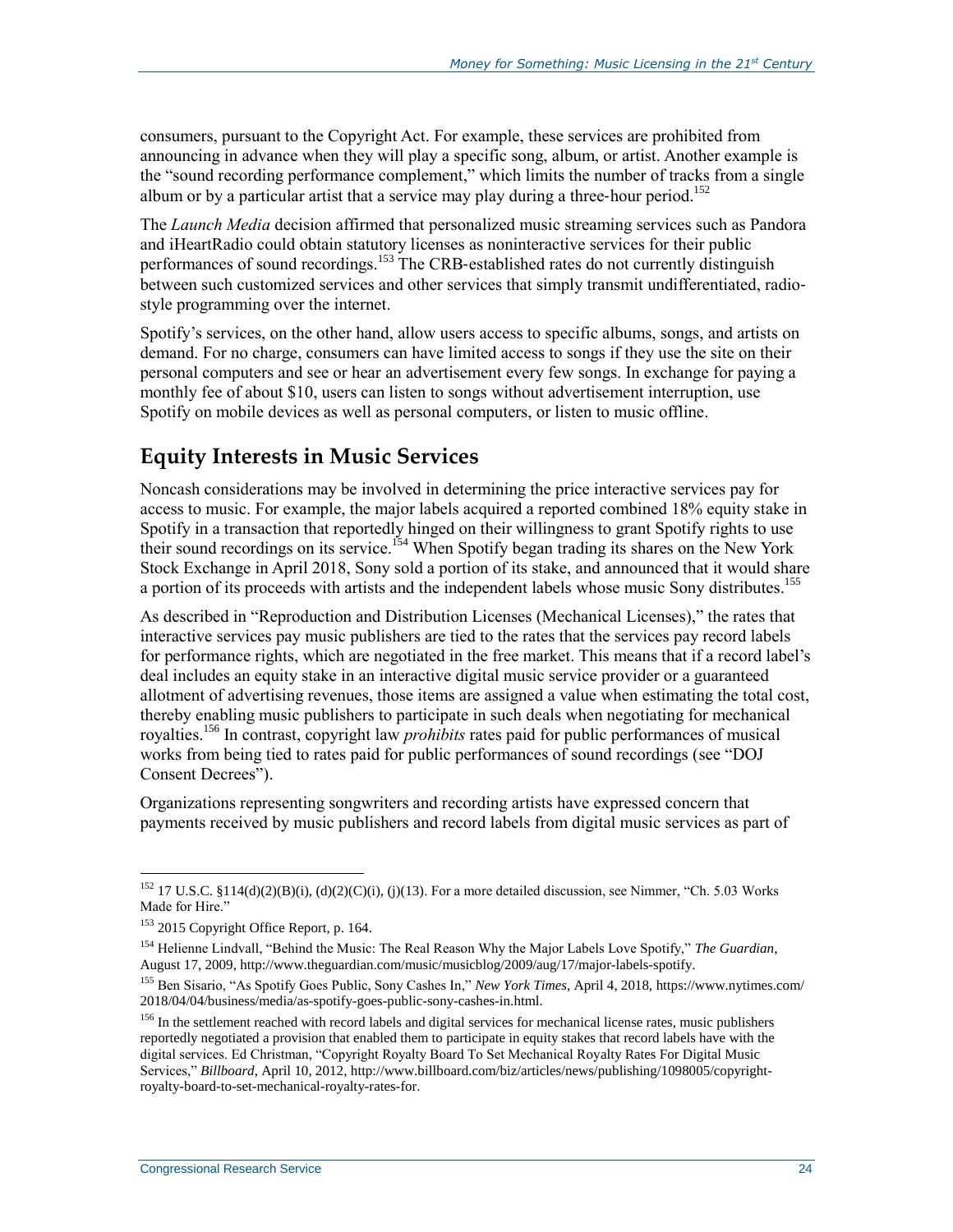direct deals are not being shared fairly, potentially resulting in lower payments than they might receive under statutory licensing schemes.<sup>157</sup>

### <span id="page-27-0"></span>**ASCAP and BMI Consent Decree Reviews**

Together, ASCAP and BMI, which operate on a not-for-profit basis, represent about 90% of songs available for licensing in the United States.<sup>158</sup> SESAC appears to have about a 5% share of songs, but it may be higher. Global Music Rights handles performance rights licensing for a limited number of songwriters.<sup>159</sup> Music publishers may affiliate with multiple PROs; songwriters, however, may choose only one. $160$ 

Publishers have alleged that they have not received a fair share of the performance royalty revenues from streaming services, claiming that the ASCAP and BMI consent decrees (discussed in ["DOJ Consent Decrees"](#page-17-0)) inhibited their ability to negotiate market rates.<sup>161</sup> Beginning in 2011, publishers began pressuring ASCAP and BMI to allow them to withdraw their digital rights from their blanket licenses so that they could negotiate deals directly with digital services.<sup>162</sup>

### *Attempts to Partially Withdraw Public Performance Rights*

In 2011 and 2013, respectively, ASCAP and BMI each responded by amending their rules to allow music publishers the right to license their public performance rights for "new media" uses—that is, both interactive and noninteractive digital streaming services, so they could negotiate with digital streaming services at market prices in lieu of rates subject to oversight by the federal district court. Pandora Media, Inc., however, challenged the publishers' partial withdrawal of rights before both the ASCAP and BMI rate courts in the Southern District of New York. In each case—though applying slightly differing logic—the courts ruled that under the terms of the consent decrees, music publishers could not withdraw selected rights; rather, a publisher's song catalog must be either "all in" or "all out" of the PRO.<sup>163</sup>

After the rulings, the major music publishers and PROs asked the Department of Justice to join them in proposing modifications to the consent decrees.<sup>164</sup> Specifically, both ASCAP and BMI sought to modify the consent decrees to permit partial grants of rights, to replace the current ratesetting process with expedited arbitration, and to allow ASCAP and BMI to provide bundled licenses that include multiple rights (e.g., mechanical as well as public performance of musical works). DOJ announced in June 2014 that it would evaluate the consent decrees.

<sup>&</sup>lt;sup>157</sup> 2015 Copyright Office Report, pp. 128-130.

<sup>158</sup> Ibid., p. 33.

<sup>159</sup> Ben Sisario, "New Venture Seeks Higher Royalties for Songwriters," *New York Times*, October 28, 2014, http://www.nytimes.com/2014/10/30/business/media/new-venture-seeks-higher-royalties-for-songwriters.html.

<sup>160</sup> SESAC, "FAQs: Becoming a SESAC Affiliate," http://www.sesac.com/WritersPublishers/faq.aspx.

<sup>161</sup> Billboard Staff, "Universal Music Publishing Plots Exit from ASCAP, BMI," *Billboard*, February 1, 2013.

<sup>162</sup> Ed Christman, "Pandora vs. BMI's Court Battle Reveals Long-Term Strategies, Licensing Arms," *Billboard*, February 17, 2015, http://www.billboard.com/articles/business/6473027/pandora-vs-bmg-strategies-licensing-aims.

<sup>163</sup> *Pandora Media, Inc. related to United States of America, v. American Society of Composers, Authors, and Publishers*, 12 Civ. 8035 (S.D.N.Y. 2013), *Pandora Media, Inc. related to United States of America, v. American Society of Composers, Authors, and Publishers*, No. 41 Civ. 1395 (S.D.N.Y. 2013); *BMI v. Pandora Media, Inc*., No. 13 Civ. 4037 (LLS) (S.D.N.Y. 2013).

<sup>164</sup> Ed Christman, "U.S. Department of Justice to Review ASCAP and BMI Consent Decrees," *Billboard*, June 4, 2014, https://www.billboard.com/biz/articles/news/legal-and-management/6106492/us-dept-of-justice-to-review-ascap-andbmi-consent.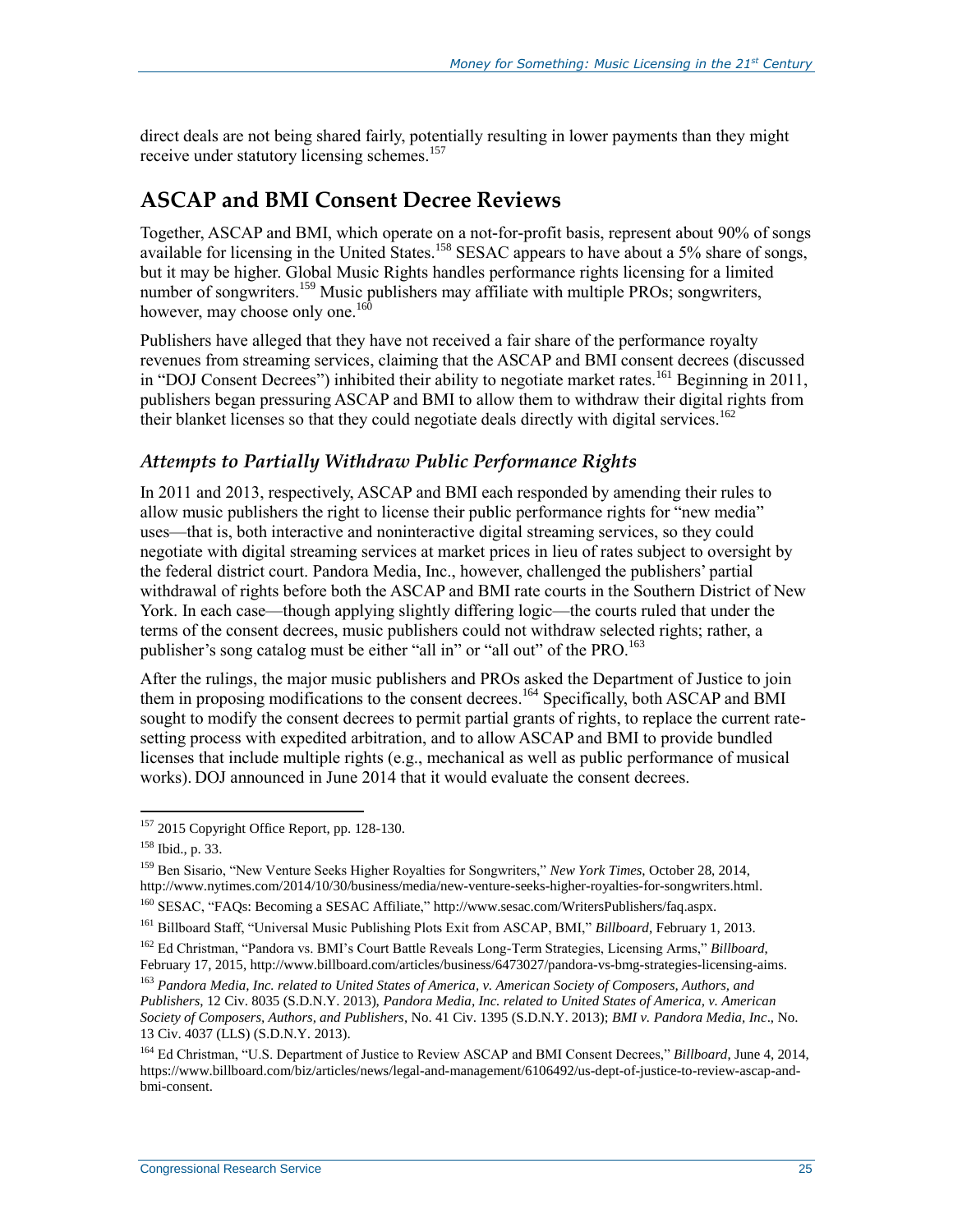As part of that review, it solicited comments in 2015 about "100% licensing" versus "fractional licensing."<sup>165</sup> Industry practice has been that when a song has several writers, each writer's publisher licenses only a portion of a song, a practice known as "fractional licensing." If, as DOJ proposed, the consent decrees required 100% licensing, any writer or rights holder of a musical work could issue a performance license without the consent of the other rights holders.<sup>166</sup>

#### *DOJ Interpretation of Consent Decrees and Lawsuits*

On August 4, 2016, DOJ completed its review and announced that, pursuant to its interpretation, the consent decrees required the two PROs to issue 100% licenses to all of the songs in their catalogs.<sup>167</sup> DOJ argued that this requirement promotes competition. It declined to propose modifications to the consent decrees, but called on Congress to reconsider how copyright law is applied to the music industry. It noted that the consent decrees are "limited in scope," and contended that "a more comprehensive legislative solution may be possible and preferable."<sup>168</sup>

The same day that DOJ issued its interpretation, BMI filed a lawsuit in the Southern District of New York, where Judge Louis Stanton is on permanent assignment overseeing the BMI consent decree.<sup>169</sup> In September 2017, Judge Stanton ruled that contrary to the DOJ's interpretation, BMI's consent decree permits fractional licensing. The U.S. Court of Appeals for the Second Circuit upheld Judge Stanton's decision in December 2017. 170

### **NOIs, Mechanical Licensing Databases, and Lawsuits**

As discussed in ["Notice of Intention \(NOI\),](#page-12-0)" a licensee must serve an NOI to the copyright holder before or within 30 days after making, and before distributing, any phonorecords, and pay the applicable royalties.<sup>171</sup> If the Copyright Office's records do not identify the copyright owner and include an address at which the NOI can be served, then filing the NOI with the Copyright Office is sufficient.

On April 12, 2016, the Copyright Office announced new procedures to allow licensees to file Notices of Intention to reproduce and distribute musical works under Section 115 (NOIs) with the Copyright Office in bulk electronic form.<sup>172</sup> By allowing licensees to file an NOI for up to 100

<sup>165</sup> U.S. Department of Justice, "ASCAP and BMI Consent Decree Review Requests for Comments 2015: Antitrust Division Requests Comments on PRO Licensing of Jointly Owned Works," http://www.justice.gov/atr/ASCAP-BMIcomments-2015. Specifically, the DOJ asked, "Assuming the Consent Decrees currently require ASCAP and BMI to offer full-work licenses, should the Consent Decrees be modified ... ?"

<sup>&</sup>lt;sup>166</sup> Chris Cooke, "Sony/ATV Chief Writes to Nashville Songwriters About Tricky Development in Consent Decree Reform," *Complete Music Update*, September 9, 2015, http://www.completemusicupdate.com/article/sonyatv-chiefwrites-to-nashville-songwriters-about-a-tricky-development-in-consent-decree-reform/.

<sup>167</sup> U.S. Department of Justice, *Statement of the Department of Justice on the Closing of the Antitrust Division's Review of the ASCAP and BMI Consent Decrees*, August 4, 2016, https://www.justice.gov/atr/antitrust-consent-decree-reviewascap-and-bmi-2015.

<sup>168</sup> Ibid., p. 22.

<sup>169</sup> Paula Parisi, "BMI Battles Department of Justice Over Song Licensing," *Variety*, August 17, 2017, http://variety.com/2017/music/news/bmi-department-of-justice-brief-song-licensing-1202531666/.

<sup>170</sup> *United States v. Broad. Music, Inc.*, No. 16-3830-cv, 2017 U.S. App. LEXIS 25545 (2d Cir. Dec. 19, 2017).

<sup>171</sup> 17 U.S.C. §115(b).

<sup>172</sup> U.S. Copyright Office, "Section 115 NOIs May Now Be Filed With Office In Bulk Form," *NewsNet Issue 618*, April 13, 2016, https://www.copyright.gov/newsnet/2016/618.html.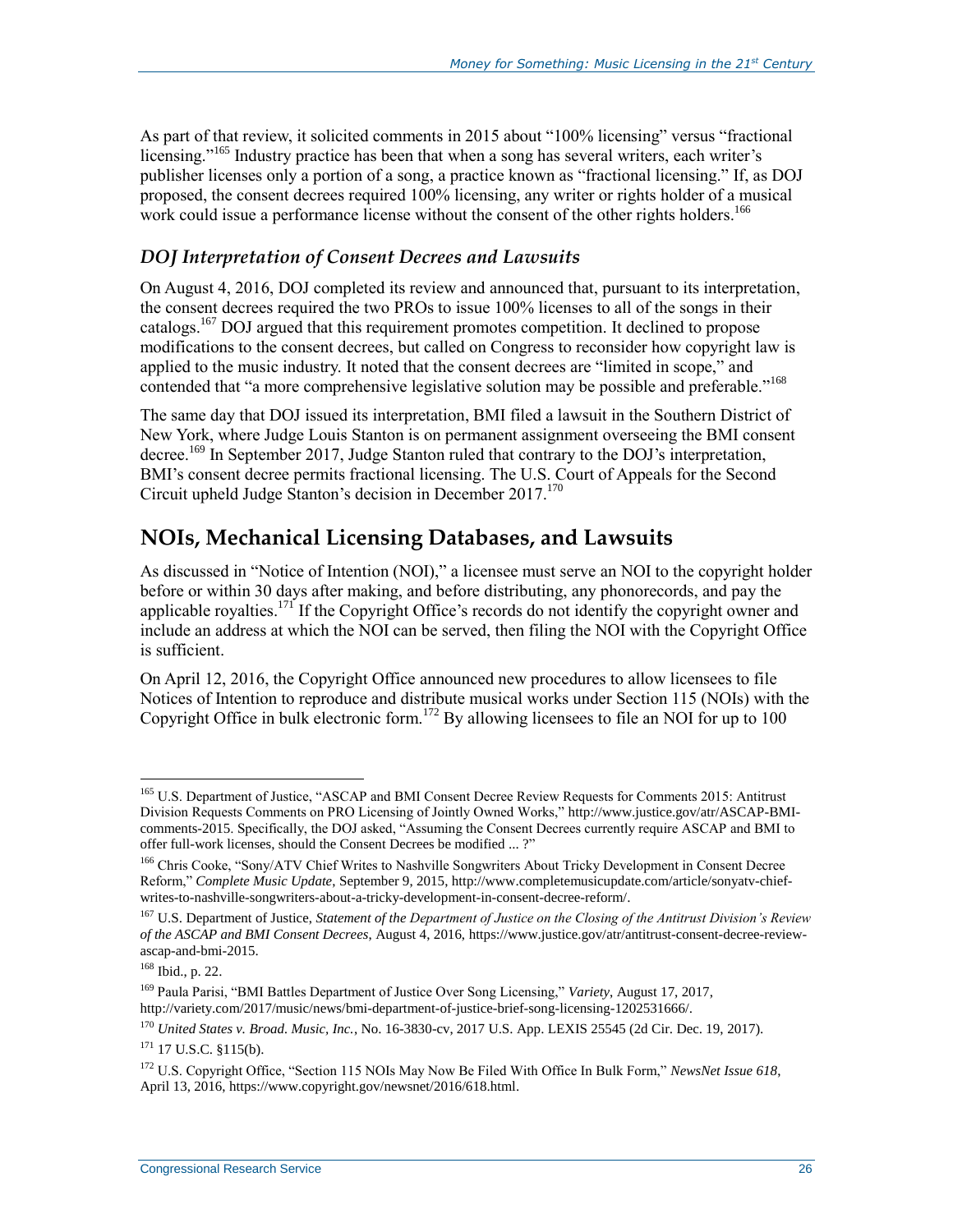songs at once, the procedural change significantly reduced the filing costs (from \$2 per song to \$0.10 per song, in addition to an upfront fee of \$75 for each NOI).

One week after the Copyright Office changed its NOI filing procedures, licensees, including Spotify, Amazon, and Google, began to file NOIs in bulk.<sup>173</sup> In several NOIs, the licensees affirm that "with respect to the nondramatic musical work named in such row of this Notice of Intention, the registration records or other public records of the Copyright Office have been searched and found not to identify the name and address of the copyright owners of such work."

According to the trade publication *Billboard*, digital music service companies contacted the U.S. Copyright Office in late 2015, arguing that digitizing the compulsory licensing process would ensure that songwriters and publishers receive proper compensation.<sup>174</sup> Prior to that point, several songwriters and publishers filed lawsuits charging Spotify and other online music services with illegally streaming their copyrighted musical works.<sup>175</sup> Some of these lawsuits have been settled; others remain pending. 176

## <span id="page-29-0"></span>**Bills Introduced in the 115th Congress**

Legislators have introduced several measures related to the music industry.

In January 2017, Senator John Barrasso introduced S.Con.Res. 6 and Representative Michael Conaway introduced H.Con.Res. 13, Supporting the Local Radio Freedom Act. The resolutions declare that Congress should not impose any new performance fee, tax, royalty, or other charge relating to the public performance of sound recordings on a local radio station for broadcasting sound recordings over the air, or on any business for such public performance of sound recordings.

In February 2017, Representative Joseph Crowley introduced the Allocation for Music Producers Act (AMP Act), H.R. 881. The AMP Act would grant producers the statutory right to seek payment of their royalties via a designated agent (i.e., SoundExchange) when they have a letter of direction from a featured artist.

In March 2017, Representative Jerrold Nadler introduced the Fair Play Fair Pay Act of 2017, H.R. 1836. The bill would adopt several of the Copyright Office's proposals with respect to sound recording royalties. These include (1) extending the public performance right in sound recordings to broadcast radio (with a cap on payments made by small broadcasters, public and educational radio, religious services, and incidental uses of music); (2) including sound recordings made prior to February 15, 1972, among the body of works requiring royalty payments under federal law (and continuing to rely on state law for copyright protection); and (3) directing the CRB to adopt

<sup>&</sup>lt;sup>173</sup> U.S. Copyright Office, "Section 115 NOIs Filed With the Copyright Office," https://www.copyright.gov/licensing/ 115/noi-submissions.html.

<sup>&</sup>lt;sup>174</sup> Ed Christman, "Say You Want a Revolution? U.S. Copyright Office Modernizes Key Part of Digital Licensing," *Billboard*, June 24, 2016, http://www.billboard.com/articles/news/7416438/us-copyright-office-music-reportscompulsory-licensing-digital-notice-of-intent.

<sup>175</sup> Ethan Smith, "Songwriters Lose Out on Royalties," *Wall Street Journal*, October 14, 2015, https://www.wsj.com/ articles/songwriters-lose-out-on-royalties-1444864895.

<sup>176</sup> Ed Christman, "Spotify Hit With \$150 Million Class Action Over Unpaid Royalties," *Billboard*, December 29, 2015, http://www.billboard.com/biz/articles/news/legal-and-management/6828096/spotify-hit-with-150-million-classaction-over-unpaid; Eriq Gardner, "Spotify Hit with \$1.6B Copyright Lawsuit Over Tom Petty, Weezer, Neil Young Songs," *The Hollywood Reporter*, January 2, 2018, https://www.hollywoodreporter.com/thr-esq/spotify-hit-16-billioncopyright-lawsuit-tom-petty-weezer-neil-young-songs-1070960.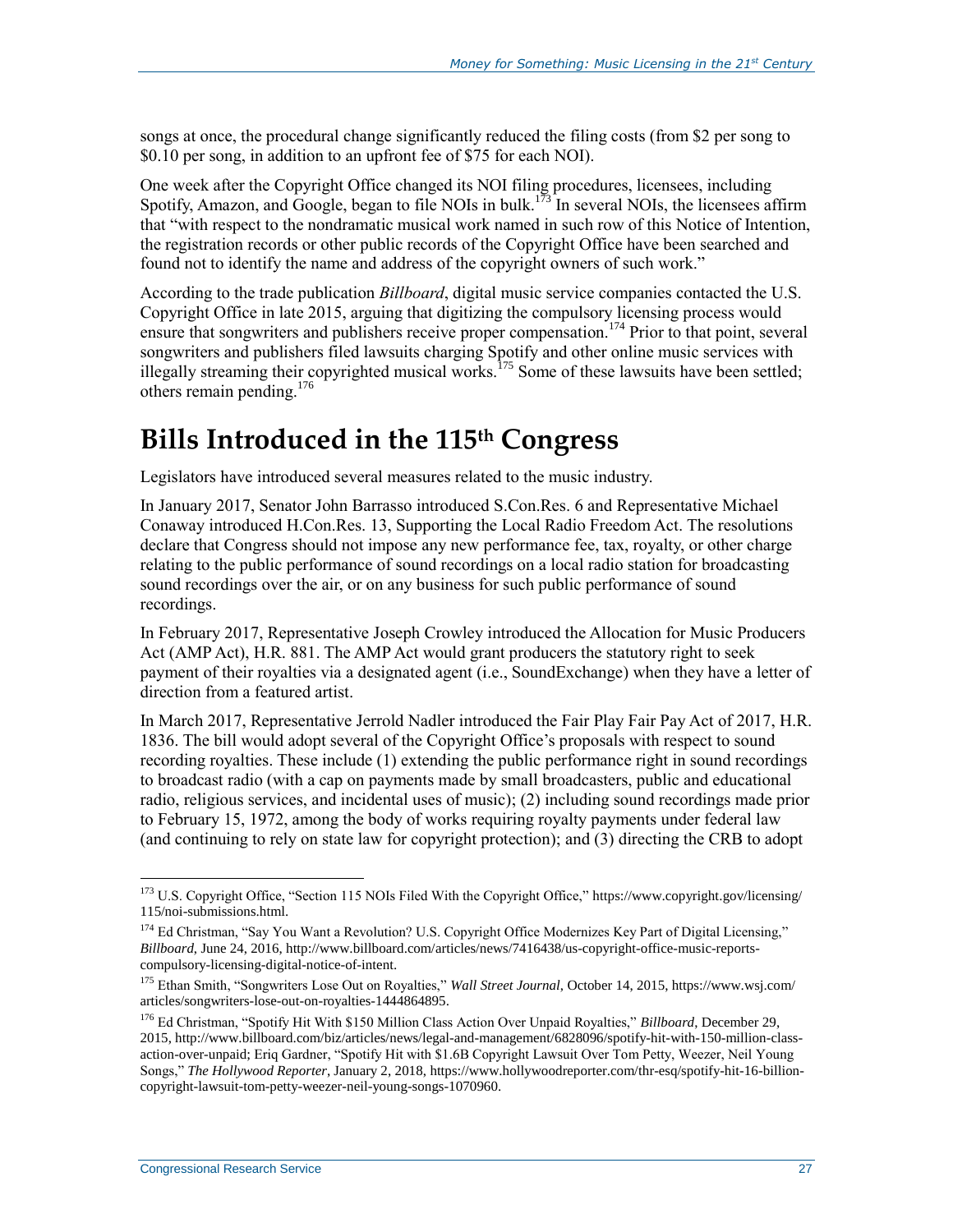a uniform market-based rate-setting standard for public performance rights for all types of music services (thus eliminating the  $\S 801(b)(1)$  four factors test). In determining the rates, the CRB would have to consider whether the audio services would enhance or interfere with the copyright owner's other sources of revenue.

In April 2017, Representative Darrell Issa introduced the Performance Royalty Owners of Music Opportunity to Earn Act of 2017 (PROMOTE Act of 2017), H.R. 1914. The bill would give copyright owners of sound recordings the exclusive right to withdraw their music from broadcast radio stations. Broadcast radio stations may "perform" sound recordings without copyright owners' permission if (1) they pay royalties identical to those paid under the statutory license rates determined by the CRB for eligible nonsubscription transmission services that apply to digital internet radio streaming and webcasts; (2) the broadcast is of a religious service, by an educational terrestrial radio station, or by a low-power FM radio station; or (3) the broadcast is an incidental use.

In July 2017, Representative Issa introduced the Compensating Legacy Artists for Their Songs, Service, and Important Contributions to Society (CLASSICS) Act, H.R. 3301. Senator Christopher Coons introduced an identical bill, S. 2393, in February 2018. The bills would ensure that copyright owners of sound recordings made prior to February 15, 1972, would receive the same federal copyright protection parity as copyright owners of sound recordings made after that date.

Also in July 2017, Representative Jim Sensenbrenner introduced the Transparency in Music Licensing and Ownership Act, H.R. 3350. The bill would direct the Register of Copyrights to create and maintain a searchable database for musical works and sound recordings. The bill would also restrict remedies available to copyright owners if they fail to provide or maintain the minimum information required in the database.

In October 2017, Representative Hakeem Jeffries introduced the Copyright Alternative in Small-Claims Enforcement (CASE) Act of 2017, H.R. 3945. The bill would establish a Copyright Claims Board, an alternative forum to U.S. district courts, for copyright owners to protect their work from infringement. Participation would be voluntary. The board would be housed within the Copyright Office with jurisdiction limited to civil copyright cases capped at \$30,000 in damages.

In December 2017, Representative Doug Collins introduced the Music Modernization Act of 2017, H.R. 4706. In January 2018, Senator Orrin Hatch introduced S. 2334. These bills would provide that online music services would pay for a broad blanket license that covers every song in a musical works database maintained by a new nonprofit entity created by musical work copyright owners called the "Mechanical Licensing Collective." The services would fund the collective by paying an assessment established by the CRB, and the collective would be responsible, among other things, for administering the blanket licenses and collecting and distributing royalties to copyright owners. In any lawsuit filed after January 1, 2018, against a complying service, plaintiffs could recover only royalties owed under the new system, not damages for infringement. In setting mechanical license royalty rates, the CRB would use the "willing buyer/willing seller" standard rather than the Section 801(b)(1) factors. In addition, the bill provides that judges in the Southern District of New York, when setting rates for public performances of musical works, could consider rates for public performances of sound recordings. Finally, in the bills would also change the current systems of assigning judges to oversee cases related to the ASCAP and BMI consent decrees. Currently one judge is permanently assigned to all ASCAP cases, and another is assigned to all BMI cases. The bills would require the cases to be assigned by lot to a judge according to the court's rules for the division of business among district judges.